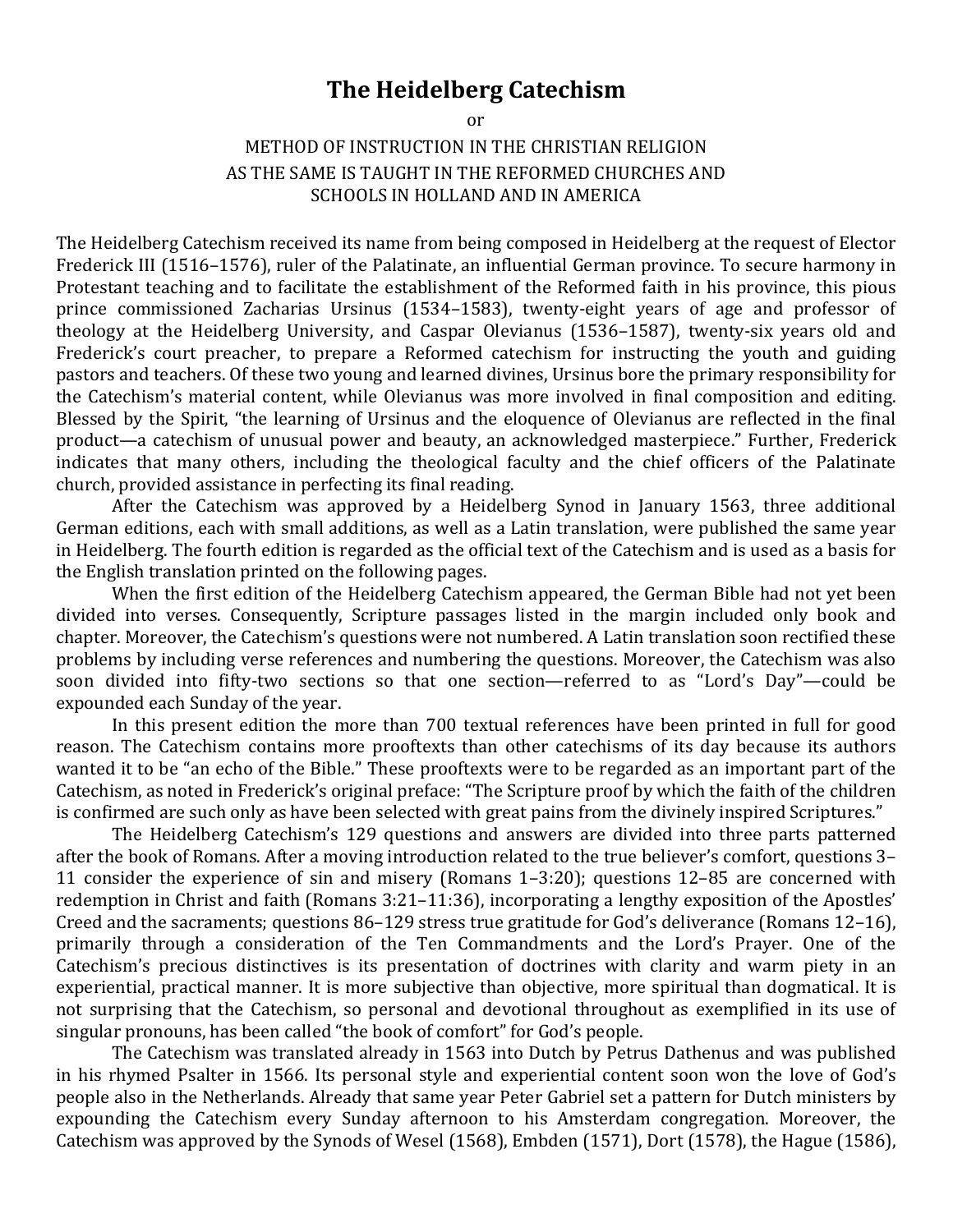as well as the great Synod of Dort (1618–1619), which officially adopted it as the second of the Three Forms of Unity and made its weekly exposition by the ministers obligatory.

The Heidelberg Catechism has been translated into all European and dozens of Asiatic and African languages. It is thought to have been circulated more widely than any other book "except the Bible, The Imitation of Christ, and Pilgrim's Progress." Diffused with the unction of the Spirit, soundly Calvinistic, yet moderate in tone and irenic in spirit, this precious "book of comfort" remains the most widely used and warmly praised catechism of the Reformation period.

## LORD'S DAY 1

#### *Question 1: What is thy only comfort in life and death?*

Answer: That I with body and soul, both in life and death, $1$  am not my own, $2$  but belong unto my faithful Savior Jesus Christ;<sup>3</sup> who, with His precious blood,<sup>4</sup> hath fully satisfied for all my sins,<sup>5</sup> and delivered me from all the power of the devil;6 and so preserves me7 that without the will of my heavenly Father, not a hair can fall from my head;<sup>8</sup> yea, that all things must be subservient to my salvation,<sup>9</sup> and therefore, by His Holy Spirit, He also assures me of eternal life,<sup>10</sup> and makes me sincerely willing and ready, henceforth, to live unto Him.11

#### *Question 2: How many things are necessary for thee to know, that thou, enjoying this comfort, mayest live and die happily?*

Answer: Three;<sup>12</sup> the first, how great my sins and miseries are;<sup>13</sup> the second, how I may be delivered from all my sins and miseries;<sup>14</sup> the third, how I shall express my gratitude to God for such deliverance.<sup>15</sup>

\_\_\_\_\_\_\_\_\_\_\_\_\_\_\_

31 Cor. 3:23, *And ye are Christ's; and Christ is God's.*

5John 1:7, *The same came for a witness, to bear witness of the Light, that all men through Him might believe.*

8Luke 21:18, *But there shall not an hair of your head perish.*

Rom. 7:22, *For I delight in the law of God after the inward man.*

<sup>11</sup> Cor. 6:19–20, *What? know ye not that your body is the temple of the Holy Ghost which is in you, which ye have of God, and ye are not your own? For ye are bought with a price: therefore glorify God in your body, and in your spirit, which are God's.* 2Rom. 14:7–9, *For none of us liveth to himself, and no man dieth to himself. For whether we live, we live unto the Lord; and whether we die, we die unto the Lord: whether we live therefore, or die, we are the Lord's. For to this end Christ both died, and rose, and revived, that He might be Lord both of the dead and living.*

<sup>41</sup> Pet. 1:18–19, *Forasmuch as ye know that ye were not redeemed with corruptible things, as silver and gold, from your vain conversation received by tradition from your fathers; but with the precious blood of Christ, as of a lamb without blemish and without spot.*

<sup>61</sup> John 3:8, *He that committeth sin is of the devil; for the devil sinneth from the beginning. For this purpose the Son of God was manifested, that He might destroy the works of the devil.*

Heb. 2:14–15, *Forasmuch then as the children are partakers of flesh and blood, He also Himself likewise took part of the same; that through death He might destroy him that had the power of death, that is, the devil; and deliver them who through fear of death were all their lifetime subject to bondage.*

<sup>7</sup>John 6:39, *And this is the Father's will which hath sent Me, that of all which He hath given Me I should lose nothing, but should raise it up again at the last day.*

John 10:28–29, *And I give unto them eternal life; and they shall never perish, neither shall any man pluck them out of My hand. My Father, which gave them Me, is greater than all; and no man is able to pluck them out of My Father's hand.*

Matt. 10:30, *But the very hairs of your head are all numbered.*

<sup>9</sup>Rom. 8:28, *And we know that all things work together for good to them that love God, to them who are the called according to His purpose.*

<sup>102</sup> Cor. 1:22, *Who hath also sealed us, and given the earnest of the Spirit in our hearts.*

<sup>2</sup> Cor. 5:5, *Now He that hath wrought us for the selfsame thing is God, who also hath given unto us the earnest of the Spirit.* 11Rom. 8:14, *For as many as are led by the Spirit of God, they are the sons of God.*

<sup>12</sup>Luke 24:47, *And that repentance and remission of sins should be preached in His Name among all nations, beginning at Jerusalem.*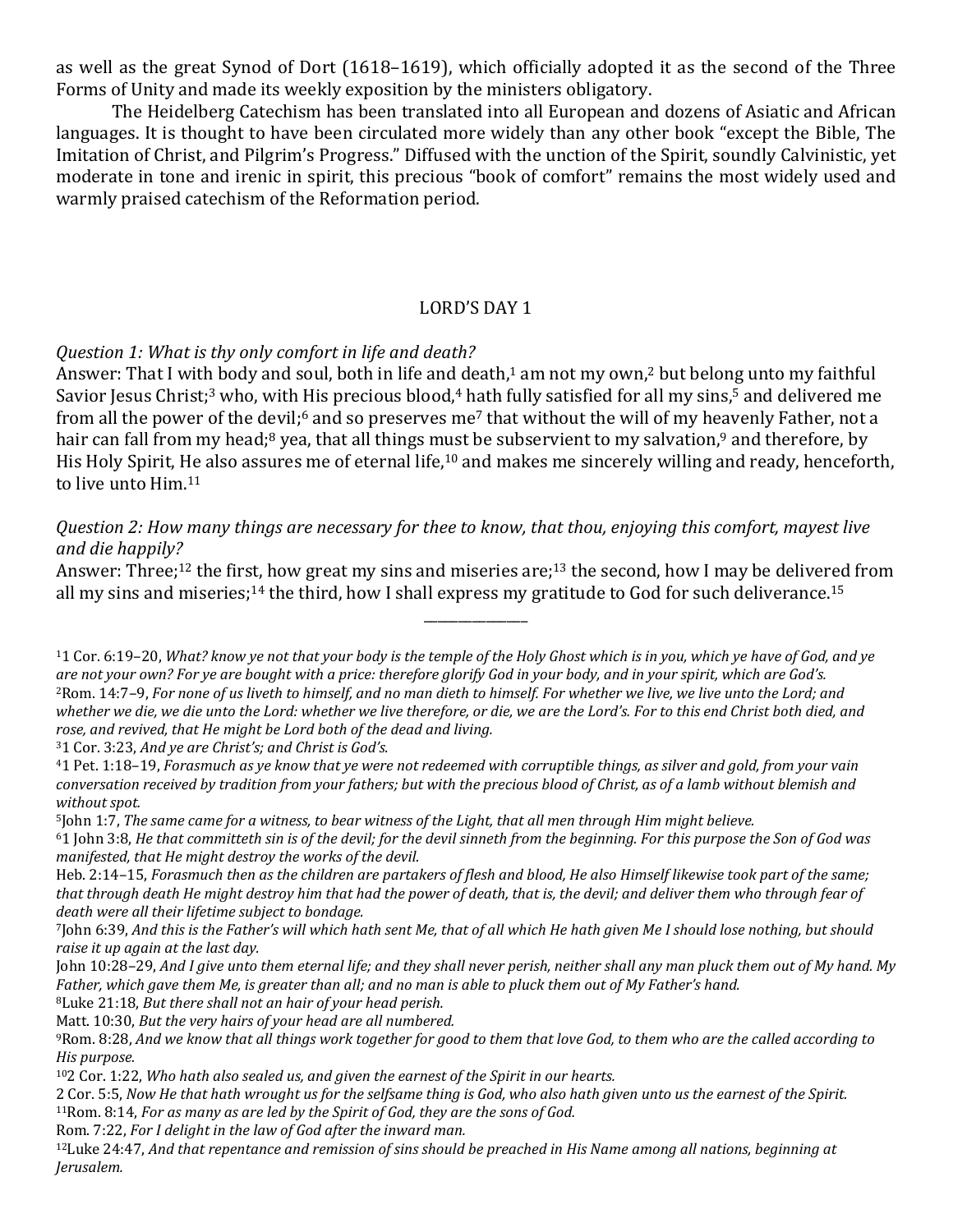131 Cor. 6:10–11, *Nor thieves, nor covetous, nor drunkards, nor revilers, nor extortioners, shall inherit the kingdom of God. And such were some of you: but ye are washed, but ye are sanctified, but ye are justified in the name of the Lord Jesus, and by the Spirit of our God.*

John 9:41, *Jesus said unto them, If ye were blind, ye should have no sin: but now ye say, We see; therefore your sin remaineth.* Rom. 3:10, 19, *As it is written, There is none righteous, no, not one. Now we know that what things soever the law saith, it saith to them who are under the law: that every mouth may be stopped, and all the world may become guilty before God.* 14John 17:3, *And this is life eternal, that they might know thee the only true God, and Jesus Christ, whom thou hast sent.* 15Eph. 5:8–10, *For ye were sometimes darkness, but now are ye light in the Lord: walk as children of light: (for the fruit of the Spirit is in all goodness and righteousness and truth;) proving what is acceptable unto the Lord.*

## THE FIRST PART — OF THE MISERY OF MAN

## LORD'S DAY 2

*Question 3: Whence knowest thou thy misery?* Answer: Out of the law of God.1

#### *Question 4: What doth the law of God require of us?*

Answer: Christ teaches us that briefly, Matthew 22:37–40, "Thou shalt love the Lord thy God with all thy heart, with all thy soul, and with all thy mind, and with all thy strength. This is the first and the great commandment; and the second is like unto it, Thou shalt love thy neighbor as thyself. On these two commandments hang all the law and the prophets."2

#### *Question 5: Canst thou keep all these things perfectly?*

Answer: In no wise;<sup>3</sup> for I am prone by nature to hate God and my neighbor.<sup>4</sup>

1Rom. 3:20, *Therefore by the deeds of the law there shall no flesh be justified in His sight: for by the law is the knowledge of sin.* 2Luke 10:27, *And he answering said, Thou shalt love the Lord thy God with all thy heart, and with all thy soul, and with all thy strength, and with all thy mind; and thy neighbor as thyself.*

\_\_\_\_\_\_\_\_\_\_\_\_\_\_\_

3Rom. 3:10, *As it is written, There is none righteous, no, not one.*

John 1:8, *If we say that we have no sin, we deceive ourselves, and the truth is not in us.*

4Rom. 8:7, *Because the carnal mind is enmity against God: for it is not subject to the law of God, neither indeed can be.*

Titus 3:3, *For we ourselves also were sometimes foolish, disobedient, deceived, serving divers lusts and pleasures, living in malice and envy, hateful, and hating one another.*

## LORD'S DAY 3

*Question 6. Did God then create man so wicked and perverse?*

Answer: By no means; but God created man good,<sup>1</sup> and after His own image, in true righteousness and holiness,<sup>2</sup> that he might rightly know God his Creator, heartily love Him and live with Him in eternal happiness to glorify and praise Him.<sup>3</sup>

## *Question 7: Whence then proceeds this depravity of human nature?*

Answer: From the fall and disobedience of our first parents, Adam and Eve, in Paradise;<sup>4</sup> hence our nature is become so corrupt that we are all conceived and born in sin.<sup>5</sup>

*Question 8: Are we then so corrupt that we are wholly incapable of doing any good, and inclined to all wickedness?*

\_\_\_\_\_\_\_\_\_\_\_\_\_\_\_

Answer: Indeed we are,<sup>6</sup> except we are regenerated by the Spirit of God.<sup>7</sup>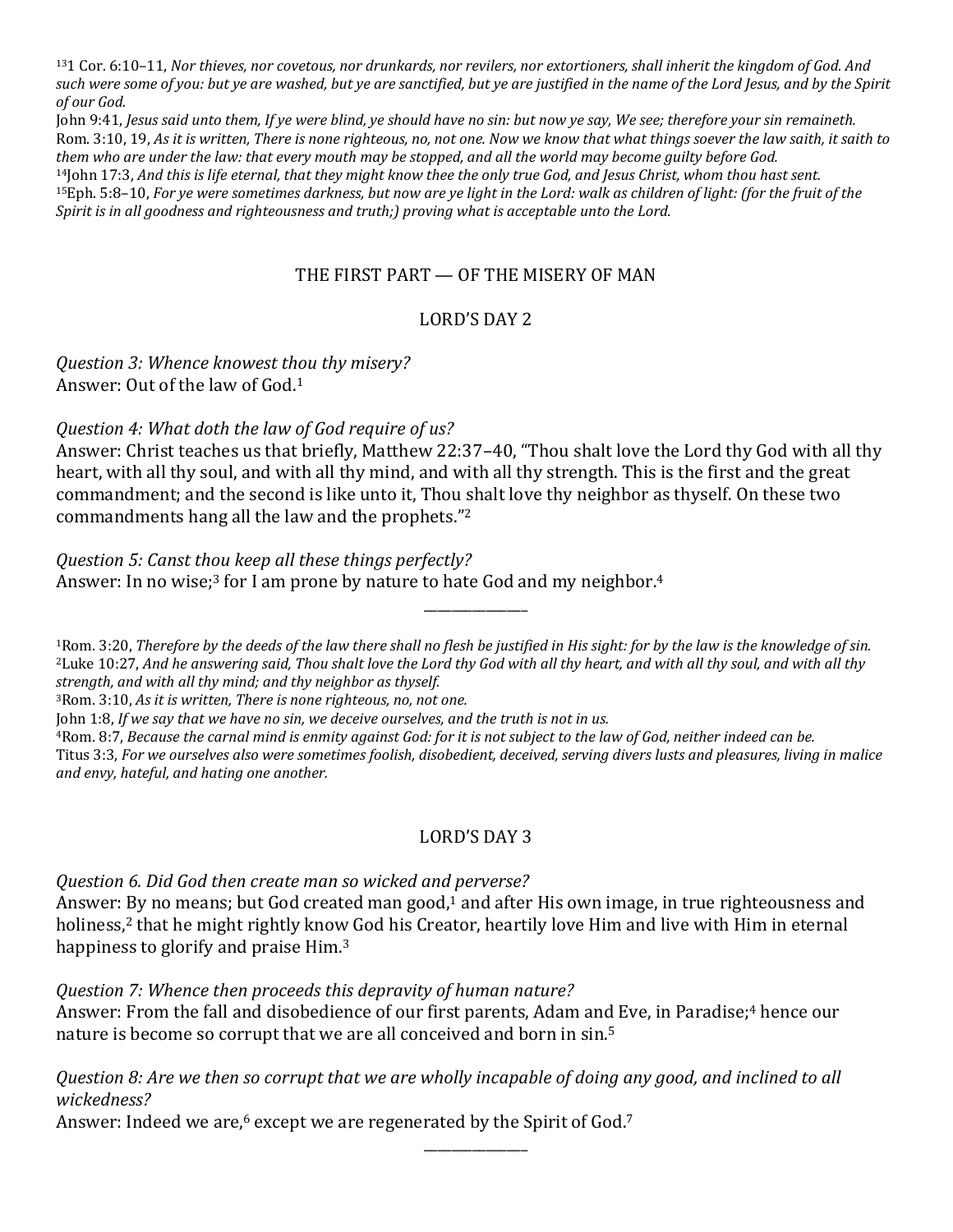1Gen. 1:31, *And God saw every thing that He had made, and, behold, it was very good. And the evening and the morning were the sixth day.*

2Gen. 1:26–27, *And God said, Let us make man in our image, after our likeness: and let them have dominion over the fish of the sea, and over the fowl of the air, and over the cattle, and over all the earth, and over every creeping thing that creepeth upon the earth. So God created man in His own image, in the image of God created He him; male and female created He them.*

Col. 3:10, *And have put on the new man, which is renewed in knowledge after the image of Him that created him.*

Eph. 4:24, *And that ye put on the new man, which after God is created in righteousness and true holiness.*

3Eph. 1:6, *To the praise of the glory of His grace, wherein He hath made us accepted in the beloved.*

1 Cor. 6:20, *For ye are bought with a price: therefore glorify God in your body, and in your spirit, which are God's.*

4Gen. 3:6, *And when the woman saw that the tree was good for food, and that it was pleasant to the eyes, and a tree to be desired to make one wise, she took of the fruit thereof, and did eat, and gave also unto her husband with her; and he did eat.*

Rom. 5:12, 18–19, *Wherefore, as by one man sin entered into the world, and death by sin; and so death passed upon all men, for that all have sinned. Therefore as by the offence of one judgment came upon all men to condemnation; even so by the* 

*righteousness of one the free gift came upon all men unto justification of life. For as by one man's disobedience many were made sinners, so by the obedience of one shall many be made righteous.*

5Ps. 51:5, *Behold, I was shapen in iniquity; and in sin did my mother conceive me.*

Gen. 5:3, *And Adam lived an hundred and thirty years, and begat a son in his own likeness, after his image; and called his name Seth.*

6Gen. 6:5, *And God saw that the wickedness of man was great in the earth, and that every imagination of the thoughts of his heart was only evil continually.*

Job 14:4, *Who can bring a clean thing out of an unclean? not one.*

Job 15:14, 16, *What is man, that he should be clean? and he which is born of a woman, that he should be righteous? How much more abominable and filthy is man, which drinketh iniquity like water?*

7John 3:5, *Jesus answered, Verily, verily, I say unto thee, Except a man be born of water and of the Spirit, he cannot enter into the kingdom of God.*

Eph. 2:5, *Even when we were dead in sins, hath quickened us together with Christ, (by grace ye are saved).*

## LORD'S DAY 4

*Question 9: Doth not God then do injustice to man, by requiring from him in His law that which he cannot perform?*

Answer: Not at all;<sup>1</sup> for God made man capable of performing it;<sup>2</sup> but man, by the instigation of the devil,<sup>3</sup> and his own wilful disobedience, deprived himself and all his posterity of those divine gifts.4

## *Question 10: Will God suffer such disobedience and rebellion to go unpunished?*

Answer: By no means; but is terribly displeased<sup>5</sup> with our original as well as actual sins; and will punish them in His just judgment temporally and eternally,<sup>6</sup> as He hath declared, "Cursed is every one that continueth not in all things, which are written in the book of the law, to do them."7

## *Question 11: Is not God then also merciful?*

Answer: God is indeed merciful,<sup>8</sup> but also just; therefore His justice requires<sup>9</sup> that sin which is committed against the most high majesty of God be also punished with extreme,<sup>10</sup> that is, with everlasting punishment of body and soul.11

\_\_\_\_\_\_\_\_\_\_\_\_\_\_\_

1Eccl. 7:29, *Lo, this only have I found, that God hath made man upright; but they have sought out many inventions.* 2John 8:44, *Ye are of your father the devil, and the lusts of your father ye will do. He was a murderer from the beginning, and*  abode not in the truth, because there is no truth in him. When he speaketh a lie, he speaketh of his own: for he is a liar, and the *father of it.*

<sup>2</sup> Cor. 11:3, *But I fear, lest by any means, as the serpent beguiled Eve through his subtilty, so your minds should be corrupted from the simplicity that is in Christ.*

<sup>3</sup>Gen. 3:4, 7, *And the serpent said unto the woman, Ye shall not surely die. And the eyes of them both were opened, and they knew that they were naked; and they sewed fig leaves together, and made themselves aprons.*

<sup>4</sup>Rom. 5:12, *Wherefore, as by one man sin entered into the world, and death by sin; and so death passed upon all men, for that all have sinned.*

<sup>5</sup>Ps. 5:5, *The foolish shall not stand in Thy sight: Thou hatest all workers of iniquity.*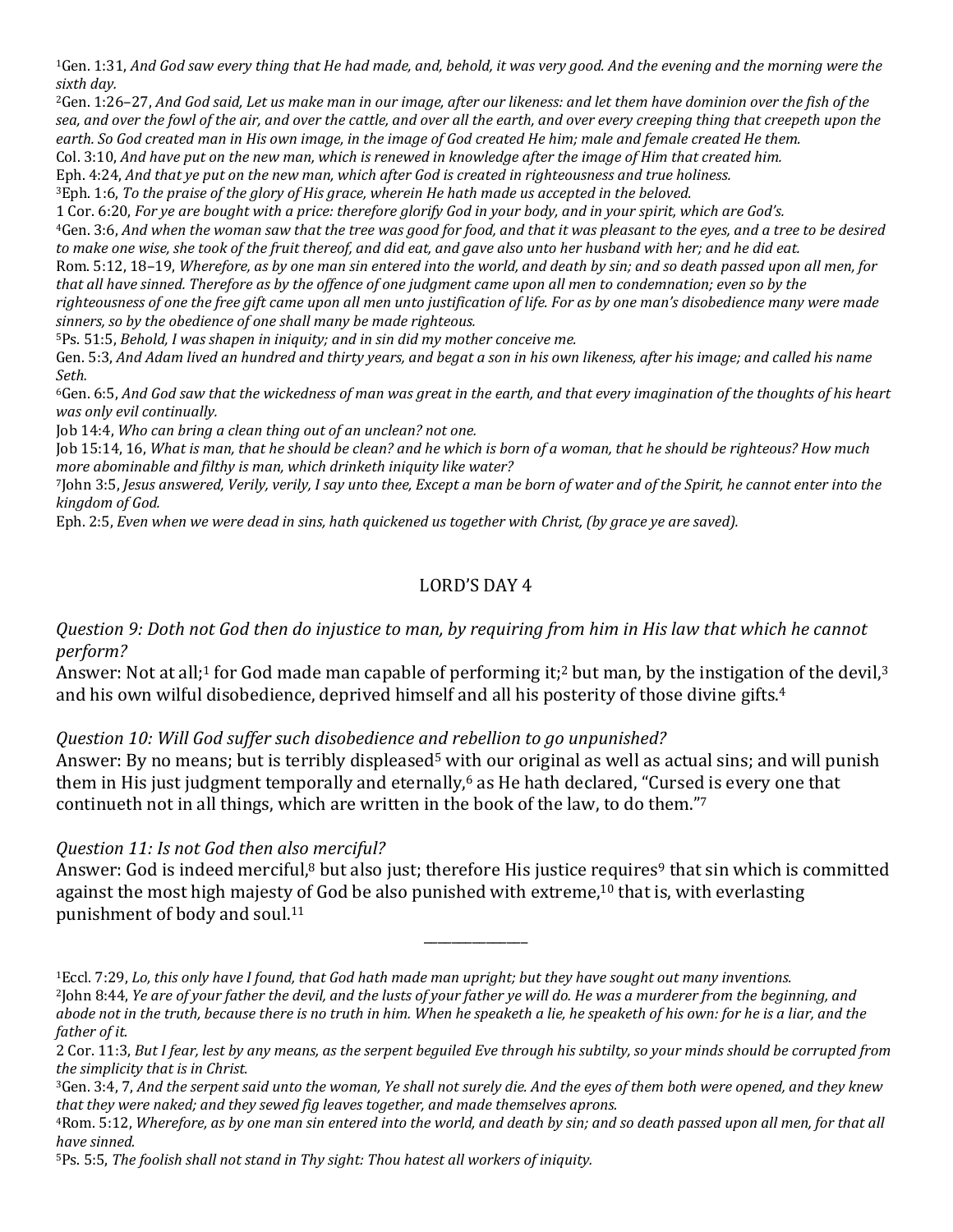6Rom. 1:18, *For the wrath of God is revealed from heaven against all ungodliness and unrighteousness of men, who hold the truth in unrighteousness.*

Deut. 28:15, *But it shall come to pass, if thou wilt not hearken unto the voice of the LORD thy God, to observe to do all His commandments and His statutes which I command thee this day; that all these curses shall come upon thee, and overtake thee.* Heb. 9:27, *And as it is appointed unto men once to die, but after this the judgment.*

7Deut. 27:26, *Cursed be he that confirmeth not all the words of this law to do them. And all the people shall say, Amen.* Gal. 3:10, *For as many as are of the works of the law are under the curse: for it is written, Cursed is every one that continueth not in all things which are written in the book of the law to do them.*

8Ex. 34:6, *And the Lord passed by before him, and proclaimed, The LORD, The LORD God, merciful and gracious, longsuffering, and abundant in goodness and truth.*

9Ex. 20:5, *Thou shalt not bow down thyself to them, nor serve them: for I the LORD thy God am a jealous God, visiting the iniquity of the fathers upon the children unto the third and fourth generation of them that hate Me.*

Job 34:10–11, *Therefore hearken unto me, ye men of understanding: far be it from God, that He should do wickedness; and from the Almighty, that He should commit iniquity. For the work of a man shall He render unto him, and cause every man to find according to his ways.*

10Ps. 5:5–6, *The foolish shall not stand in Thy sight: Thou hatest all workers of iniquity. Thou shalt destroy them that speak leasing: the LORD will abhor the bloody and deceitful man.*

11Gen. 2:17, *But of the tree of the knowledge of good and evil, thou shalt not eat of it: for in the day that thou eatest thereof thou shalt surely die.*

Rom. 6:23, *For the wages of sin is death; but the gift of God is eternal life through Jesus Christ our Lord.*

## THE SECOND PART—OF MAN'S DELIVERANCE

## LORD'S DAY 5

*Question 12: Since then, by the righteous judgment of God, we deserve temporal and eternal punishment, is there no way by which we may escape that punishment, and be again received into favor?* Answer: God will have His justice satisfied,<sup>1</sup> and therefore we must make this full satisfaction, either by ourselves or by another.2

*Question 13: Can we ourselves then make this satisfaction?* Answer: By no means;<sup>3</sup> but on the contrary we daily increase our debt.<sup>4</sup>

*Question 14: Can there be found anywhere one, who is a mere creature, able to satisfy for us?* Answer: None; for, first, God will not punish any other creature for the sin which man hath committed;<sup>5</sup> and further, no mere creature can sustain the burden of God's eternal wrath against sin, so as to deliver others from it.6

*Question 15: What sort of a mediator and deliverer then must we seek for?* Answer: For one who is very man,<sup>7</sup> and perfectly righteous; and yet more powerful than all creatures; that is, one who is also very God.<sup>8</sup>

1Ex. 20:5, *Thou shalt not bow down thyself to them, nor serve them: for I the LORD thy God am a jealous God, visiting the iniquity of the fathers upon the children unto the third and fourth generation of them that hate Me.*

<sup>2</sup>Deut. 24:16, *The fathers shall not be put to death for the children, neither shall the children be put to death for the fathers: every man shall be put to death for his own sin.*

<sup>2</sup> Cor. 5:14–15, *For the love of Christ constraineth us; because we thus judge, that if one died for all, then were all dead: and that He died for all, that they which live should not henceforth live unto themselves, but unto Him which died for them, and rose again.* 3Job 9:2–3, *I know it is so of a truth: but how should man be just with God? If he will contend with Him, he cannot answer Him one of a thousand.*

Job 15:14–16, *What is man, that he should be clean? and he which is born of a woman, that he should be righteous? Behold, he putteth no trust in his saints; yea, the heavens are not clean in his sight. How much more abominable and filthy is man, which drinketh iniquity like water?*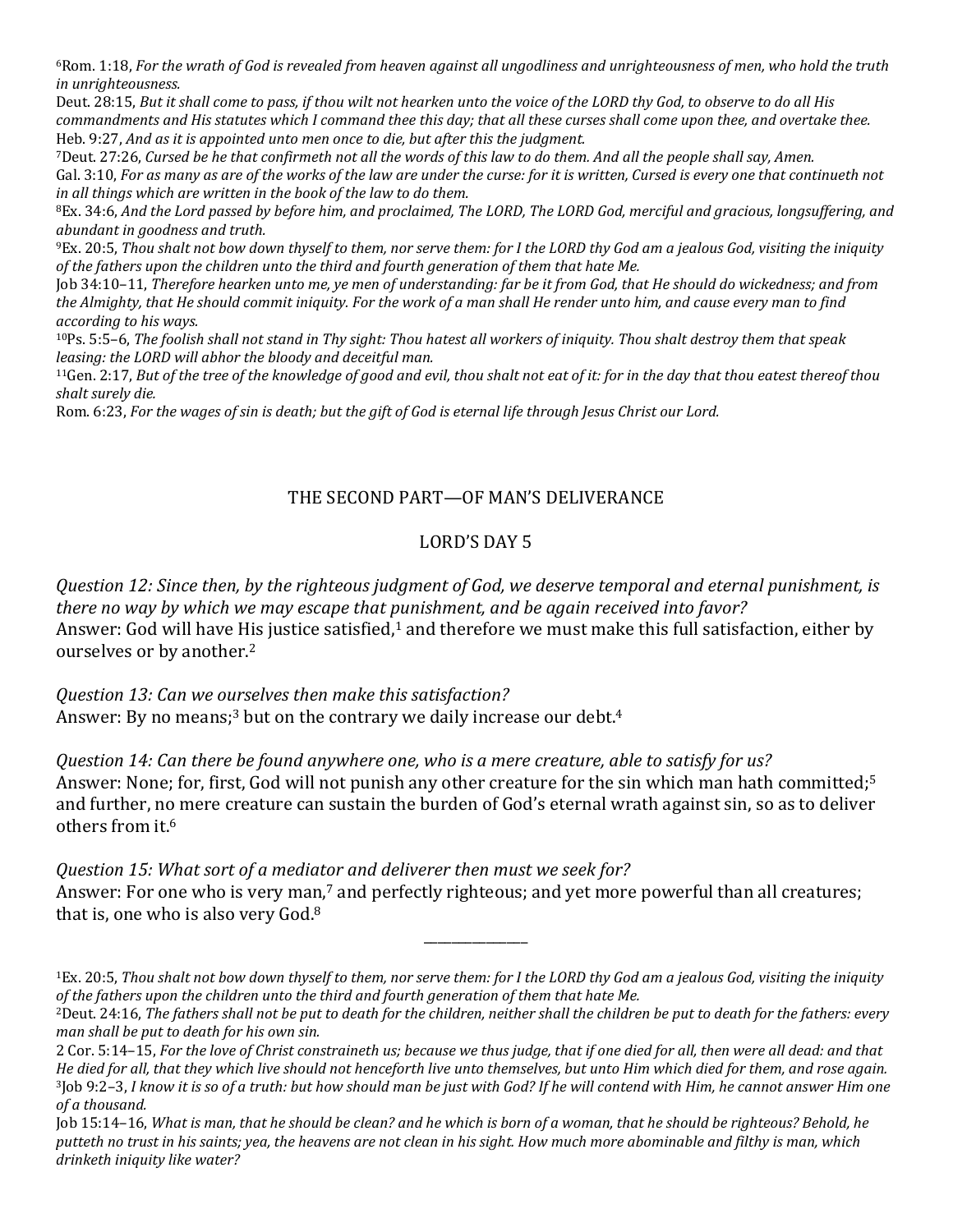4Matt. 6:12, *And forgive us our debts, as we forgive our debtors.*

Isa. 64:6, *But we are all as an unclean thing, and all our righteousnesses are as filthy rags; and we all do fade as a leaf; and our iniquities, like the wind, have taken us away.*

5Ezek. 18:20, *The soul that sinneth, it shall die. The son shall not bear the iniquity of the father, neither shall the father bear the iniquity of the son: the righteousness of the righteous shall be upon him, and the wickedness of the wicked shall be upon him.* 6Rev. 5:3, *And no man in heaven, nor in earth, neither under the earth, was able to open the book, neither to look thereon.* Ps. 49:8–9, *(For the redemption of their soul is precious, and it ceaseth for ever:) that he should still live for ever, and not see corruption.*

71 Cor. 15:21, *For since by man came death, by man came also the resurrection of the dead.*

Rom. 8:3, *For what the law could not do, in that it was weak through the flesh, God sending His own Son in the likeness of sinful flesh, and for sin, condemned sin in the flesh.*

8Rom. 9:5, *Whose are the fathers, and of whom as concerning the flesh Christ came, who is over all, God blessed for ever. Amen.* Isa. 7:14, *Therefore the Lord Himself shall give you a sign; Behold, a virgin shall conceive, and bear a son, and shall call His name Immanuel.*

## LORD'S DAY 6

*Question 16: Why must he be very man, and also perfectly righteous?* Answer: Because the justice of God requires that the same human nature which hath sinned, should likewise make satisfaction for sin;<sup>1</sup> and one, who is himself a sinner, cannot satisfy for others.<sup>2</sup>

#### *Question 17: Why must He in one person be also very God?*

Answer: That He might by the power of His Godhead sustain in His human nature the burden of God's wrath;<sup>3</sup> and might obtain for, and restore to us, righteousness and life.<sup>4</sup>

*Question 18: Who then is that Mediator, who is in one person both very God, and a real righteous man?* Answer: Our Lord Jesus Christ,<sup>5</sup> "who of God is made unto us wisdom, and righteousness, and sanctification, and redemption."6

#### *Question 19: Whence knowest thou this?*

Answer: From the holy gospel, which God Himself first revealed in Paradise;7 and afterwards published by the patriarchs and prophets, $8$  and represented by the sacrifices and other ceremonies of the law; $9$  and lastly, has fulfilled it by His only begotten Son.<sup>10</sup>

1Rom. 5:12, 15, *Wherefore, as by one man sin entered into the world, and death by sin; and so death passed upon all men, for that all have sinned; but not as the offence, so also is the free gift. For if through the offence of one many be dead, much more the grace of God, and the gift by grace, which is by one man, Jesus Christ, hath abounded unto many.*

\_\_\_\_\_\_\_\_\_\_\_\_\_\_\_

John 6:51, *I am the living bread which came down from heaven: if any man eat of this bread, he shall live for ever: and the bread that I will give is My flesh, which I will give for the life of the world.*

<sup>21</sup> Pet. 3:18, *For Christ also hath once suffered for sins, the just for the unjust, that He might bring us to God, being put to death in the flesh, but quickened by the Spirit.*

Isa. 53:11, *He shall see of the travail of His soul, and shall be satisfied: by His knowledge shall my righteous servant justify many; for He shall bear their iniquities.*

<sup>31</sup> Pet. 3:18, *For Christ also hath once suffered for sins, the just for the unjust, that He might bring us to God, being put to death in the flesh, but quickened by the Spirit.*

Acts 2:24, *Whom God hath raised up, having loosed the pains of death: because it was not possible that He should be holden of it.* Isa. 53:8, *He was taken from prison and from judgment: and who shall declare His generation? for He was cut off out of the land of the living: for the transgression of My people was He stricken.*

<sup>41</sup> John 1:2, *(For the life was manifested, and we have seen it, and bear witness, and shew unto you that eternal life, which was with the Father, and was manifested unto us).*

Jer. 23:6, *In His days Judah shall be saved, and Israel shall dwell safely: and this is His name whereby He shall be called, THE LORD OUR RIGHTEOUSNESS.*

<sup>2</sup> Tim. 1:10, *But is now made manifest by the appearing of our Saviour Jesus Christ, who hath abolished death, and hath brought life and immortality to light through the gospel.*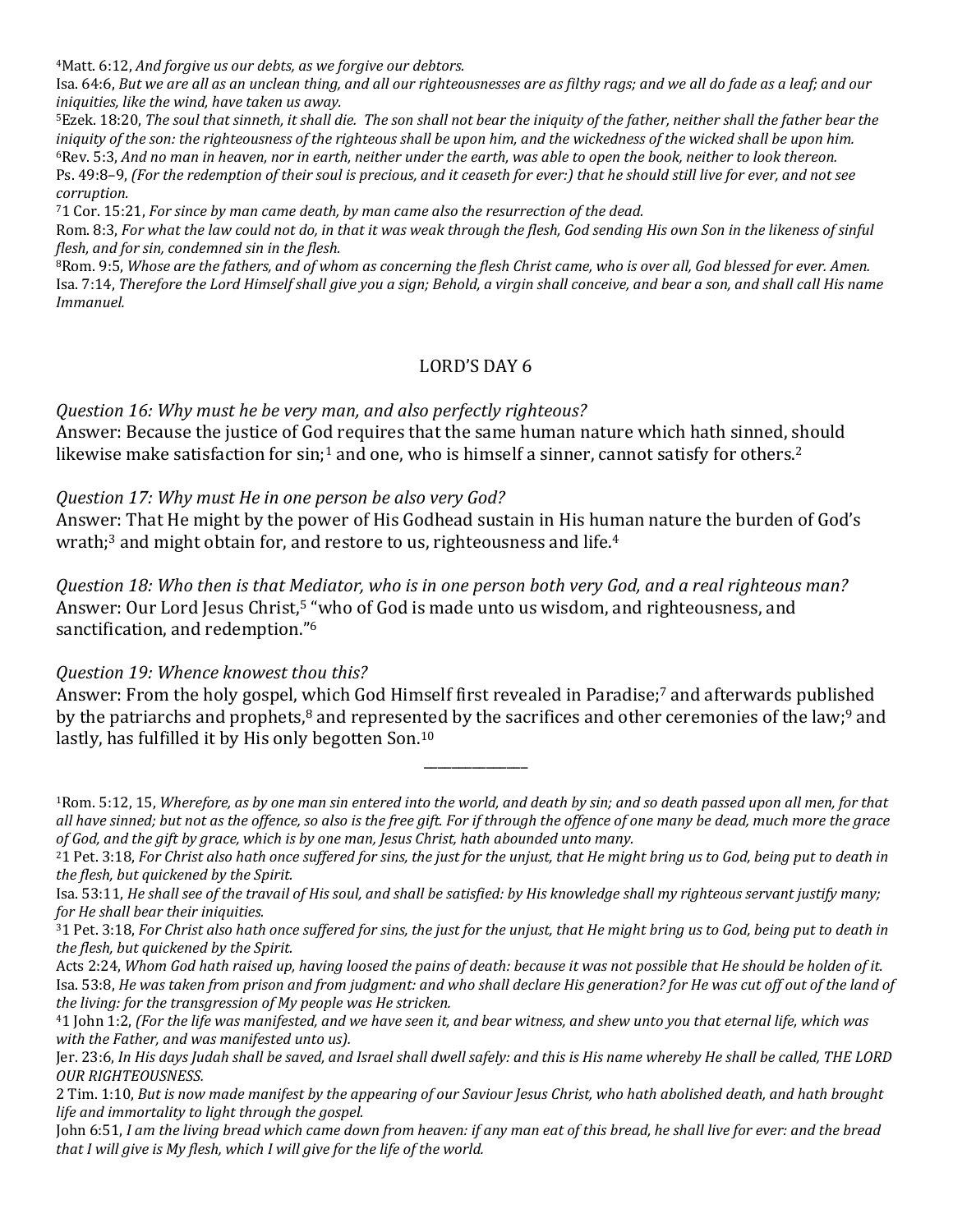5Matt. 1:23, *Behold, a virgin shall be with child, and shall bring forth a Son, and they shall call His name Emmanuel, which being interpreted is, God with us.*

1 Tim. 3:16, *And without controversy great is the mystery of godliness: God was manifest in the flesh, justified in the Spirit, seen of angels, preached unto the Gentiles, believed on in the world, received up into glory.*

Luke 2:11, *For unto you is born this day in the city of David a Saviour, which is Christ the Lord.*

61 Cor. 1:30, *But of Him are ye in Christ Jesus, who of God is made unto us wisdom, and righteousness, and sanctification, and redemption.*

7Gen. 3:15, *And I will put enmity between thee and the woman, and between thy seed and her seed; it shall bruise thy head, and thou shalt bruise his heel.*

8Gen. 22:17–18, *That in blessing I will bless thee, and in multiplying I will multiply thy seed as the stars of the heaven, and as the sand which is upon the sea shore; and thy seed shall possess the gate of his enemies; and in thy seed shall all the nations of the earth be blessed; because thou hast obeyed My voice.*

Gen. 28:14, *And thy seed shall be as the dust of the earth, and thou shalt spread abroad to the west, and to the east, and to the north, and to the south: and in thee and in thy seed shall all the families of the earth be blessed.*

Rom. 1:2, *(Which He had promised afore by His prophets in the holy scriptures).*

Heb. 1:1, *God, who at sundry times and in divers manners spake in time past unto the fathers by the prophets.*

John 5:46, *For had ye believed Moses, ye would have believed Me: for he wrote of Me.*

9Heb. 10:7–8, *Then said I, Lo, I come (in the volume of the book it is written of Me,) to do Thy will, O God. Above when He said, Sacrifice and offering and burnt offerings and offering for sin Thou wouldest not, neither hadst pleasure therein; which are offered by the law.*

10Rom. 10:4, *For Christ is the end of the law for righteousness to every one that believeth.* Heb. 13:8, *Jesus Christ the same yesterday, and to day, and for ever.*

## LORD'S DAY 7

## *Question 20: Are all men then, as they perished in Adam, saved by Christ?*

Answer: No; only those who are ingrafted into  $\text{Him},1$  and receive all His benefits, by a true faith.<sup>2</sup>

## *Question 21: What is true faith?*

Answer: True faith is not only a certain knowledge, whereby I hold for truth all that God has revealed to us in His Word,<sup>3</sup> but also an assured confidence,<sup>4</sup> which the Holy Ghost<sup>5</sup> works by the gospel in my heart,<sup>6</sup> that not only to others, but to me also, remission of  $\sin$ , everlasting righteousness and salvation<sup>8</sup> are freely given by God, merely of grace, only for the sake of Christ's merits.9

## *Question 22: What is then necessary for a Christian to believe?*

Answer: All things promised us in the gospel,<sup>10</sup> which the articles of our catholic undoubted Christian faith briefly teach us.

## *Question 23: What are these articles?*

Answer:

- I. I believe in God the Father, Almighty, Maker of heaven and earth;<br>II. And in Jesus Christ. His only begotten Son. our Lord:
- II. And in Jesus Christ, His only begotten Son, our Lord;<br>III. Who was conceived by the Holy Ghost, born of the Vi
- III. Who was conceived by the Holy Ghost, born of the Virgin Mary;<br>IV. Suffered under Pontius Pilate: was crucified, dead, and buried:
- Suffered under Pontius Pilate; was crucified, dead, and buried; He descended into hell;
- V. The third day He arose again from the dead;<br>VI. He ascended into heaven, and sitteth at the r
- He ascended into heaven, and sitteth at the right hand of God the Father Almighty;
- VII. From thence He shall come to judge the quick and the dead;<br>VIII. I believe in the Holy Ghost:
- VIII. I believe in the Holy Ghost;<br>IX. I believe an holy catholic ch
- IX. I believe an holy catholic church; the communion of saints;<br>X. The forgiveness of sins:
- X. The forgiveness of sins;<br>XI. The resurrection of the l
- The resurrection of the body;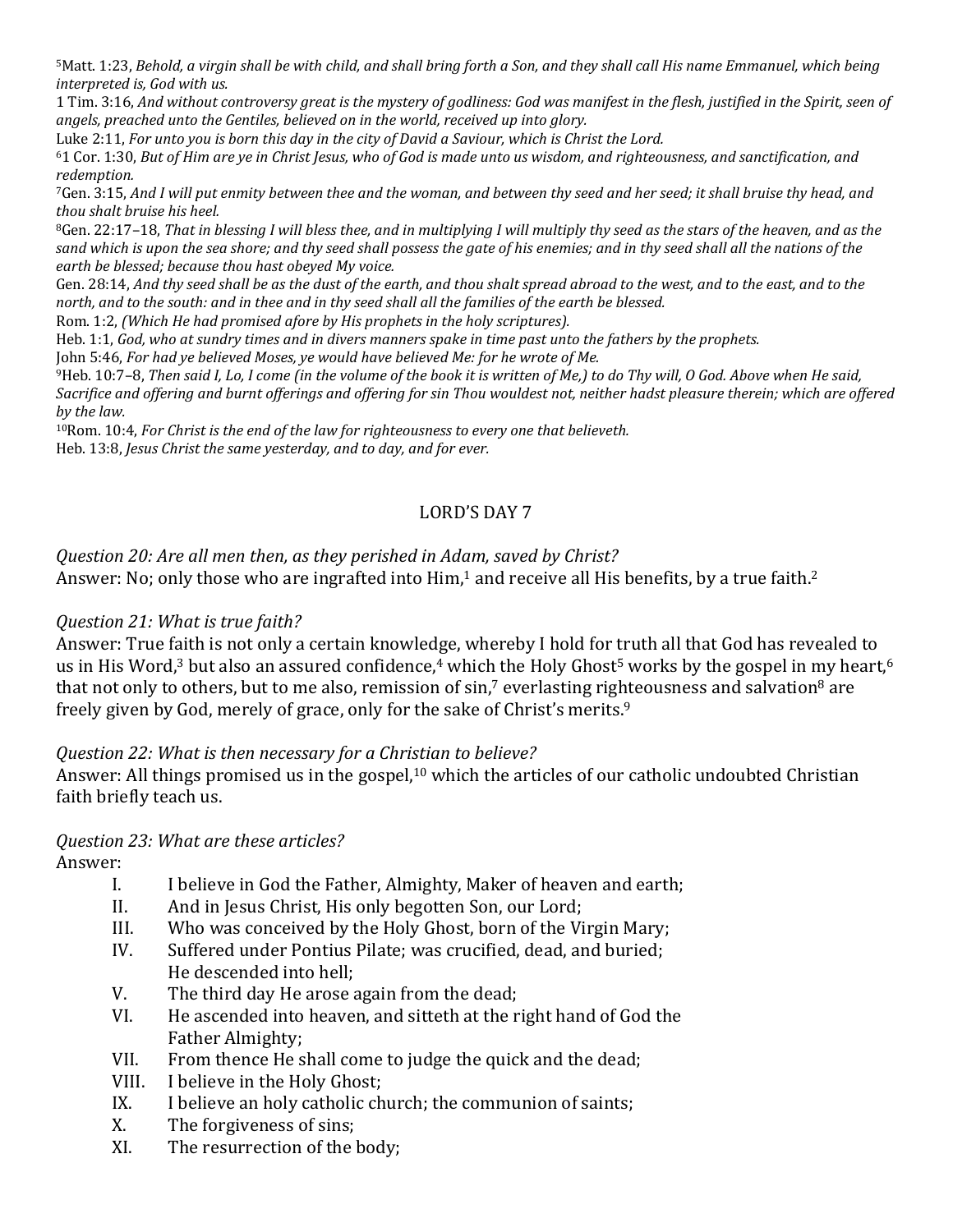## XII. And the life everlasting. Amen.

1Matt. 1:21, *And she shall bring forth a son, and thou shalt call His name JESUS: for He shall save His people from their sins.* Isa. 53:11, *He shall see of the travail of his soul, and shall be satisfied: by His knowledge shall My righteous servant justify many; for He shall bear their iniquities.*

\_\_\_\_\_\_\_\_\_\_\_\_\_\_\_

2John 1:12–13, *But as many as received Him, to them gave He power to become the sons of God, even to them that believe on His name: which were born, not of blood, nor of the will of the flesh, nor of the will of man, but of God.*

Rom. 11:20, *Well; because of unbelief they were broken off, and thou standest by faith. Be not highminded, but fear.*

Heb. 10:39, *But we are not of them who draw back unto perdition; but of them that believe to the saving of the soul.*

3John 6:69, *And we believe and are sure that Thou art that Christ, the Son of the living God.*

John 17:3, *And this is life eternal, that they might know Thee the only true God, and Jesus Christ, whom Thou hast sent.* Heb. 11:3, 6, *Through faith we understand that the worlds were framed by the word of God, so that things which are seen were not made of things which do appear. But without faith it is impossible to please Him: for he that cometh to God must believe that He is, and that He is a rewarder of them that diligently seek Him.*

4Eph. 3:12, *In whom we have boldness and access with confidence by the faith of Him.*

5Rom. 4:16, 20–21, *Therefore it is of faith, that it might be by grace; to the end the promise might be sure to all the seed; not to that only which is of the law, but to that also which is of the faith of Abraham; who is the father of us all. He staggered not at the promise of God through unbelief; but was strong in faith, giving glory to God; and being fully persuaded that, what He had promised, He was able also to perform.*

Heb. 11:1, *Now faith is the substance of things hoped for, the evidence of things not seen.*

Eph. 3:12, *In whom we have boldness and access with confidence by the faith of Him.*

Rom. 1:16, *For I am not ashamed of the gospel of Christ: for it is the power of God unto salvation to every one that believeth; to the Jew first, and also to the Greek.*

1 Cor. 1:21, *For after that in the wisdom of God the world by wisdom knew not God, it pleased God by the foolishness of preaching to save them that believe.*

Acts 16:14, *And a certain woman named Lydia, a seller of purple, of the city of Thyatira, which worshipped God, heard us: whose heart the Lord opened, that she attended unto the things which were spoken of Paul.*

Matt. 16:17, *And Jesus answered and said unto him, Blessed art thou, Simon Bar-jona: for flesh and blood hath not revealed it unto thee, but My Father which is in heaven.*

John 3:5, *Jesus answered, Verily, verily, I say unto thee, Except a man be born of water and of the Spirit, he cannot enter into the kingdom of God.*

6Rom. 10:14, 17, *How then shall they call on Him in whom they have not believed? and how shall they believe in Him of whom they have not heard? and how shall they hear without a preacher? So then faith cometh by hearing, and hearing by the word of God.* Matt. 9:2, *And, behold, they brought to Him a man sick of the palsy, lying on a bed: and Jesus seeing their faith said unto the sick of the palsy; Son, be of good cheer; thy sins be forgiven thee.*

7Rom. 5:1, *Therefore being justified by faith, we have peace with God through our Lord Jesus Christ.*

8Gal. 2:20, *I am crucified with Christ: nevertheless I live; yet not I, but Christ liveth in me: and the life which I now live in the flesh I live by the faith of the Son of God, who loved me, and gave Himself for me.*

9Rom. 3:24–26, *Being justified freely by His grace through the redemption that is in Christ Jesus: whom God hath set forth to be a propitiation through faith in His blood, to declare His righteousness for the remission of sins that are past, through the* 

*forbearance of God; to declare, I say, at this time His righteousness: that He might be just, and the justifier of him which believeth in Jesus.*

10John 20:31, *But these are written, that ye might believe that Jesus is the Christ, the Son of God; and that believing ye might have life through His name.*

Matt. 28:19–20, *Go ye therefore, and teach all nations, baptizing them in the name of the Father, and of the Son, and of the Holy Ghost: teaching them to observe all things whatsoever I have commanded you: and, lo, I am with you alway, even unto the end of the world.*

## LORD'S DAY 8

*Question 24: How are these articles divided?*

Answer: Into three parts; the first is of God the Father and our creation;<sup>1</sup> the second, of God the Son and our redemption;2 the third, of God the Holy Ghost and our sanctification.3

*Question 25: Since there is but one only divine essence,4 why speakest thou of Father, Son, and Holy Ghost?*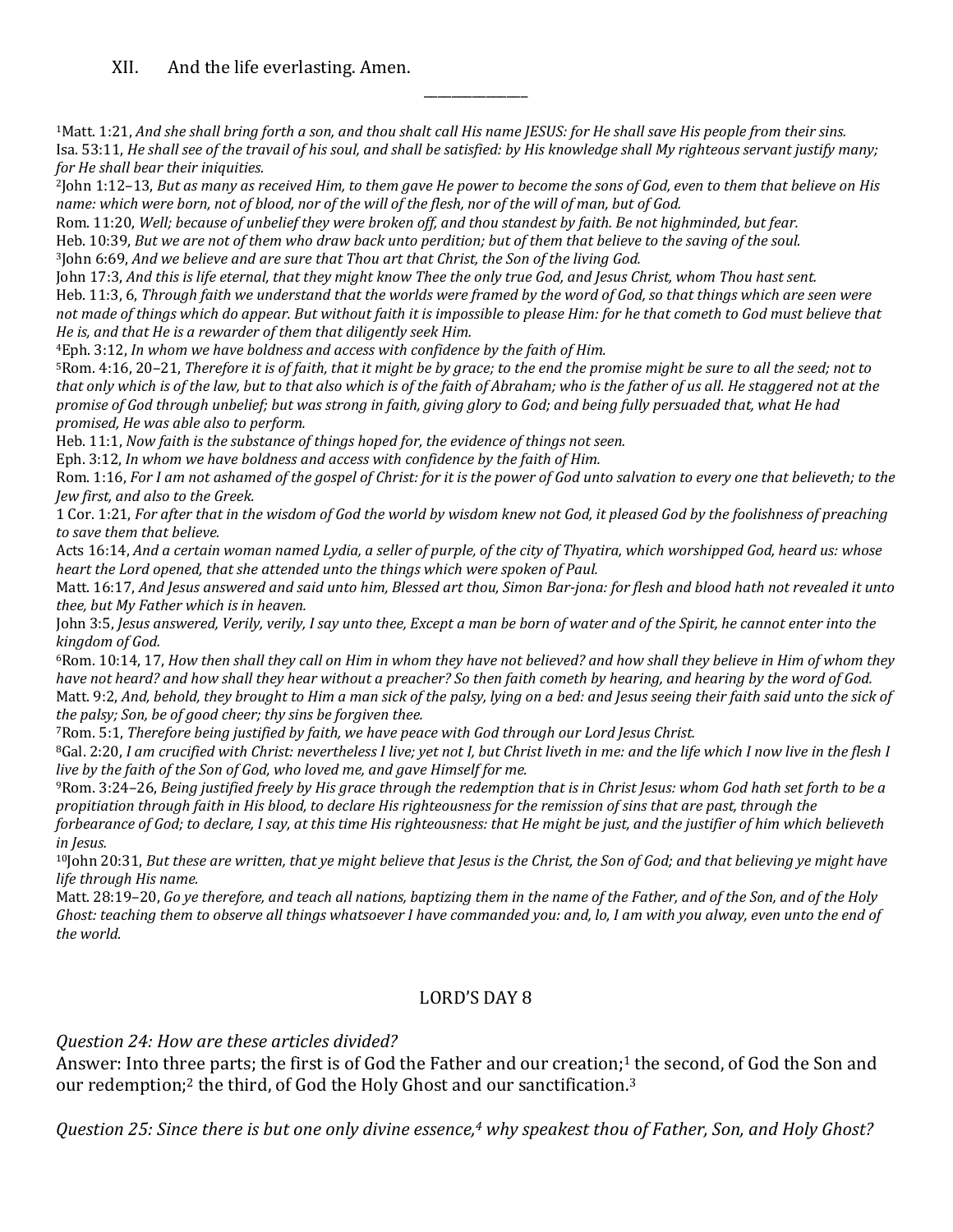Answer: Because God hath so revealed Himself in His Word,<sup>5</sup> that these three distinct persons are the one only true and eternal God.

\_\_\_\_\_\_\_\_\_\_\_\_\_\_\_

1Gen. 1.

21 Pet. 1:18–19, *Forasmuch as ye know that ye were not redeemed with corruptible things, as silver and gold, from your vain conversation received by tradition from your fathers; but with the precious blood of Christ, as of a lamb without blemish and without spot.*

31 Pet. 1:21–22, *Who by Him do believe in God, that raised Him up from the dead, and gave Him glory; that your faith and hope might be in God. Seeing ye have purified your souls in obeying the truth through the Spirit unto unfeigned love of the brethren, see that ye love one another with a pure heart fervently.*

4Deut. 6:4, *Hear, O Israel: The LORD our God is one LORD.*

5Gen. 1:26, *And God said, Let us make man in our image, after our likeness: and let them have dominion over the fish of the sea, and over the fowl of the air, and over the cattle, and over all the earth, and over every creeping thing that creepeth upon the earth.* Isa. 61:1, *The spirit of the Lord God is upon me; because the Lord hath anointed me to preach good tidings unto the meek; He hath sent me to bind up the brokenhearted, to proclaim liberty to the captives, and the opening of the prison to them that are bound.* John 14:16–17, *And I will pray the Father, and He shall give you another Comforter, that He may abide with you for ever; even the Spirit of truth; whom the world cannot receive, because it seeth Him not, neither knoweth Him: but ye know Him; for He dwelleth with you, and shall be in you.*

1 John 5:7, *For there are three that bear record in heaven, the Father, the Word, and the Holy Ghost: and these three are one.* John 1:13, *Which were born, not of blood, nor of the will of the flesh, nor of the will of man, but of God.*

Matt. 28:19, *Go ye therefore, and teach all nations, baptizing them in the name of the Father, and of the Son, and of the Holy Ghost.* 2 Cor. 13:14, *The grace of the Lord Jesus Christ, and the love of God, and the communion of the Holy Ghost, be with you all. Amen.*

## OF GOD THE FATHER

## LORD'S DAY 9

*Question 26: What believest thou when thou sayest, "I believe in God the Father, Almighty, Maker of heaven and earth?"*

Answer: That the eternal Father of our Lord Jesus Christ (who of nothing made heaven and earth, with all that is in them;<sup>1</sup> who likewise upholds and governs the same by His eternal counsel and providence)<sup>2</sup> is for the sake of Christ His Son, my God and my Father; on whom I rely so entirely, that I have no doubt but He will provide me with all things necessary for soul and body;<sup>3</sup> and further, that He will make whatever evils He sends upon me, in this valley of tears, turn out to my advantage;<sup>4</sup> for He is able to do it, being Almighty God,<sup>5</sup> and willing, being a faithful Father.<sup>6</sup>

\_\_\_\_\_\_\_\_\_\_\_\_\_\_\_

1Gen. 1 and 2.

Ps. 33:6, *By the word of the LORD were the heavens made; and all the host of them by the breath of His mouth.*

2Ps. 115:3, *But our God is in the heavens: He hath done whatsoever He hath pleased.*

Matt. 10:29, *Are not two sparrows sold for a farthing? and one of them shall not fall on the ground without your Father.*

John 5:17, *But Jesus answered them, My Father worketh hitherto, and I work.*

Heb. 1:3, *Who being the brightness of His glory, and the express image of His person, and upholding all things by the word of His power, when He had by Himself purged our sins, sat down on the right hand of the Majesty on high.*

<sup>3</sup>John 1:12, 16, *But as many as received Him, to them gave He power to become the sons of God, even to them that believe on His name. And of His fullness have all we received, and grace for grace.*

Rom. 8:15–16, *For ye have not received the spirit of bondage again to fear; but ye have received the Spirit of adoption, whereby we cry, Abba, Father. The Spirit itself beareth witness with our spirit, that we are the children of God.*

Gal. 4:5–6, *To redeem them that were under the law, that we might receive the adoption of sons. And because ye are sons, God hath sent forth the Spirit of His Son into your hearts, crying, Abba, Father.*

Eph. 1:5, *Having predestinated us unto the adoption of children by Jesus Christ to Himself, according to the good pleasure of His will.*

<sup>1</sup> John 3:1, *Behold, what manner of love the Father hath bestowed upon us, that we should be called the sons of God: therefore the world knoweth us not, because it knew Him not.*

<sup>4</sup>Ps. 55:22, *Cast thy burden upon the Lord, and He shall sustain thee: He shall never suffer the righteous to be moved.*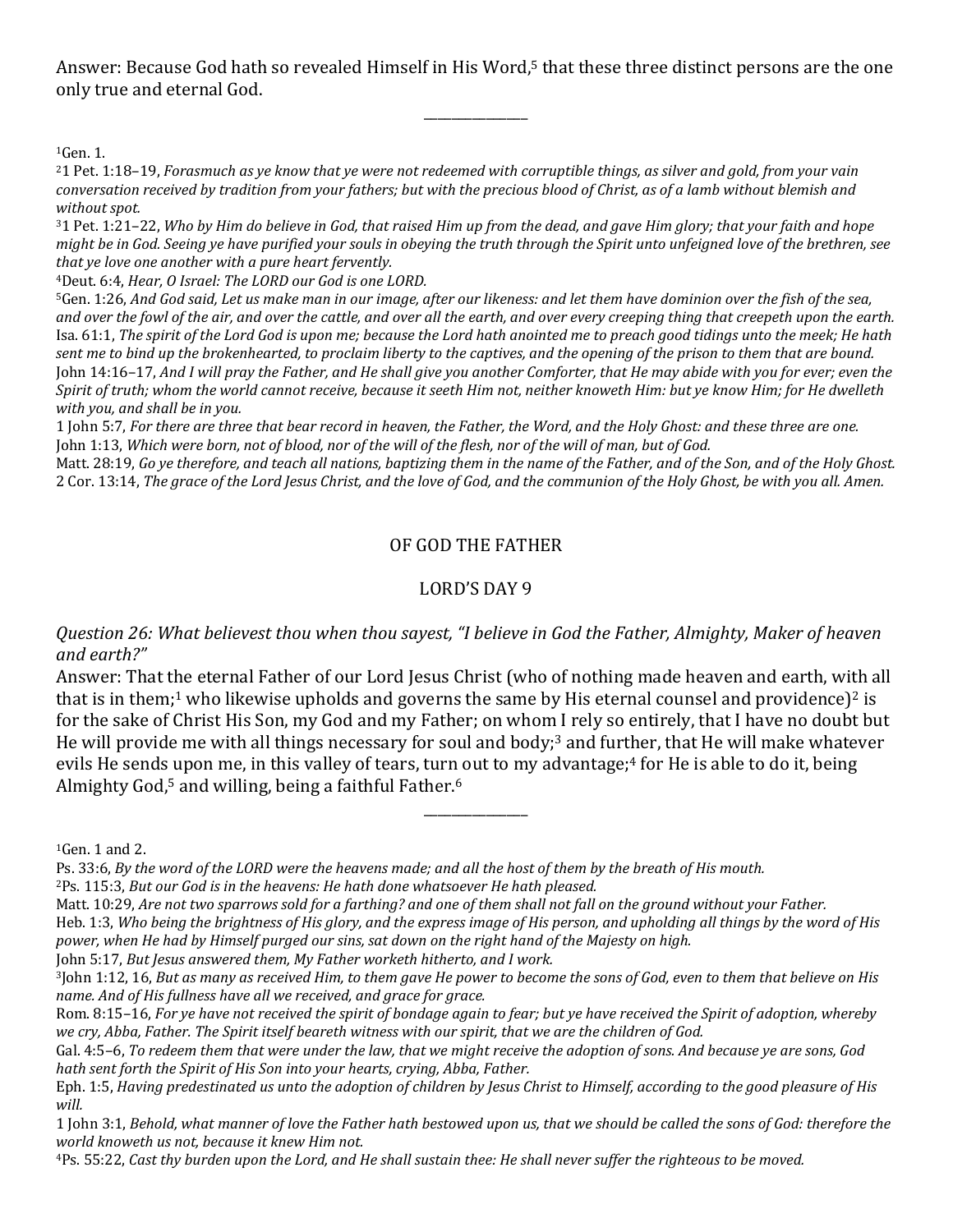Matt. 6:26, *Behold the fowls of the air: for they sow not, neither do they reap, nor gather into barns; yet your heavenly Father feedeth them. Are ye not much better than they?*

5Rom. 8:28, *And we know that all things work together for good to them that love God, to them who are the called according to His purpose.*

Rom. 4:21, *And being fully persuaded that, what He had promised, He was able also to perform.*

6Rom. 10:12, *For there is no difference between the Jew and the Greek: for the same Lord over all is rich unto all that call upon Him.*

Matt. 6:26, *Behold the fowls of the air: for they sow not, neither do they reap, nor gather into barns; yet your heavenly Father feedeth them. Are ye not much better than they?*

Matt. 7:9–11, *Or what man is there of you, whom if his son ask bread, will he give him a stone? Or if he ask a fish, will he give him a serpent? If ye then, being evil, know how to give good gifts unto your children, how much more shall your Father which is in heaven give good things to them that ask Him?*

## LORD'S DAY 10

*Question 27: What dost thou mean by the providence of God?*

Answer: The almighty and everywhere present power of God;<sup>1</sup> whereby, as it were by His hand, He upholds and governs heaven, earth, and all creatures;<sup>2</sup> so that herbs and grass, rain and drought,<sup>3</sup> fruitful and barren years, meat and drink,<sup>4</sup> health and sickness,<sup>5</sup> riches and poverty,<sup>6</sup> yea, and all things come, not by chance, but by His fatherly hand.<sup>7</sup>

*Question 28: What advantage is it to us to know that God has created, and by His providence doth still uphold all things?*

Answer: That we may be patient in adversity;<sup>8</sup> thankful in prosperity;<sup>9</sup> and that in all things, which may hereafter befall us, we place our firm trust in our faithful God and Father,<sup>10</sup> that nothing shall separate us from His love;<sup>11</sup> since all creatures are so in His hand, that without His will they cannot so much as move.12

\_\_\_\_\_\_\_\_\_\_\_\_\_\_\_

1Acts 17:25–28, *Neither is worshipped with men's hands, as though He needed any thing, seeing He giveth to all life, and breath, and all things; and hath made of one blood all nations of men for to dwell on all the face of the earth, and hath determined the times before appointed, and the bounds of their habitation; that they should seek the Lord, if haply they might feel after Him, and find Him, though He be not far from every one of us: for in Him we live, and move, and have our being; as certain also of your own poets have said, For we are also His offspring.*

6Prov. 22:2, *The rich and poor meet together: the Lord is the maker of them all.*

Ps. 39:10, *Remove Thy stroke away from me: I am consumed by the blow of Thine hand.*

<sup>2</sup>Heb. 1:3, *Who being the brightness of His glory, and the express image of His person, and upholding all things by the word of His power, when He had by Himself purged our sins, sat down on the right hand of the Majesty on high.*

<sup>3</sup>Jer. 5:24, *Neither say they in their heart, Let us now fear the Lord our God, that giveth rain, both the former and the latter, in His season: He reserveth unto us the appointed weeks of the harvest.*

<sup>4</sup>Acts 14:17, *Nevertheless He left not Himself without witness, in that He did good, and gave us rain from heaven, and fruitful seasons, filling our hearts with food and gladness.*

<sup>5</sup>John 9:3, *Jesus answered, Neither hath this man sinned, nor his parents: but that the works of God should be made manifest in him.*

Job 1:21, *And said, Naked came I out of my mother's womb, and naked shall I return thither: the Lord gave, and the Lord hath taken away; blessed be the name of the Lord.*

<sup>7</sup>Matt. 10:29–30, *Are not two sparrows sold for a farthing? and one of them shall not fall on the ground without your Father. But the very hairs of your head are all numbered.*

Eph. 1:11, *In whom also we have obtained an inheritance, being predestinated according to the purpose of Him who worketh all things after the counsel of His own will.*

<sup>8</sup>Rom. 5:3, *And not only so, but we glory in tribulations also: knowing that tribulation worketh patience; and patience, experience; and experience, hope.*

<sup>9</sup>Deut. 8:10, *When thou hast eaten and art full, then thou shalt bless the Lord thy God for the good land which He hath given thee.* 1 Thes. 5:18, *In every thing give thanks: for this is the will of God in Christ Jesus concerning you.*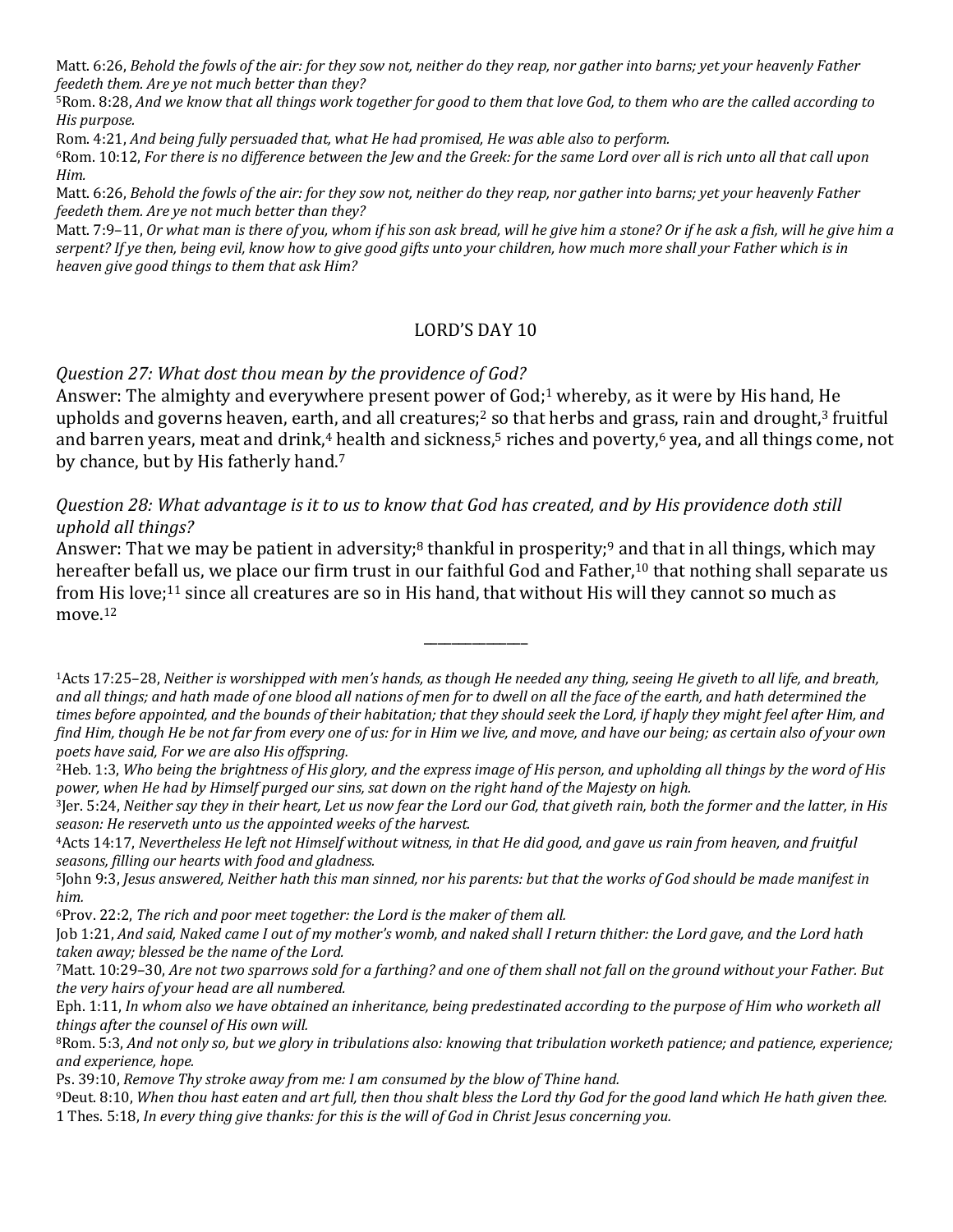10Rom. 5:3–6, *And not only so, but we glory in tribulations also: knowing that tribulation worketh patience; and patience, experience; and experience, hope: and hope maketh not ashamed; because the love of God is shed abroad in our hearts by the Holy Ghost which is given unto us. For when we were yet without strength, in due time Christ died for the ungodly.*

11Rom. 8:38–39, *For I am persuaded, that neither death, nor life, nor angels, nor principalities, nor powers, nor things present, nor things to come, nor height, nor depth, nor any other creature, shall be able to separate us from the love of God, which is in Christ Jesus our Lord.*

12Job 1:12, *And the Lord said unto Satan, Behold, all that he hath is in thy power; only upon himself put not forth thine hand. So Satan went forth from the presence of the Lord.*

Job 2:6, *And the Lord said unto Satan, Behold, he is in thine hand; but save his life.*

Matt. 8:31, *So the devils besought Him, saying, If Thou cast us out, suffer us to go away into the herd of swine.*

Isa. 10:15, *Shall the axe boast itself against him that heweth therewith? or shall the saw magnify itself against him that shaketh it? as if the rod should shake itself against them that lift it up, or as if the staff should lift up itself, as if it were no wood.*

## OF GOD THE SON

## LORD'S DAY 11

*Question 29: Why is the Son of God called Jesus, that is, a Savior?*

Answer: Because He saveth us, and delivereth us from our sins;<sup>1</sup> and likewise, because we ought not to seek, neither can find salvation in any other.2

*Question 30: Do such then believe in Jesus the only Savior, who seek their salvation and welfare of saints, of themselves, or anywhere else?*

Answer: They do not; for though they boast of Him in words, yet in deeds they deny Jesus the only deliverer and Savior;3 for one of these two things must be true, that either Jesus is not a complete Savior or that they, who by a true faith receive this Savior, must find all things in Him necessary to their salvation.4

\_\_\_\_\_\_\_\_\_\_\_\_\_\_\_

Gal. 5:4, *Christ is become of no effect unto you, whosoever of you are justified by the law; ye are fallen from grace.*

4Col. 2:20, *Wherefore if ye be dead with Christ from the rudiments of the world, why, as though living in the world, are ye subject to ordinances?*

Isa. 9:6–7, *For unto us a child is born, unto us a son is given: and the government shall be upon his shoulder: and His name shall be called Wonderful, Counsellor, The mighty God, The everlasting Father, The Prince of Peace. Of the increase of his government and peace there shall be no end, upon the throne of David, and upon his kingdom, to order it, and to establish it with judgment and with justice from henceforth even for ever. The zeal of the Lord of hosts will perform this.*

Col. 1:19–20, *For it pleased the Father that in Him should all fulness dwell; and, having made peace through the blood of His cross, by Him to reconcile all things unto Himself; by Him, I say, whether they be things in earth, or things in heaven.*

## LORD'S DAY 12

*Question 31: Why is He called Christ, that is, anointed?*

Answer: Because He is ordained of God the Father, and anointed with the Holy Ghost,<sup>1</sup> to be our chief Prophet and Teacher,<sup>2</sup> who has fully revealed to us the secret counsel and will of God concerning our redemption; and to be our only High Priest, who by the one sacrifice of His body, has redeemed us,<sup>3</sup> and makes continual intercession with the Father for us;<sup>4</sup> and also to be our eternal King,<sup>5</sup> who governs us by His word and Spirit, and who defends and preserves us<sup>6</sup> in the enjoyment of that salvation He has purchased for us.

<sup>1</sup>Matt. 1:21, *And she shall bring forth a Son, and thou shalt call His name JESUS: for He shall save His people from their sins.* 2Acts 4:12, *Neither is there salvation in any other: for there is none other name under heaven given among men, whereby we must be saved.*

<sup>31</sup> Cor. 1:13, 31, *Is Christ divided? was Paul crucified for you? or were ye baptized in the name of Paul? That, according as it is written, He that glorieth, let him glory in the Lord.*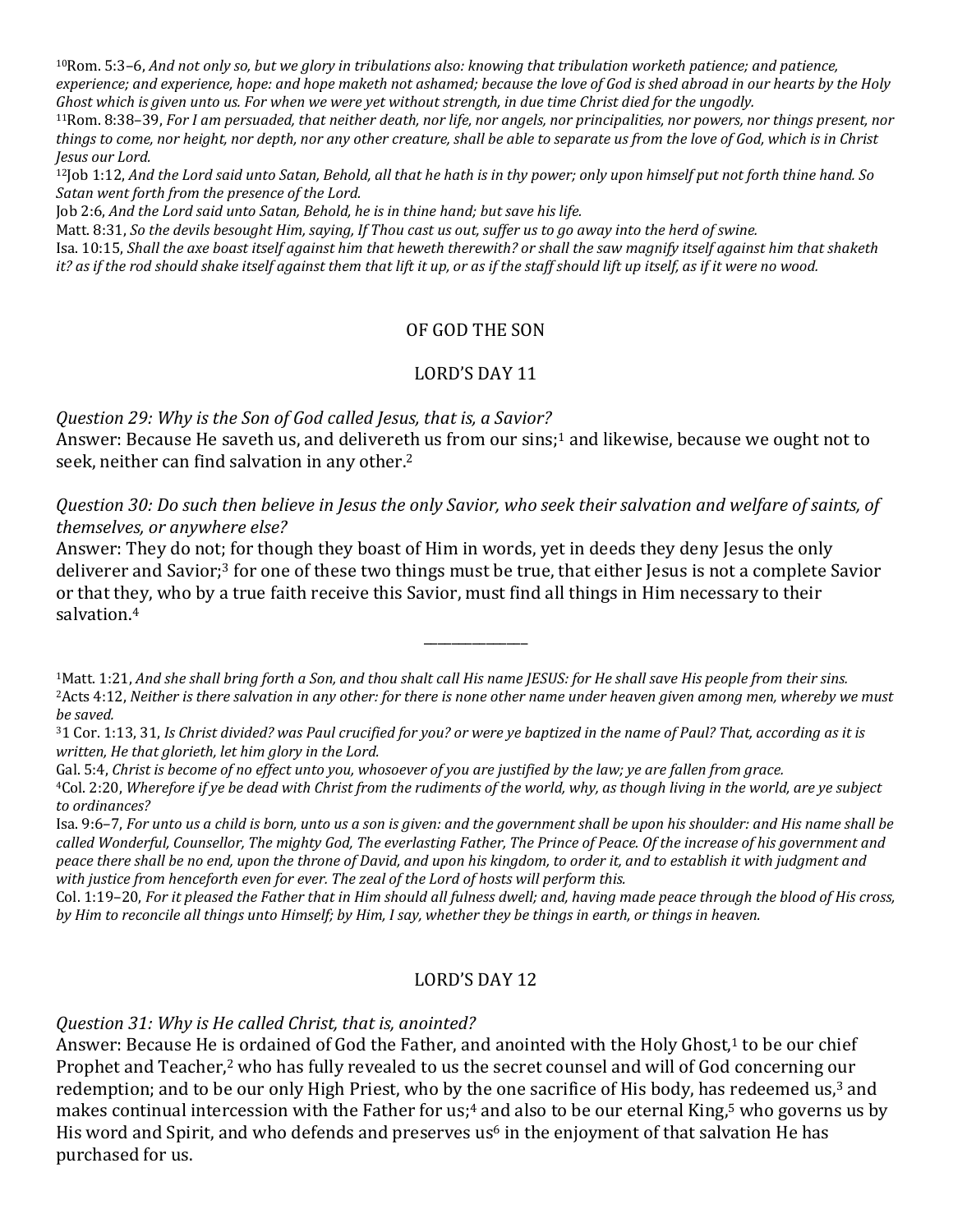#### *Question 32: But why art thou called a Christian?*

Answer: Because I am a member of Christ by faith,<sup>7</sup> and thus am partaker of His anointing;<sup>8</sup> that so I may confess His name,<sup>9</sup> and present myself a living sacrifice of thankfulness to Him;<sup>10</sup> and also that with a free and good conscience I may fight against sin and Satan in this life,<sup>11</sup> and afterwards reign with Him eternally, over all creatures.12

\_\_\_\_\_\_\_\_\_\_\_\_\_\_\_

1Heb. 1:9, *Thou hast loved righteousness, and hated iniquity; therefore God, even thy God, hath anointed thee with the oil of gladness above thy fellows.*

2Deut. 18:18, *I will raise them up a Prophet from among their brethren, like unto thee, and will put My words in his mouth; and he shall speak unto them all that I shall command him.*

Acts 3:22, *For Moses truly said unto the fathers, A prophet shall the Lord your God raise up unto you of your brethren, like unto me; Him shall ye hear in all things whatsoever He shall say unto you.*

John 1:18, *No man hath seen God at any time; the only begotten Son, which is in the bosom of the Father, He hath declared Him.* John 15:15, *Henceforth I call you not servants; for the servant knoweth not what his lord doeth: but I have called you friends; for all things that I have heard of My Father I have made known unto you.*

Matt. 11:27, *All things are delivered unto Me of My Father: and no man knoweth the Son, but the Father; neither knoweth any man the Father, save the Son, and he to whomsoever the Son will reveal Him.*

3Ps. 110:4, *The Lord hath sworn, and will not repent, Thou art a priest for ever after the order of Melchizedek.*

Heb. 7:21, *(For those priests were made without an oath; but this with an oath by him that said unto him, The Lord sware and will not repent, Thou art a priest for ever after the order of Melchisedec.)*

Heb. 10:14, *For by one offering He hath perfected for ever them that are sanctified.*

4Rom. 8:34, *Who is he that condemneth? It is Christ that died, yea rather, that is risen again, who is even at the right hand of God, who also maketh intercession for us.*

5Ps. 2:6, *Yet have I set My king upon My holy hill of Zion.*

Luke 1:33, *And He shall reign over the house of Jacob for ever; and of His kingdom there shall be no end.*

6Matt. 28:18, *And Jesus came and spake unto them, saying, All power is given unto Me in heaven and in earth.*

John 10:28, *And I give unto them eternal life; and they shall never perish, neither shall any man pluck them out of My hand.*

71 Cor. 6:15, *Know ye not that your bodies are the members of Christ? shall I then take the members of Christ, and make them the members of an harlot? God forbid.*

81 John 2:27, *But the anointing which ye have received of Him abideth in you, and ye need not that any man teach you: but as the same anointing teacheth you of all things, and is truth, and is no lie, and even as it hath taught you, ye shall abide in Him.* Joel 2:28, *And it shall come to pass afterward, that I will pour out My spirit upon all flesh; and your sons and your daughters shall prophesy, your old men shall dream dreams, your young men shall see visions.*

9Matt. 10:32, *Whosoever therefore shall confess Me before men, him will I confess also before My Father which is in heaven.* 10Rom. 12:1, *I beseech you therefore, brethren, by the mercies of God, that ye present your bodies a living sacrifice, holy, acceptable unto God, which is your reasonable service.*

11Eph. 6:11–12, *Put on the whole armour of God, that ye may be able to stand against the wiles of the devil. For we wrestle not against flesh and blood, but against principalities, against powers, against the rulers of the darkness of this world, against spiritual wickedness in high places.*

1 Tim. 1:18–19, *This charge I commit unto thee, son Timothy, according to the prophecies which went before on thee, that thou by them mightest war a good warfare; holding faith, and a good conscience; which some having put away concerning faith have made shipwreck.*

122 Tim. 2:12, *If we suffer, we shall also reign with Him: if we deny Him, He also will deny us.*

## LORD'S DAY 13

*Question 33: Why is Christ called the only begotten Son of God, since we are also the children of God?* Answer: Because Christ alone is the eternal and natural Son of God;<sup>1</sup> but we are children adopted of God, by grace, for His sake.2

## *Question 34: Wherefore callest thou Him our Lord?*

Answer: Because He hath redeemed us, both soul and body, from all our sins, not with gold or silver, but with His precious blood, and hath delivered us from all the power of the devil; and thus hath made us His own property.3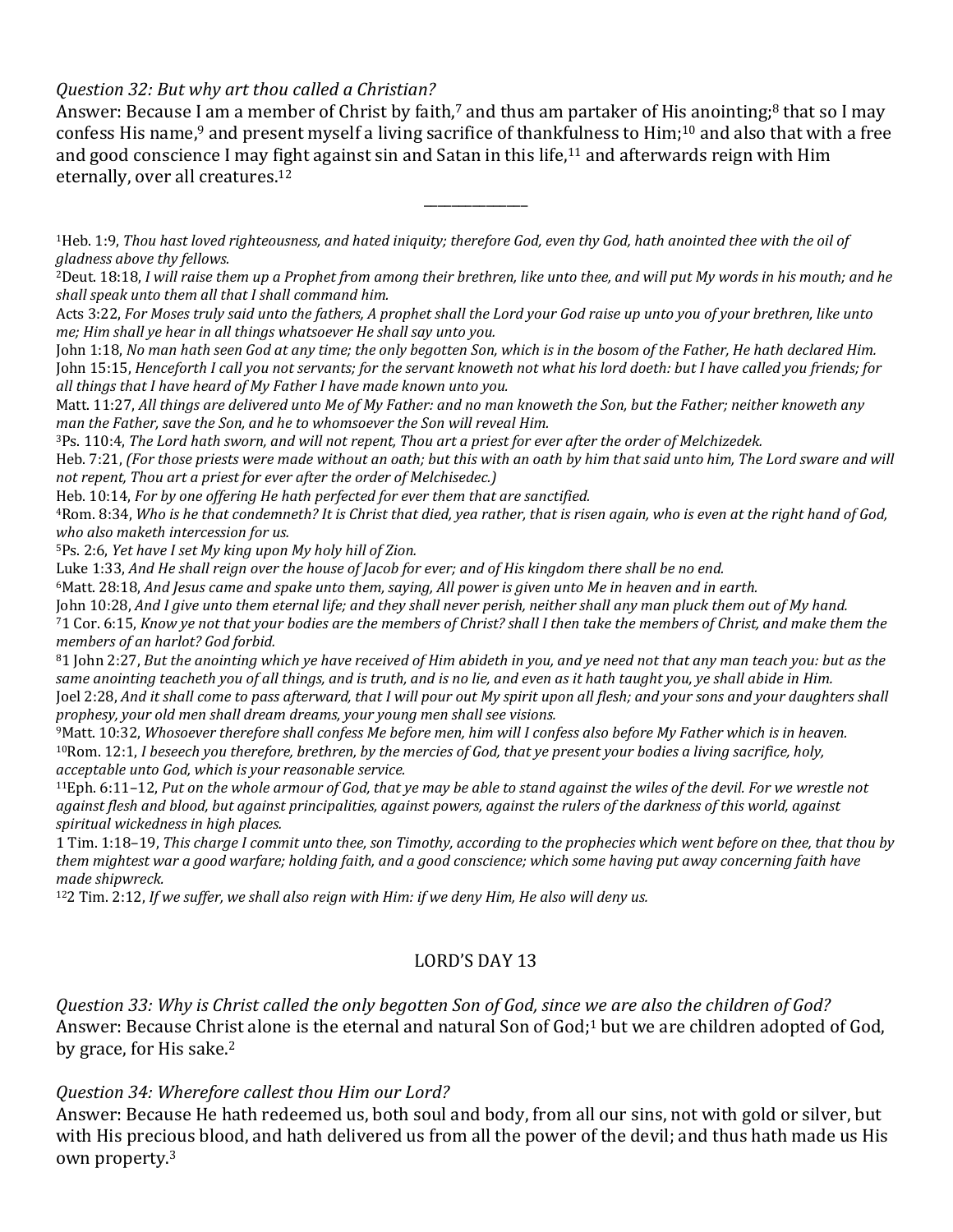1John 1:1, *In the beginning was the Word, and the Word was with God, and the Word was God.*

Heb. 1:2, *Hath in these last days spoken unto us by His Son, whom He hath appointed heir of all things, by whom also He made the worlds.*

\_\_\_\_\_\_\_\_\_\_\_\_\_\_\_

2Rom. 8:15–17, *For ye have not received the spirit of bondage again to fear; but ye have received the Spirit of adoption, whereby we cry, Abba, Father. The Spirit itself beareth witness with our spirit, that we are the children of God: and if children, then heirs; heirs of God, and joint-heirs with Christ; if so be that we suffer with Him, that we may be also glorified together.*

Eph. 1:5–6, *Having predestinated us unto the adoption of children by Jesus Christ to Himself, according to the good pleasure of His will, to the praise of the glory of His grace, wherein He hath made us accepted in the beloved.*

31 Pet. 1:18–19, *Forasmuch as ye know that ye were not redeemed with corruptible things, as silver and gold, from your vain conversation received by tradition from your fathers; but with the precious blood of Christ, as of a lamb without blemish and without spot.*

1 Cor. 6:20, *For ye are bought with a price: therefore glorify God in your body, and in your spirit, which are God's.*

#### LORD'S DAY 14

*Question 35: What is the meaning of these words —"He was conceived by the Holy Ghost, born of the Virgin Mary"?*

Answer: That God's eternal Son, who is,<sup>1</sup> and continueth true and eternal God,<sup>2</sup> took upon Him the very nature of man, of the flesh and blood of the Virgin Mary,<sup>3</sup> by the operation of the Holy Ghost;<sup>4</sup> that He might also be the true seed of David,<sup>5</sup> like unto His brethren in all things, sin excepted.<sup>6</sup>

#### *Question 36: What profit dost thou receive by Christ's holy conception and nativity?*

Answer: That He is our Mediator,<sup>7</sup> and with His innocence and perfect holiness, covers in the sight of God, my sins,<sup>8</sup> wherein I was conceived and brought forth.

\_\_\_\_\_\_\_\_\_\_\_\_\_\_\_

1John 1:1, *In the beginning was the Word, and the Word was with God, and the Word was God.*

Col. 1:15, *Who is the image of the invisible God, the firstborn of every creature.*

- Ps. 2:7, *I will declare the decree: the LORD hath said unto Me, Thou art My Son; this day have I begotten Thee.*
- 2Rom. 9:5, *Whose are the fathers, and of whom as concerning the flesh Christ came, who is over all, God blessed for ever. Amen.* 1 John 5:20, *And we know that the Son of God is come, and hath given us an understanding, that we may know Him that is true, and we are in Him that is true, even in His Son Jesus Christ. This is the true God, and eternal life.*

Luke 1:35, *And the angel answered and said unto her, The Holy Ghost shall come upon thee, and the power of the Highest shall overshadow thee: therefore also that holy thing which shall be born of thee shall be called the Son of God.*

5Ps. 132:2, *How he sware unto the Lord, and vowed unto the mighty God of Jacob.*

Acts 2:30, *Therefore being a prophet, and knowing that God had sworn with an oath to him, that of the fruit of his loins, according to the flesh, He would raise up Christ to sit on His throne.*

Rom. 1:3, *Concerning His Son Jesus Christ our Lord, which was made of the seed of David according to the flesh.*

6Phil. 2:7, *But God made Himself of no reputation, and took upon Him the form of a servant, and was made in the likeness of men.* Heb. 4:15, *For we have not an high priest which cannot be touched with the feeling of our infirmities; but was in all points tempted like as we are, yet without sin.*

7Heb. 2:16–17, *For verily He took not on Him the nature of angels; but He took on Him the seed of Abraham.* 8Ps. 32:1, *Blessed is he whose transgression is forgiven, whose sin is covered.*

Rom. 8:34, *Who is he that condemneth? It is Christ that died, yea rather, that is risen again, who is even at the right hand of God, who also maketh intercession for us.*

<sup>3</sup>John 1:14, *And the Word was made flesh, and dwelt among us, (and we beheld His glory, the glory as of the only begotten of the Father,) full of grace and truth.*

Gal. 4:4, *But when the fulness of the time was come, God sent forth His Son, made of a woman, made under the law.*

<sup>4</sup>Matt. 1:18, *Now the birth of Jesus Christ was on this wise: When as His mother Mary was espoused to Joseph, before they came together, she was found with child of the Holy Ghost.*

<sup>1</sup> Cor. 1:30, *But of him are ye in Christ Jesus, who of God is made unto us wisdom, and righteousness, and sanctification, and redemption.*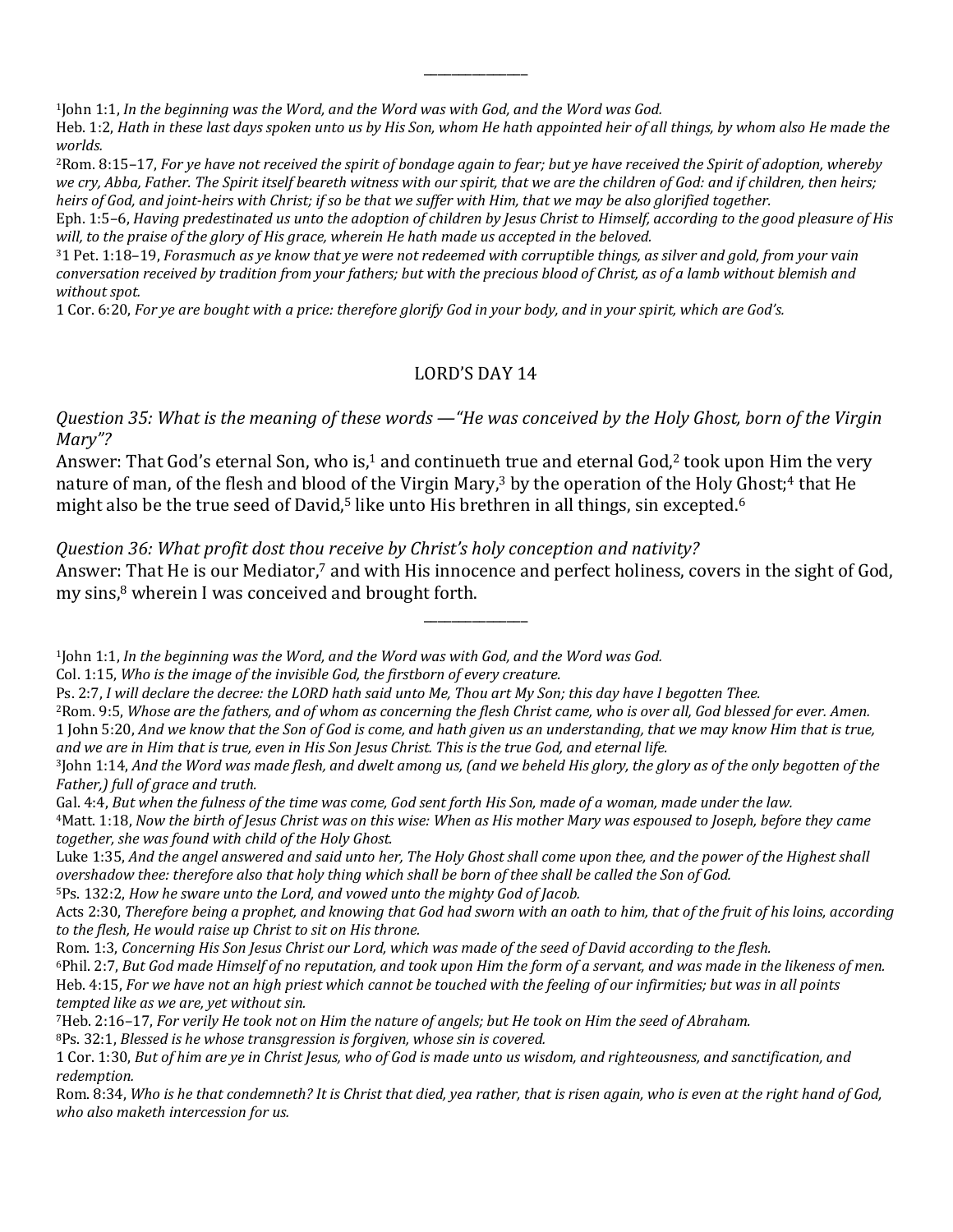## LORD'S DAY 15

#### *Question 37: What dost thou understand by the words, "He suffered"?*

Answer: That He, all the time that He lived on earth, but especially at the end of His life, sustained in body and soul<sup>1</sup> the wrath of God against the sins of all mankind; that so by His passion, as the only propitiatory sacrifice,<sup>2</sup> He might redeem our body and soul from everlasting damnation, and obtain for us the favor of God, righteousness and eternal life.

## *Question 38: Why did He suffer under Pontius Pilate as judge?*

Answer: That He, being innocent, and yet condemned by a temporal judge,<sup>3</sup> might thereby free us from the severe judgment of God to which we were exposed.4

*Question 39: Is there anything more in His being crucified than if He had died some other death?* Answer: Yes, there is; for thereby I am assured, that He took on Him the curse which lay upon me; for the death of the cross was accursed of God.5

\_\_\_\_\_\_\_\_\_\_\_\_\_\_\_

11 Pet. 2:24, *Who His own self bare our sins in His own body on the tree, that we, being dead to sins, should live unto righteousness: by whose stripes ye were healed.*

21 John 2:2, *And He is the propitiation for our sins: and not for ours only, but also for the sins of the whole world.* Rom. 3:25, *Whom God hath set forth to be a propitiation through faith in His blood, to declare His righteousness for the remission of sins that are past, through the forbearance of God.*

3Luke 23:14, *Said unto them, Ye have brought this man unto me, as one that perverteth the people: and, behold, I, having examined Him before you, have found no fault in this man touching those things whereof ye accuse Him.*

John 19:4, *Pilate therefore went forth again, and saith unto them, Behold, I bring Him forth to you, that ye may know that I find no fault in Him.*

Ps. 69:4, *They that hate Me without a cause are more than the hairs of mine head: they that would destroy me, being mine enemies wrongfully, are mighty: then I restored that which I took not away.*

4Gal. 3:13–14, *Christ hath redeemed us from the curse of the law, being made a curse for us: for it is written, Cursed is every one that hangeth on a tree: that the blessing of Abraham might come on the Gentiles through Jesus Christ; that we might receive the promise of the Spirit through faith.*

5Deut. 21:23, *His body shall not remain all night upon the tree, but thou shalt in any wise bury him that day; (for he that is hanged is accursed of God;) that thy land be not defiled, which the Lord thy God giveth thee for an inheritance.*

Gal. 3:13, *Christ hath redeemed us from the curse of the law, being made a curse for us: for it is written, Cursed is every one that hangeth on a tree.*

## LORD'S DAY 16

*Question 40: Why was it necessary for Christ to humble Himself even unto death?* Answer: Because with respect to the justice and truth of God, satisfaction for our sins could be made no otherwise<sup>1</sup> than by the death of the Son of God.<sup>2</sup>

*Question 41: Why was He also "buried"?*

Answer: Thereby to prove that He was really dead.3

*Question 42: Since then Christ died for us, why must we also die?*

Answer: Our death is not a satisfaction for our sins, but only an abolishing of sin, and a passage into eternal life.4

*Question 43: What further benefit do we receive from the sacrifice and death of Christ on the cross?*

Isa. 53:12, *Therefore will I divide Him a portion with the great, and He shall divide the spoil with the strong; because He hath poured out His soul unto death: and He was numbered with the transgressors; and He bare the sin of many, and made intercession for the transgressors.*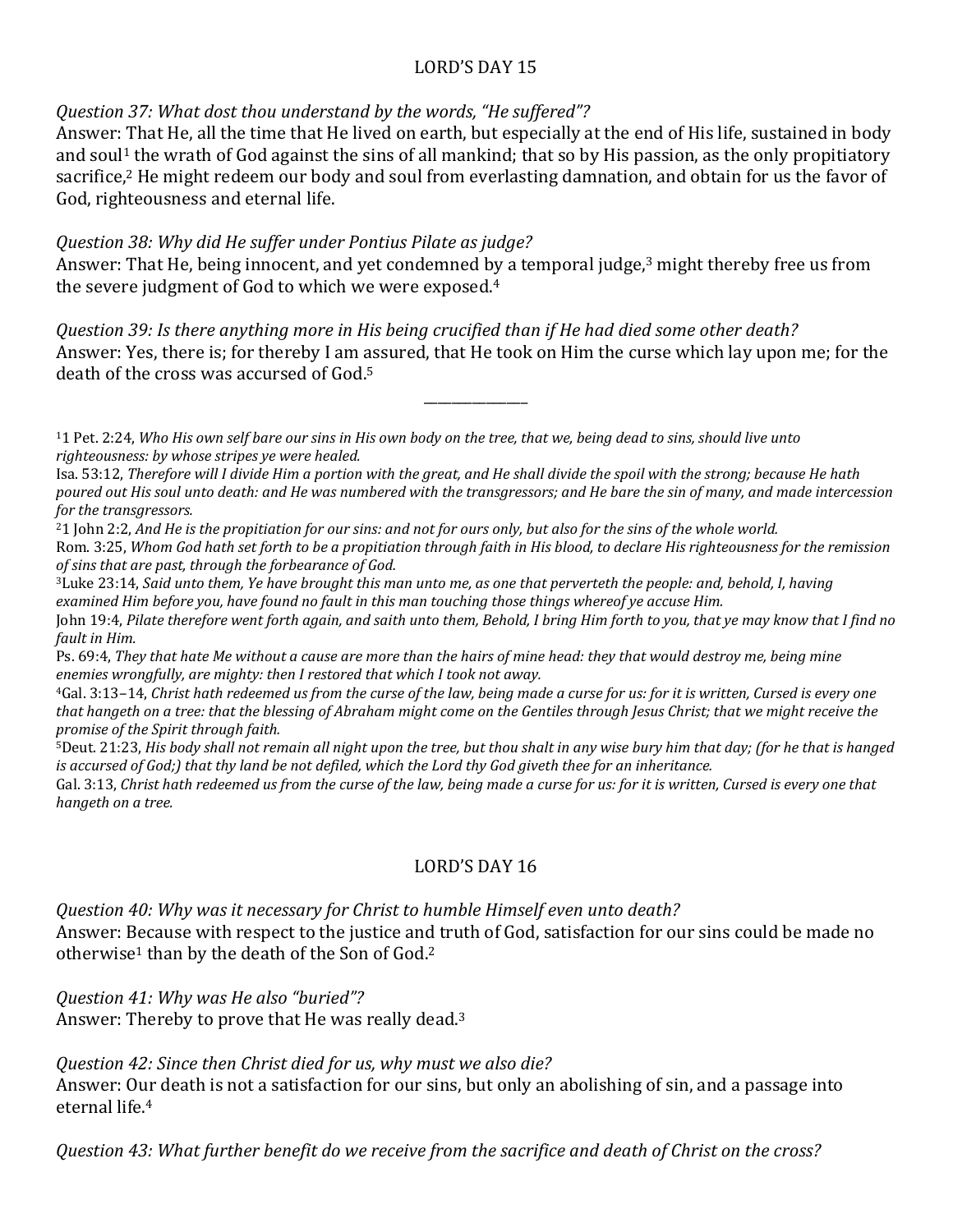Answer: That by virtue thereof our old man is crucified, dead and buried with Him;<sup>5</sup> that so the corrupt inclinations of the flesh may no more reign in us,<sup>6</sup> but that we may offer ourselves unto Him a sacrifice of thanksgiving.7

## *Question 44: Why is there added, "He descended into hell"?*

Answer: That in my greatest temptations, I may be assured, and wholly comfort myself in this, that my Lord Jesus Christ, by His inexpressible anguish, pains, terrors, and hellish agonies, in which He was plunged during all His sufferings, but especially on the cross, hath delivered me from the anguish and torments of hell.8

1Gen. 2:17, *But of the tree of the knowledge of good and evil, thou shalt not eat of it: for in the day that thou eatest thereof thou shalt surely die.*

\_\_\_\_\_\_\_\_\_\_\_\_\_\_\_

2Heb. 2:9–10, *But we see Jesus, who was made a little lower than the angels for the suffering of death, crowned with glory and honour; that He by the grace of God should taste death for every man.*

Phil. 2:8, *And being found in fashion as a man, He humbled Himself, and became obedient unto death, even the death of the cross.* 3Acts 13:29, *And when they had fulfilled all that was written of Him, they took Him down from the tree, and laid Him in a sepulchre.*

Mark 15:43, 46, *Joseph of Arimathea, an honourable counsellor, which also waited for the kingdom of God, came, and went in boldly unto Pilate, and craved the body of Jesus. And he bought fine linen, and took Him down, and wrapped Him in the linen, and laid Him in a sepulchre which was hewn out of a rock, and rolled a stone unto the door of the sepulchre.*

4John 5:24, *Verily, verily, I say unto you, He that heareth My Word, and believeth on Him that sent Me, hath everlasting life, and shall not come into condemnation; but is passed from death unto life.*

Phil. 1:23, *For I am in a strait betwixt two, having a desire to depart, and to be with Christ, which is far better.*

5Rom. 6:6, 7 &c, *Knowing this, that our old man is crucified with Him, that the body of sin might be destroyed, that henceforth we should not serve sin. For he that is dead is freed from sin.*

6Rom. 6:12, *Let not sin therefore reign in your mortal body, that ye should obey it in the lusts thereof.*

7Rom. 12:1, *I beseech you therefore, brethren, by the mercies of God, that ye present your bodies a living sacrifice, holy, acceptable unto God, which is your reasonable service.*

8Isa. 53:10, *Yet it pleased the Lord to bruise Him; He hath put Him to grief: when thou shalt make His soul an offering for sin, He shall see his seed, He shall prolong his days, and the pleasure of the Lord shall prosper in his hand.*

9Matt. 27:46, *And about the ninth hour Jesus cried with a loud voice, saying, Eli, Eli, lama sabachthani? that is to say, My God, My God, why hast Thou forsaken Me?*

## LORD'S DAY 17

*Question 45: What doth the resurrection of Christ profit us?*

Answer: First, by His resurrection He has overcome death, that He might make us partakers of that righteousness which He had purchased for us by His death;<sup>1</sup> secondly, we are also by His power raised up to a new life;<sup>2</sup> and lastly, the resurrection of Christ is a sure pledge of our blessed resurrection.<sup>3</sup>

\_\_\_\_\_\_\_\_\_\_\_\_\_\_\_

Rom. 8:11, *But if the Spirit of Him that raised up Jesus from the dead dwell in you, He that raised up Christ from the dead shall also quicken your mortal bodies by His Spirit that dwelleth in you.*

## LORD'S DAY 18

<sup>11</sup> Cor. 15:16, *For if the dead rise not, then is not Christ raised.*

<sup>2</sup>Rom. 6:4, *Therefore we are buried with Him by baptism into death: that like as Christ was raised up from the dead by the glory of the Father, even so we also should walk in newness of life.*

Col. 3:1, &c, *If ye then be risen with Christ, seek those things which are above, where Christ sitteth on the right hand of God.* 31 Cor. 15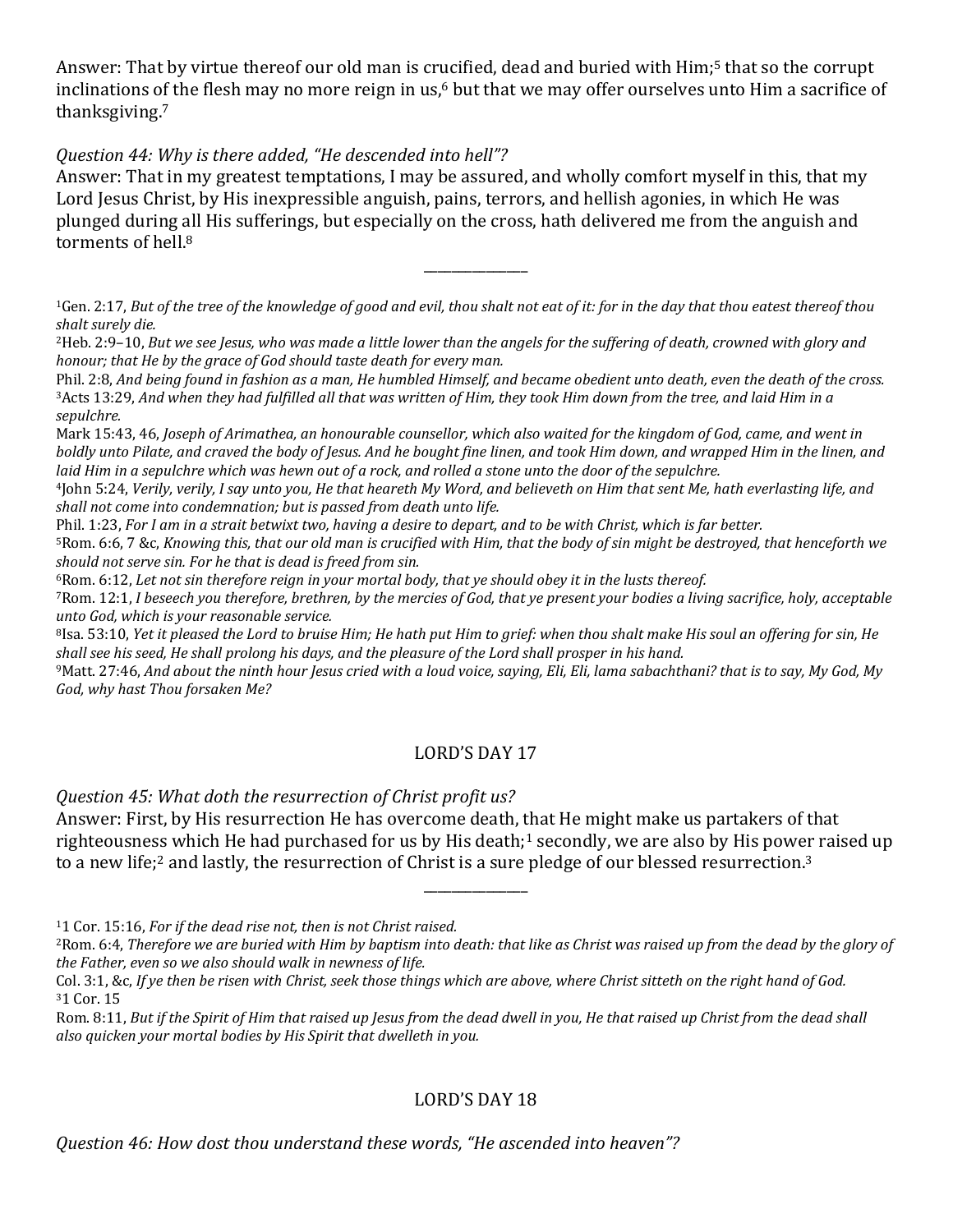Answer: That Christ, in sight of His disciples, was taken up from earth into heaven;<sup>1</sup> and that He continues there for our interest<sup>2</sup> until He comes again to judge the quick and the dead.

## *Question 47: Is not Christ then with us even to the end of the world, as He hath promised?*

Answer: Christ is very man and very God; with respect to His human nature, He is no more on earth;<sup>3</sup> but with respect to His Godhead, majesty, grace and Spirit, He is at no time absent from us.

*Question 48: But if His human nature is not present, wherever His Godhead is, are not then these two natures in Christ separated from one another?*

Answer: Not at all, for since the Godhead is illimitable and omnipresent,<sup>4</sup> it must necessarily follow that the same is beyond the limits of the human nature He assumed,<sup>5</sup> and yet is nevertheless in this human nature, and remains personally united to it.

#### *Question 49: Of what advantage to us is Christ's ascension into heaven?*

Answer: First, that He is our Advocate in the presence of His Father in heaven;<sup>6</sup> secondly, that we have our flesh in heaven as a sure pledge that He, as the head, will also take up to Himself, us, His members;7 thirdly, that He sends us His Spirit as an earnest, $8$  by whose power we "seek the things which are above, where Christ sitteth on the right hand of God," and not things on earth.<sup>9</sup>

\_\_\_\_\_\_\_\_\_\_\_\_\_\_\_

1Acts 1:9, *And when He had spoken these things, while they beheld, He was taken up; and a cloud received Him out of their sight.* Mark 16:19, *So then after the Lord had spoken unto them, He was received up into heaven, and sat on the right hand of God.* 2Heb. 4:14, *Seeing then that we have a great High Priest, that is passed into the heavens, Jesus the Son of God, let us hold fast our profession.*

Rom. 8:34, *Who is he that condemneth? It is Christ that died, yea rather, that is risen again, who is even at the right hand of God, who also maketh intercession for us.*

Eph. 4:10, *He that descended is the same also that ascended up far above all heavens, that He might fill all things.*

3Acts 3:21, *Whom the heaven must receive until the times of restitution of all things, which God hath spoken by the mouth of all His holy prophets since the world began.*

John 3:13, *And no man hath ascended up to heaven, but He that came down from heaven, even the Son of man which is in heaven.* John 16:28, *I came forth from the Father, and am come into the world: again, I leave the world, and go to the Father.*

Matt. 28:20, *Teaching them to observe all things whatsoever I have commanded you: and, lo, I am with you alway, even unto the end of the world. Amen.*

4Acts 7:49, *Heaven is My throne, and earth is My footstool: what house will ye build Me? saith the Lord: or what is the place of My rest?*

Matt. 24:30, *And then shall appear the sign of the Son of man in heaven: and then shall all the tribes of the earth mourn, and they shall see the Son of man coming in the clouds of heaven with power and great glory.*

5Matt. 28:20, *Teaching them to observe all things whatsoever I have commanded you: and, lo, I am with you alway, even unto the end of the world. Amen.*

John 16:28, *I came forth from the Father, and am come into the world: again, I leave the world, and go to the Father.*

John 17:11, *And now I am no more in the world, but these are in the world, and I come to thee. Holy Father, keep through Thine own name those whom Thou hast given Me, that they may be one, as we are.*

John 3:13, *And no man hath ascended up to heaven, but He that came down from heaven, even the Son of man which is in heaven.* 6Heb. 9:24, *For Christ is not entered into the holy places made with hands, which are the figures of the true; but into heaven itself, now to appear in the presence of God for us.*

1 John 2:2, *And He is the propitiation for our sins: and not for ours only, but also for the sins of the whole world.* Rom. 8:34, *Who is he that condemneth? It is Christ that died, yea rather, that is risen again, who is even at the right hand of God, who also maketh intercession for us.*

7John 14:2, *In My Father's house are many mansions: if it were not so, I would have told you. I go to prepare a place for you.* Eph. 2:6, *And hath raised us up together, and made us sit together in heavenly places in Christ Jesus.*

8John 14:16, *And I will pray the Father, and He shall give you another Comforter, that He may abide with you for ever.* 2 Cor. 1:22, *Who hath also sealed us, and given the earnest of the Spirit in our hearts.*

2 Cor. 5:5, *Now He that hath wrought us for the selfsame thing is God, who also hath given unto us the earnest of the Spirit.*

9Col. 3:1, *If ye then be risen with Christ, seek those things which are above, where Christ sitteth on the right hand of God.*

Phil. 3:20, *For our conversation is in heaven; from whence also we look for the Saviour, the Lord Jesus Christ.*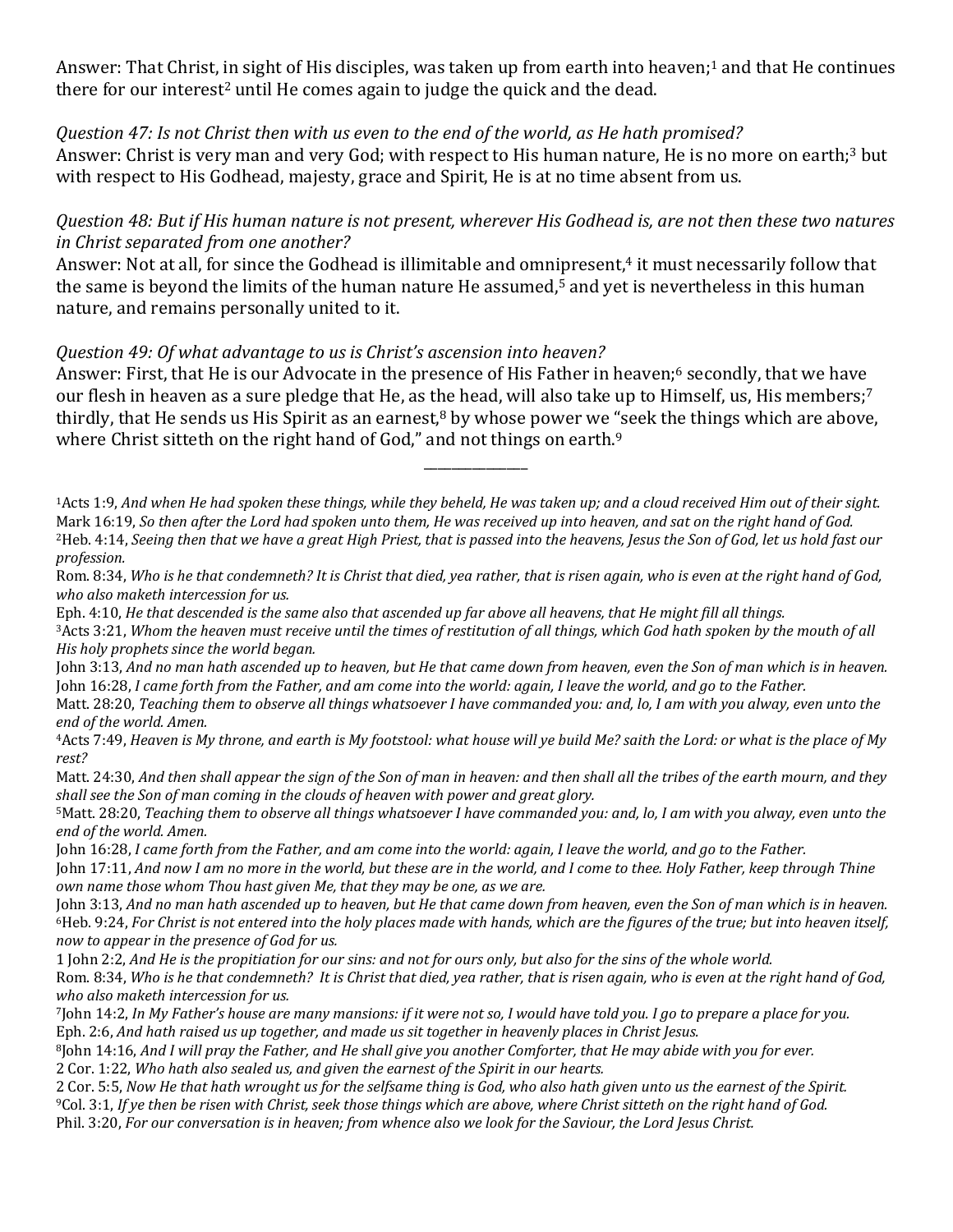## LORD'S DAY 19

## *Question 50: Why is it added, "and sitteth at the right hand of God"?*

Answer: Because Christ is ascended into heaven for this end, that He might appear as head of His church,<sup>1</sup> by whom the Father governs all things.<sup>2</sup>

## *Question 51: What profit is this glory of Christ, our Head, unto us?*

Answer: First, that by His Holy Spirit He pours out heavenly graces upon us His members;<sup>3</sup> and then that by His power He defends and preserves us against all enemies.<sup>4</sup>

*Question 52: What comfort is it to thee that "Christ shall come again to judge the quick and the dead"?* Answer: That in all my sorrows and persecutions, with uplifted head I look for the very same person, who before offered Himself for my sake to the tribunal of God, and has removed all curse from me, to come as judge from heaven;5 who shall cast all His and my enemies into everlasting condemnation,6 but shall translate me with all His chosen ones to Himself, into heavenly joys and glory.7

\_\_\_\_\_\_\_\_\_\_\_\_\_\_\_

1Eph. 1:20–22, *Which He wrought in Christ, when He raised Him from the dead, and set Him at His own right hand in the heavenly places, far above all principality, and power, and might, and dominion, and every name that is named, not only in this world, but also in that which is to come: and hath put all things under His feet, and gave Him to be the Head over all things to the church.* Col. 1:18, *And He is the Head of the body, the church: who is the beginning, the firstborn from the dead; that in all things He might have the preeminence.*

2Matt. 28:18, *And Jesus came and spake unto them, saying, All power is given unto Me in heaven and in earth.*

John 5:22, *For the Father judgeth no man, but hath committed all judgment unto the Son.*

3Eph. 4:8, *Wherefore He saith, When He ascended up on high, He led captivity captive, and gave gifts unto men.*

4Ps. 2:9, *Thou shalt break them with a rod of iron; Thou shalt dash them in pieces like a potter's vessel.*

John 10:28, *And I give unto them eternal life; and they shall never perish, neither shall any man pluck them out of My hand.* 5Luke 21:28, *And when these things begin to come to pass, then look up, and lift up your heads; for your redemption draweth nigh.* Rom. 8:23–24, *And not only they, but ourselves also, which have the firstfruits of the Spirit, even we ourselves groan within ourselves, waiting for the adoption, to wit, the redemption of our body. For we are saved by hope: but hope that is seen is not hope: for what a man seeth, why doth he yet hope for?*

1 Thes. 4:16, *For the Lord Himself shall descend from heaven with a shout, with the voice of the archangel, and with the trump of God: and the dead in Christ shall rise first.*

62 Thes. 1:6–9, *Seeing it is a righteous thing with God to recompense tribulation to them that trouble you; and to you who are troubled rest with us, when the Lord Jesus shall be revealed from heaven with His mighty angels, in flaming fire taking vengeance on them that know not God, and that obey not the gospel of our Lord Jesus Christ: who shall be punished with everlasting destruction from the presence of the Lord, and from the glory of His power.*

Matt. 25:41, *Then He shall say also unto them on the left hand, Depart from Me, ye cursed, into everlasting fire, prepared for the devil and his angels.*

7Matt. 25:34, *Then shall the King say unto them on His right hand, Come, ye blessed of My Father, inherit the kingdom prepared for you from the foundation of the world.*

## OF GOD THE HOLY GHOST

## LORD'S DAY 20

*Question 53: What dost thou believe concerning the Holy Ghost?*

Answer: First, that He is true and coeternal God with the Father and the Son;<sup>1</sup> secondly, that He is also given me,<sup>2</sup> to make me by a true faith, partaker of Christ and all His benefits,<sup>3</sup> that He may comfort me<sup>4</sup> and abide with me for ever.5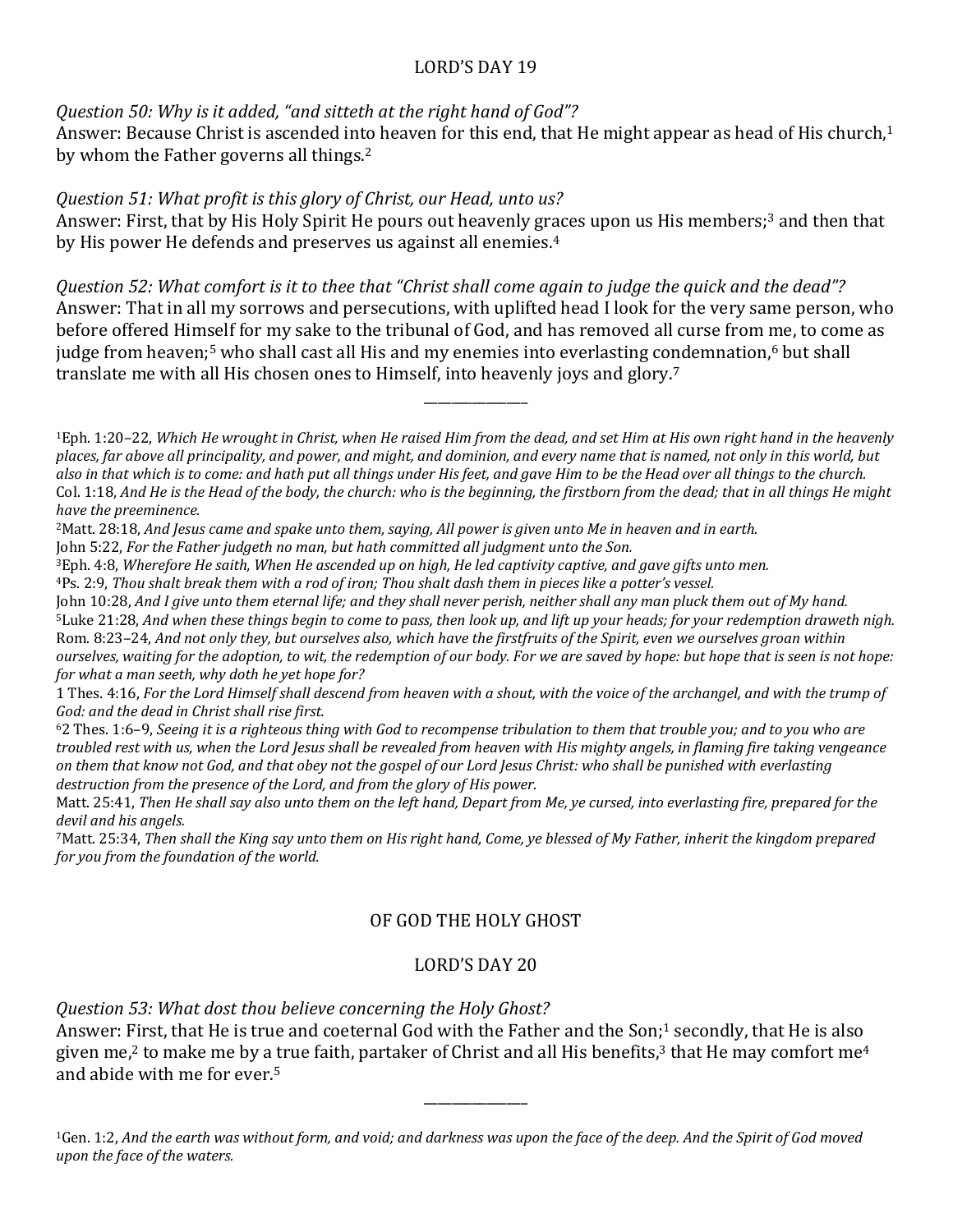Isa. 48:16, *Come ye near unto Me, hear ye this; I have not spoken in secret from the beginning; from the time that it was, there am I: and now the LORD God, and His Spirit, hath sent Me.*

1 Cor. 3:16, *Know ye not that ye are the temple of God, and that the Spirit of God dwelleth in you?*

2Matt. 28:19, *Go ye therefore, and teach all nations, baptizing them in the name of the Father, and of the Son, and of the Holy Ghost.*

2 Cor. 1:22, *Who hath also sealed us, and given the earnest of the Spirit in our hearts.*

3Gal. 3:14, *That the blessing of Abraham might come on the Gentiles through Jesus Christ; that we might receive the promise of the Spirit through faith.*

1 Pet. 1:2, *Elect according to the foreknowledge of God the Father, through sanctification of the Spirit, unto obedience and sprinkling of the blood of Jesus Christ: Grace unto you, and peace, be multiplied.*

4Acts 9:31, *Then had the churches rest throughout all Judaea and Galilee and Samaria, and were edified; and walking in the fear of the Lord, and in the comfort of the Holy Ghost, were multiplied.*

5John 14:16, *And I will pray the Father, and He shall give you another Comforter, that He may abide with you for ever.* 1 Pet. 4:14, *If ye be reproached for the name of Christ, happy are ye; for the spirit of glory and of God resteth upon you: on their part He is evil spoken of, but on your part He is glorified.*

## LORD'S DAY 21

*Question 54: What believest thou concerning the "holy catholic church" of Christ?* Answer: That the Son of God<sup>1</sup> from the beginning to the end of the world,<sup>2</sup> gathers,<sup>3</sup> defends, and preserves to Himself<sup>4</sup> by His Spirit and Word,<sup>5</sup> out of the whole human race,<sup>6</sup> a Church chosen to everlasting life,<sup>7</sup> agreeing in true faith; and that I am and for ever shall remain, a living member thereof.<sup>8</sup>

#### *Question 55: What do you understand by "the communion of saints"?*

Answer: First, that all and every one who believes, being members of Christ, are in common, partakers of Him, and of all His riches and gifts;<sup>9</sup> secondly, that every one must know it to be his duty, readily and cheerfully to employ his gifts, for the advantage and salvation of other members.10

*Question 56: What believest thou concerning "the forgiveness of sins"?* Answer: That God, for the sake of Christ's satisfaction,<sup>11</sup> will no more remember my sins, neither my corrupt nature, against which I have to struggle all my life long; but will graciously impute to me the righteousness of Christ,<sup>12</sup> that I may never be condemned before the tribunal of God.<sup>13</sup>

1John 10:11, *I am the good shepherd: the good shepherd giveth His life for the sheep.*

<sup>2</sup>Gen. 26:4, *And I will make thy seed to multiply as the stars of heaven, and will give unto thy seed all these countries; and in thy seed shall all the nations of the earth be blessed.*

<sup>3</sup>Rom. 9:24, *Even us, whom He hath called, not of the Jews only, but also of the Gentiles?*

Eph. 1:10, *That in the dispensation of the fulness of times He might gather together in one all things in Christ, both which are in heaven, and which are on earth; even in Him.*

<sup>4</sup>John 10:16, *And other sheep I have, which are not of this fold: them also I must bring, and they shall hear My voice; and there shall be one fold, and one shepherd.*

<sup>5</sup>Isa. 59:21, *As for Me, this is My covenant with them, saith the LORD; My spirit that is upon thee, and My words which I have put in thy mouth, shall not depart out of thy mouth, nor out of the mouth of thy seed, nor out of the mouth of thy seed's seed, saith the LORD, from henceforth and for ever.*

<sup>6</sup>Deut. 10:14–15, *Behold, the heaven and the heaven of heavens is the LORD's thy God, the earth also, with all that therein is. Only the LORD had a delight in thy fathers to love them, and He chose their seed after them, even you above all people, as it is this day.* 7Acts 13:48, *And when the Gentiles heard this, they were glad, and glorified the word of the Lord: and as many as were ordained to eternal life believed.*

<sup>81</sup> Cor. 1:8–9, *Who shall also confirm you unto the end, that ye may be blameless in the day of our Lord Jesus Christ. God is faithful, by whom ye were called unto the fellowship of His Son Jesus Christ our Lord.*

Rom. 8:35, &c, *Who shall separate us from the love of Christ? shall tribulation, or distress, or persecution, or famine, or nakedness, or peril, or sword?*

<sup>9</sup>John 1:3–4, *All things were made by Him; and without Him was not any thing made that was made. In Him was life; and the life was the light of men.*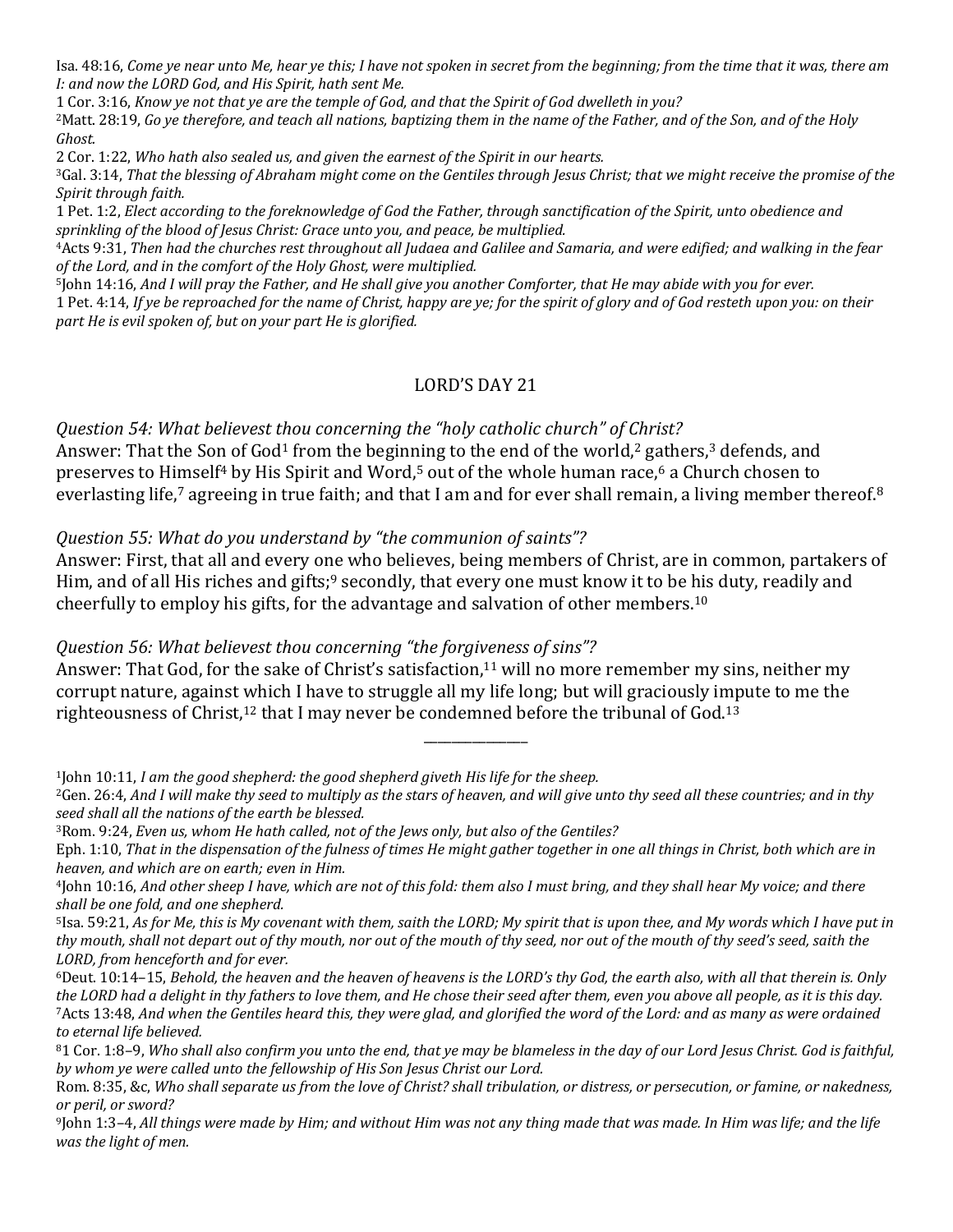Rom. 8:32, *He that spared not His own Son, but delivered Him up for us all, how shall He not with Him also freely give us all things?*

1 Cor. 12:13, *For by one Spirit are we all baptized into one body, whether we be Jews or Gentiles, whether we be bond or free; and have been all made to drink into one Spirit.*

101 Cor. 13:5, *Doth not behave itself unseemly, seeketh not her own, is not easily provoked, thinketh no evil.*

Phil. 2:4–6, *Look not every man on his own things, but every man also on the things of others. Let this mind be in you, which was also in Christ Jesus: who, being in the form of God, thought it not robbery to be equal with God.*

111 John 2:2, *And He is the propitiation for our sins: and not for ours only, but also for the sins of the whole world.*

2 Cor. 5:19, 21, *To wit, that God was in Christ, reconciling the world unto Himself, not imputing their trespasses unto them; and hath committed unto us the word of reconciliation. For He hath made Him to be sin for us, who knew no sin; that we might be made the righteousness of God in Him.*

12Jer. 31:34, *And they shall teach no more every man his neighbour, and every man his brother, saying, Know the LORD: for they shall all know Me, from the least of them unto the greatest of them, saith the LORD: for I will forgive their iniquity, and I will remember their sin no more.*

Ps. 103:3–4, 10–11, *Who forgiveth all thine iniquities; who healeth all thy diseases; who redeemeth thy life from destruction; who crowneth thee with lovingkindness and tender mercies. He hath not dealt with us after our sins; nor rewarded us according to our iniquities. For as the heaven is high above the earth, so great is His mercy toward them that fear Him.*

Rom. 8:1-3, *There is therefore now no condemnation to them which are in Christ Jesus, who walk not after the flesh, but after the Spirit. For the law of the Spirit of life in Christ Jesus hath made me free from the law of sin and death. For what the law could not*  do, in that it was weak through the flesh, God sending His own Son in the likeness of sinful flesh, and for sin, condemned sin in the *flesh.*

13John 3:18, *He that believeth on Him is not condemned: but he that believeth not is condemned already, because he hath not believed in the name of the only begotten Son of God.*

## LORD'S DAY 22

*Question 57: What comfort doth the "resurrection of the body" afford thee?*

Answer: That not only my soul after this life shall be immediately taken up to Christ its Head;<sup>1</sup> but also, that this my body, being raised by the power of Christ, shall be reunited with my soul, and made like unto the glorious body of Christ.2

*Question 58: What comfort takest thou from the article of "life everlasting"?* Answer: That since I now feel in my heart the beginning of eternal joy,<sup>3</sup> after this life I shall inherit perfect salvation,<sup>4</sup> which "eye hath not seen, nor ear heard, neither have entered into the heart of man" to conceive,5 and that, to praise God therein for ever.

\_\_\_\_\_\_\_\_\_\_\_\_\_\_\_

1Luke 23:43, *And Jesus said unto him, Verily I say unto thee, To day shalt thou be with Me in paradise.*

Phil. 1:23, *For I am in a strait betwixt two, having a desire to depart, and to be with Christ; which is far better.*

## LORD'S DAY 23

*Question 59: But what doth it profit thee now that thou believest all this?* Answer: That I am righteous in Christ, before God, and an heir of eternal life.<sup>1</sup>

<sup>21</sup> Cor. 15:53, *For this corruptible must put on incorruption, and this mortal must put on immortality.*

Job 19:25–26, *For I know that my Redeemer liveth, and that He shall stand at the latter day upon the earth: and though after my skin worms destroy this body, yet in my flesh shall I see God.*

<sup>32</sup> Cor. 5:2–3, 6, *For in this we groan, earnestly desiring to be clothed upon with our house which is from heaven: if so be that being clothed we shall not be found naked. Therefore we are always confident, knowing that, whilst we are at home in the body, we are absent from the Lord.*

Rom. 14:17, *For the kingdom of God is not meat and drink; but righteousness, and peace, and joy in the Holy Ghost.*

<sup>4</sup>Ps. 16:11, *Thou wilt shew me the path of life: in thy presence is fulness of joy; at thy right hand there are pleasures for evermore.* 51 Cor. 2:9, *But as it is written, Eye hath not seen, nor ear heard, neither have entered into the heart of man, the things which God hath prepared for them that love Him.*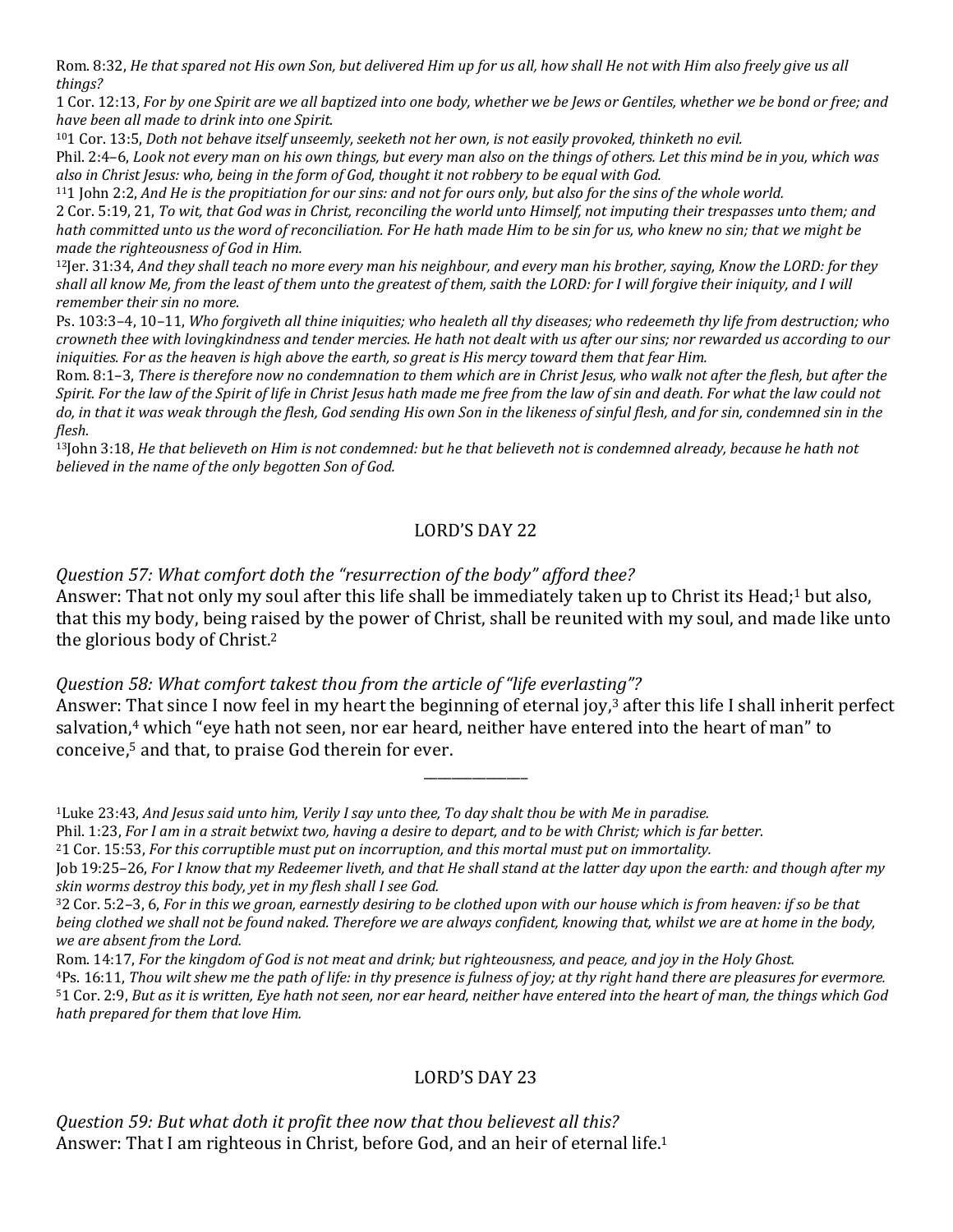## *Question 60: How art thou righteous before God?*

Answer: Only by a true faith in Jesus Christ;<sup>2</sup> so that, though my conscience accuse me, that I have grossly transgressed all the commandments of God, and kept none of them,<sup>3</sup> and am still inclined to all evil;<sup>4</sup> notwithstanding, God, without any merit of mine,<sup>5</sup> but only of mere grace,<sup>6</sup> grants<sup>7</sup> and imputes to me<sup>8</sup> the perfect satisfaction, righteousness and holiness of Christ;<sup>9</sup> even so, as if I never had had, nor committed any sin; yea, as if I had fully accomplished all that obedience which Christ has accomplished for me,<sup>10</sup> inasmuch as I embrace such benefit with a believing heart.<sup>11</sup>

#### *Question 61: Why sayest thou that thou art righteous by faith only?*

Answer: Not that I am acceptable to God, on account of the worthiness of my faith,<sup>12</sup> but because only the satisfaction, righteousness, and holiness of Christ, is my righteousness before God;13 and that I cannot receive and apply the same to myself any other way than by faith only.14

\_\_\_\_\_\_\_\_\_\_\_\_\_\_\_

1Rom. 5:1, *Therefore being justified by faith, we have peace with God through our Lord Jesus Christ.*

Rom. 1:17, *For therein is the righteousness of God revealed from faith to faith: as it is written, The just shall live by faith.* John 3:36, *He that believeth on the Son hath everlasting life: and he that believeth not the Son shall not see life; but the wrath of God abideth on him.*

2Rom. 3:22, &c, *Even the righteousness of God which is by faith of Jesus Christ unto all and upon all them that believe: for there is no difference.*

Gal. 2:16, *Knowing that a man is not justified by the works of the law, but by the faith of Jesus Christ, even we have believed in Jesus Christ, that we might be justified by the faith of Christ, and not by the works of the law: for by the works of the law shall no flesh be justified.*

Eph. 2:8–9, *For by grace are ye saved through faith; and that not of yourselves: it is the gift of God: not of works, lest any man should boast.*

3Rom. 3:9, &c., *What then? are we better than they? No, in no wise: for we have before proved both Jews and Gentiles, that they are all under sin.*

4Rom. 7:23, *But I see another law in my members, warring against the law of my mind, and bringing me into captivity to the law of sin which is in my members.*

5Rom. 3:24, *Being justified freely by His grace through the redemption that is in Christ Jesus.*

6Titus 3:5, *Not by works of righteousness which we have done, but according to His mercy He saved us, by the washing of regeneration, and renewing of the Holy Ghost.*

Eph. 2:8–9, *For by grace are ye saved through faith; and that not of yourselves: it is the gift of God: not of works, lest any man should boast.*

7Rom. 4:4–5, *Now to him that worketh is the reward not reckoned of grace, but of debt. But to him that worketh not, but believeth on Him that justifieth the ungodly, his faith is counted for righteousness.*

2 Cor. 5:19, *To wit, that God was in Christ, reconciling the world unto Himself, not imputing their trespasses unto them; and hath committed unto us the word of reconciliation.*

81 John 2:1, *My little children, these things write I unto you, that ye sin not. And if any man sin, we have an advocate with the Father, Jesus Christ the righteous.*

9Rom. 3:24–25, *Being justified freely by His grace through the redemption that is in Christ Jesus: whom God hath set forth to be a propitiation through faith in His blood, to declare His righteousness for the remission of sins that are past, through the forbearance of God.*

102 Cor. 5:21, *For He hath made Him to be sin for us, who knew no sin; that we might be made the righteousness of God in Him.* 11Rom. 3:28, *Therefore we conclude that a man is justified by faith without the deeds of the law.*

John 3:18, *He that believeth on Him is not condemned: but he that believeth not is condemned already, because he hath not believed in the name of the only begotten Son of God.*

12Ps. 16:2, *O my soul, thou hast said unto the LORD, Thou art my Lord: my goodness extendeth not to thee.*

Eph. 2:8–9, *For by grace are ye saved through faith; and that not of yourselves: it is the gift of God: not of works, lest any man should boast.*

131 Cor. 1:30, *But of Him are ye in Christ Jesus, who of God is made unto us wisdom, and righteousness, and sanctification, and redemption.*

1 Cor. 2:2, *For I determined not to know anything among you, save Jesus Christ, and Him crucified.*

141 John 5:10, *He that believeth on the Son of God hath the witness in himself: he that believeth not God hath made Him a liar; because he believeth not the record that God gave of His Son.*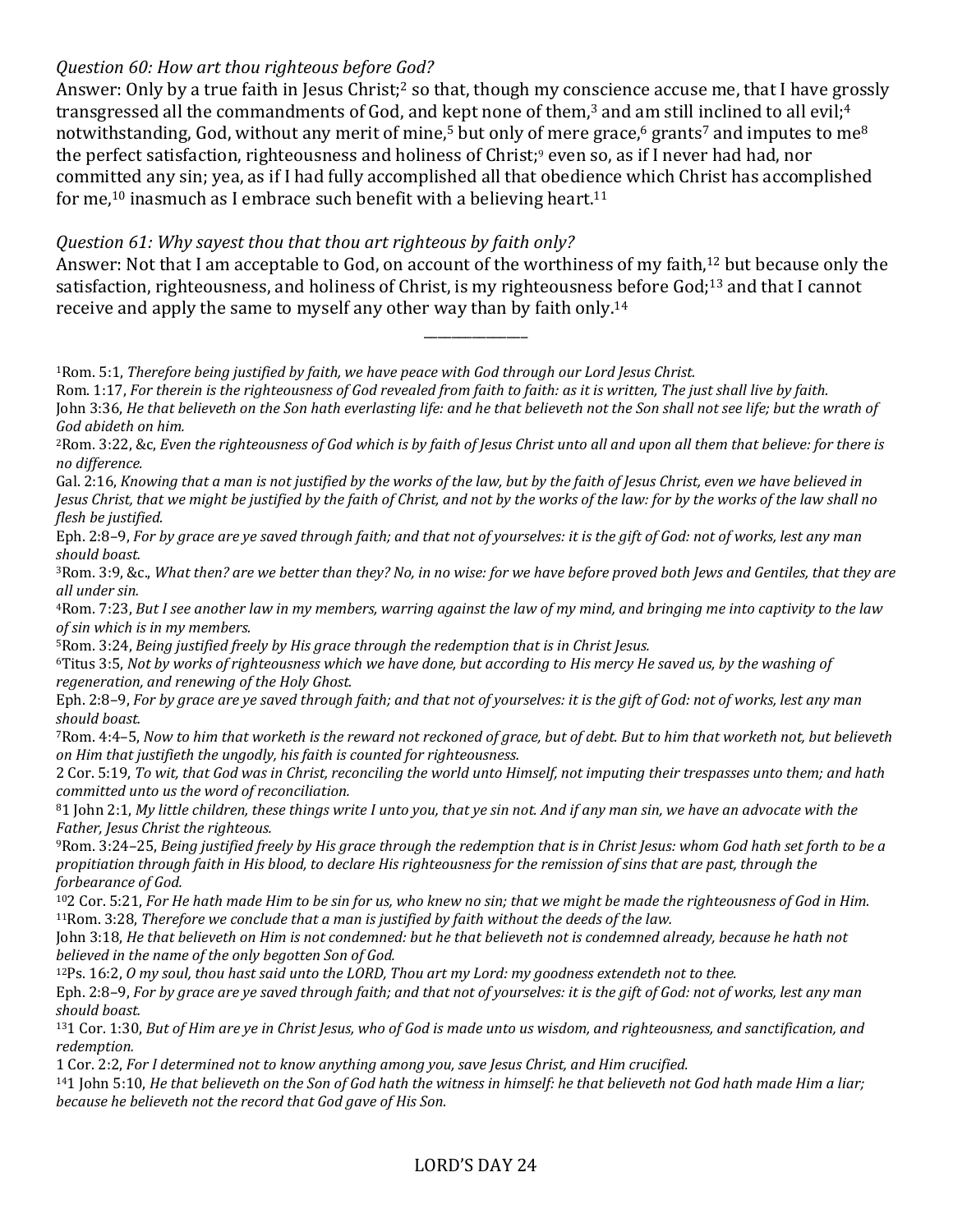*Question 62: But why cannot our good works be the whole or part of our righteousness before God?* Answer: Because that the righteousness, which can be approved of before the tribunal of God, must be absolutely perfect, and in all respects conformable to the divine law;<sup>1</sup> and also, that our best works in this life are all imperfect and defiled with sin.2

*Question 63: What! Do not our good works merit, which yet God will reward in this and in a future life?* Answer: This reward is not of merit, but of grace.3

*Question 64: But doth not this doctrine make men careless and profane?* Answer: By no means: for it is impossible that those, who are implanted into Christ by a true faith, should not bring forth fruits of thankfulness.4

\_\_\_\_\_\_\_\_\_\_\_\_\_\_\_

<sup>1</sup>Gal. 3:10, For as many as are of the works of the law are under the curse: for it is written, Cursed is every one that continueth not *in all things which are written in the book of the law to do them.*

Deut. 27:26, *Cursed be he that confirmeth not all the words of this law to do them. And all the people shall say, Amen.*

2Isa. 64:6, *But we are all as an unclean thing, and all our righteousnesses are as filthy rags; and we all do fade as a leaf; and our iniquities, like the wind, have taken us away.*

4Matt. 7:17–18, *Even so every good tree bringeth forth good fruit; but a corrupt tree bringeth forth evil fruit. A good tree cannot bring forth evil fruit, neither can a corrupt tree bring forth good fruit.*

John 15:5, *I am the vine, ye are the branches: He that abideth in Me, and I in him, the same bringeth forth much fruit: for without Me ye can do nothing.*

## OF THE SACRAMENTS

## LORD'S DAY 25

*Question 65: Since then we are made partakers of Christ and all His benefits by faith only, whence doth this faith proceed?*

Answer: From the Holy Ghost, who works faith<sup>1</sup> in our hearts by the preaching of the gospel, and confirms it by the use of the sacraments.2

## *Question 66: What are the sacraments?*

Answer: The sacraments are holy visible signs and seals, appointed of God for this end, that by the use thereof He may the more fully declare and seal to us the promise of the gospel, namely, that He grants us freely the remission of sin and life eternal for the sake of that one sacrifice of Christ accomplished on the cross.3

*Question 67: Are both Word and sacraments, then, ordained and appointed for this end, that they may direct our faith to the sacrifice of Jesus Christ on the cross as the only ground of our salvation?* Answer: Yes, indeed, for the Holy Ghost teaches us in the gospel, and assures us by the sacraments, that the whole of our salvation depends upon that one sacrifice of Christ which He offered for us on the cross.<sup>4</sup>

\_\_\_\_\_\_\_\_\_\_\_\_\_\_\_

*Question 68: How many sacraments has Christ instituted in the new covenant, or testament?* Answer: Two, namely, holy baptism and the holy supper.5

<sup>3</sup>Luke 17:10, *So likewise ye, when ye shall have done all those things which are commanded you, say, We are unprofitable servants: we have done that which was our duty to do.*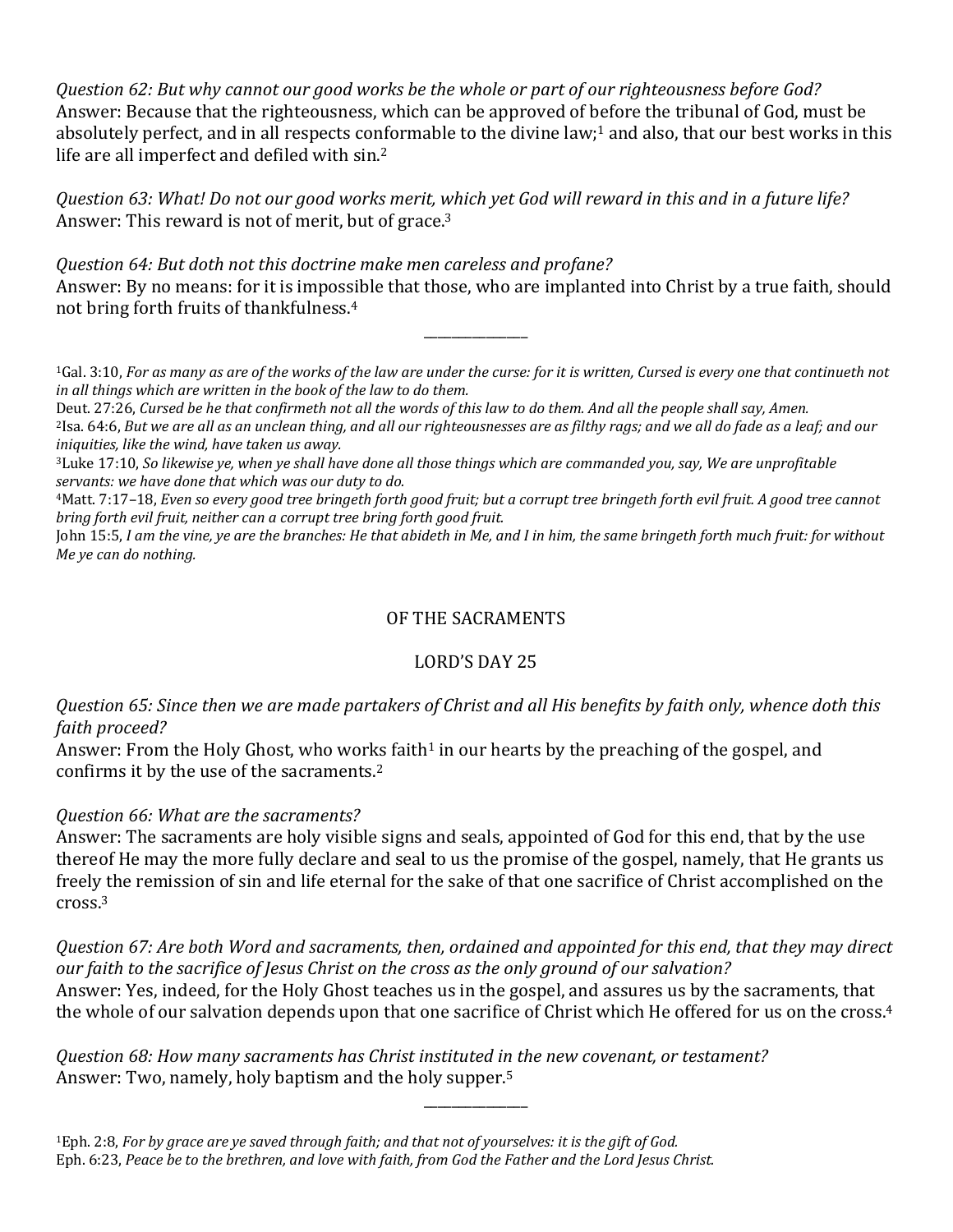Phil. 1:29, *For unto you it is given in the behalf of Christ, not only to believe on Him, but also to suffer for His sake.* 2Matt. 28:19, *Go ye therefore, and teach all nations, baptizing them in the name of the Father, and of the Son, and of the Holy Ghost.*

Rom. 4:11, *And he received the sign of circumcision, a seal of the righteousness of the faith which he had yet being uncircumcised: that he might be the father of all them that believe, though they be not circumcised; that righteousness might be imputed unto them also.*

3Gen. 17:11, *And ye shall circumcise the flesh of your foreskin; and it shall be a token of the covenant betwixt Me and you.* Rom. 4:11, *And he received the sign of circumcision, a seal of the righteousness of the faith which he had yet being uncircumcised: that he might be the father of all them that believe, though they be not circumcised; that righteousness might be imputed unto them also.*

Lev. 6:25, *Speak unto Aaron and to his sons, saying, This is the law of the sin offering: In the place where the burnt offering is killed shall the sin offering be killed before the LORD: it is most holy.*

Acts 22:16, *And now why tarriest thou? arise, and be baptized, and wash away thy sins, calling on the name of the Lord.* Acts 2:38, *Then Peter said unto them, Repent, and be baptized every one of you in the name of Jesus Christ for the remission of sins, and ye shall receive the gift of the Holy Ghost.*

Matt. 26:28, *For this is My blood of the new testament, which is shed for many for the remission of sins.*

4Rom. 6:3, *Know ye not, that so many of us as were baptized into Jesus Christ were baptized into His death?*

Gal. 3:27, *For as many of you as have been baptized into Christ have put on Christ.*

51 Cor. 10:2–4, *And all were baptized unto Moses in the cloud and in the sea; and did all eat the same spiritual meat; and did all drink the same spiritual drink: for they drank of that spiritual Rock that followed them: and that Rock was Christ.*

## OF HOLY BAPTISM

## LORD'S DAY 26

*Question 69: How art thou admonished and assured by holy baptism that the one sacrifice of Christ upon the cross is of real advantage to thee?*

Answer: Thus: That Christ appointed this external washing with water,<sup>1</sup> adding thereto this promise,<sup>2</sup> that I am as certainly washed by His blood and Spirit from all the pollution of my soul, that is, from all my sins,<sup>3</sup> as I am washed externally with water, by which the filthiness of the body is commonly washed away.

## *Question 70: What is it to be washed with the blood and Spirit of Christ?*

Answer: It is to receive of God the remission of sins freely, for the sake of Christ's blood which He shed for us by His sacrifice upon the cross;<sup>4</sup> and also to be renewed by the Holy Ghost, and sanctified to be members of Christ, that so we may more and more die unto sin, and lead holy and unblamable lives.<sup>5</sup>

## *Question 71: Where has Christ promised us, that He will as certainly wash us by His blood and Spirit, as we are washed with the water of baptism?*

Answer: In the institution of baptism, which is thus expressed: "Go ye therefore, and teach all nations, baptizing them in the name of the Father, and of the Son, and of the Holy Ghost";6 "He that believeth and is baptized, shall be saved; but he that believeth not shall be damned."7 This promise is also repeated, where the Scripture calls baptism the washing of regeneration<sup>8</sup> and the washing away of sins.<sup>9</sup>

<sup>1</sup>Matt. 28:19, *Go ye therefore, and teach all nations, baptizing them in the name of the Father, and of the Son, and of the Holy Ghost.*

Acts 2:38, *Then Peter said unto them, Repent, and be baptized every one of you in the name of Jesus Christ for the remission of sins, and ye shall receive the gift of the Holy Ghost.*

<sup>2</sup>Mark 16:16, *He that believeth and is baptized shall be saved; but he that believeth not shall be damned.*

Matt. 3:11, *I indeed baptize you with water unto repentance: but He that cometh after me is mightier than I, whose shoes I am not worthy to bear: He shall baptize you with the Holy Ghost, and with fire.*

Rom. 6:3, *Know ye not, that so many of us as were baptized into Jesus Christ were baptized into His death?*

<sup>3</sup>Mark 1:4, *John did baptize in the wilderness, and preach the baptism of repentance for the remission of sins.*

Luke 3:3, *And he came into all the country about Jordan, preaching the baptism of repentance for the remission of sins.*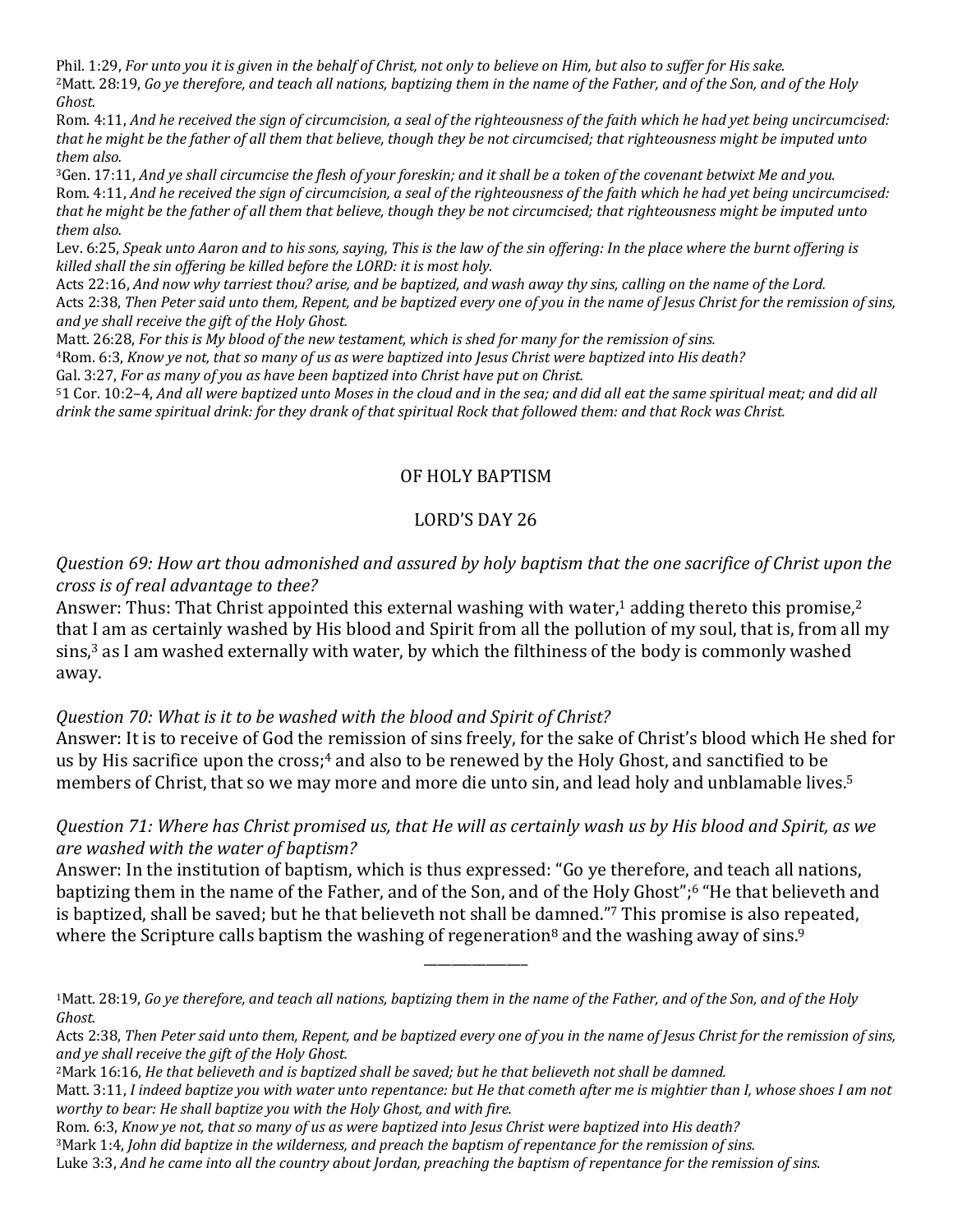4Heb. 12:24, *And to Jesus the Mediator of the new covenant, and to the blood of sprinkling, that speaketh better things than that of Abel.*

1 Pet. 1:2, *Elect according to the foreknowledge of God the Father, through sanctification of the Spirit, unto obedience and sprinkling of the blood of Jesus Christ: Grace unto you, and peace, be multiplied.*

5John 1:33, *And I knew Him not: but He that sent me to baptize with water, the same said unto me, Upon whom thou shalt see the Spirit descending, and remaining on Him, the same is He which baptizeth with the Holy Ghost.*

Rom. 6:4, *Therefore we are buried with Him by baptism into death: that like as Christ was raised up from the dead by the glory of the Father, even so we also should walk in newness of life.*

Col. 2:11, *In whom also ye are circumcised with the circumcision made without hands, in putting off the body of the sins of the flesh by the circumcision of Christ.*

6Matt. 28:19, *Go ye therefore, and teach all nations, baptizing them in the name of the Father, and of the Son, and of the Holy Ghost.*

7Mark 16:16, *He that believeth and is baptized shall be saved; but he that believeth not shall be damned.*

8Titus 3:5, *Not by works of righteousness which we have done, but according to His mercy He saved us, by the washing of regeneration, and renewing of the Holy Ghost.*

9Acts 22:16, *And now why tarriest thou? arise, and be baptized, and wash away thy sins, calling on the name of the Lord.*

## LORD'S DAY 27

*Question 72: Is then the external baptism with water the washing away of sin itself?* Answer: Not at all; for the blood of Jesus Christ only,<sup>1</sup> and the Holy Ghost cleanse us from all sin.<sup>2</sup>

*Question 73: Why then doth the Holy Ghost call baptism "the washing of regeneration" and the "washing away of sins"?*

Answer: God speaks thus not without great cause, to wit, not only thereby to teach us that as the filth of the body is purged away by water, so our sins are removed by the blood and Spirit of Jesus Christ;<sup>3</sup> but especially that by this divine pledge and sign He may assure us that we are spiritually cleansed from our sins as really as we are externally washed with water.4

## *Question 74: Are infants also to be baptized?*

Answer: Yes, for since they, as well as the adult, are included in the covenant<sup>5</sup> and church of God;<sup>6</sup> and since redemption from sin7 by the blood of Christ, and the Holy Ghost, the author of faith, is promised to them8 no less than to the adult; they must therefore by baptism, as a sign of the covenant, be also admitted into the Christian church, and be distinguished from the children of unbelievers<sup>9</sup> as was done in the old covenant or testament by circumcision, $10$  instead of which baptism is instituted in the new covenant.11

\_\_\_\_\_\_\_\_\_\_\_\_\_\_\_

Gal. 3:27, *For as many of you as have been baptized into Christ have put on Christ.*

5Gen. 17:7, *And I will establish My covenant between Me and thee and thy seed after thee in their generations for an everlasting covenant, to be a God unto thee, and to thy seed after thee.*

<sup>1</sup>Matt. 3:11, *I indeed baptize you with water unto repentance: but He that cometh after me is mightier than I, whose shoes I am not worthy to bear: He shall baptize you with the Holy Ghost, and with fire.*

<sup>1</sup> Pet. 3:21, *The like figure whereunto even baptism doth also now save us (not the putting away of the filth of the flesh, but the answer of a good conscience toward God,) by the resurrection of Jesus Christ.*

<sup>21</sup> John 1:7, *But if we walk in the light, as He is in the light, we have fellowship one with another, and the blood of Jesus Christ His Son cleanseth us from all sin.*

<sup>1</sup> Cor. 6:11, *And such were some of you: but ye are washed, but ye are sanctified, but ye are justified in the name of the Lord Jesus, and by the Spirit of our God.*

<sup>3</sup>Rev. 1:5, *And from Jesus Christ, who is the faithful witness, and the first begotten of the dead, and the prince of the kings of the earth. Unto Him that loved us, and washed us from our sins in His own blood.*

<sup>1</sup> Cor. 6:11, *And such were some of you: but ye are washed, but ye are sanctified, but ye are justified in the name of the Lord Jesus, and by the Spirit of our God.*

<sup>4</sup>Mark 16:16, *He that believeth and is baptized shall be saved; but he that believeth not shall be damned.*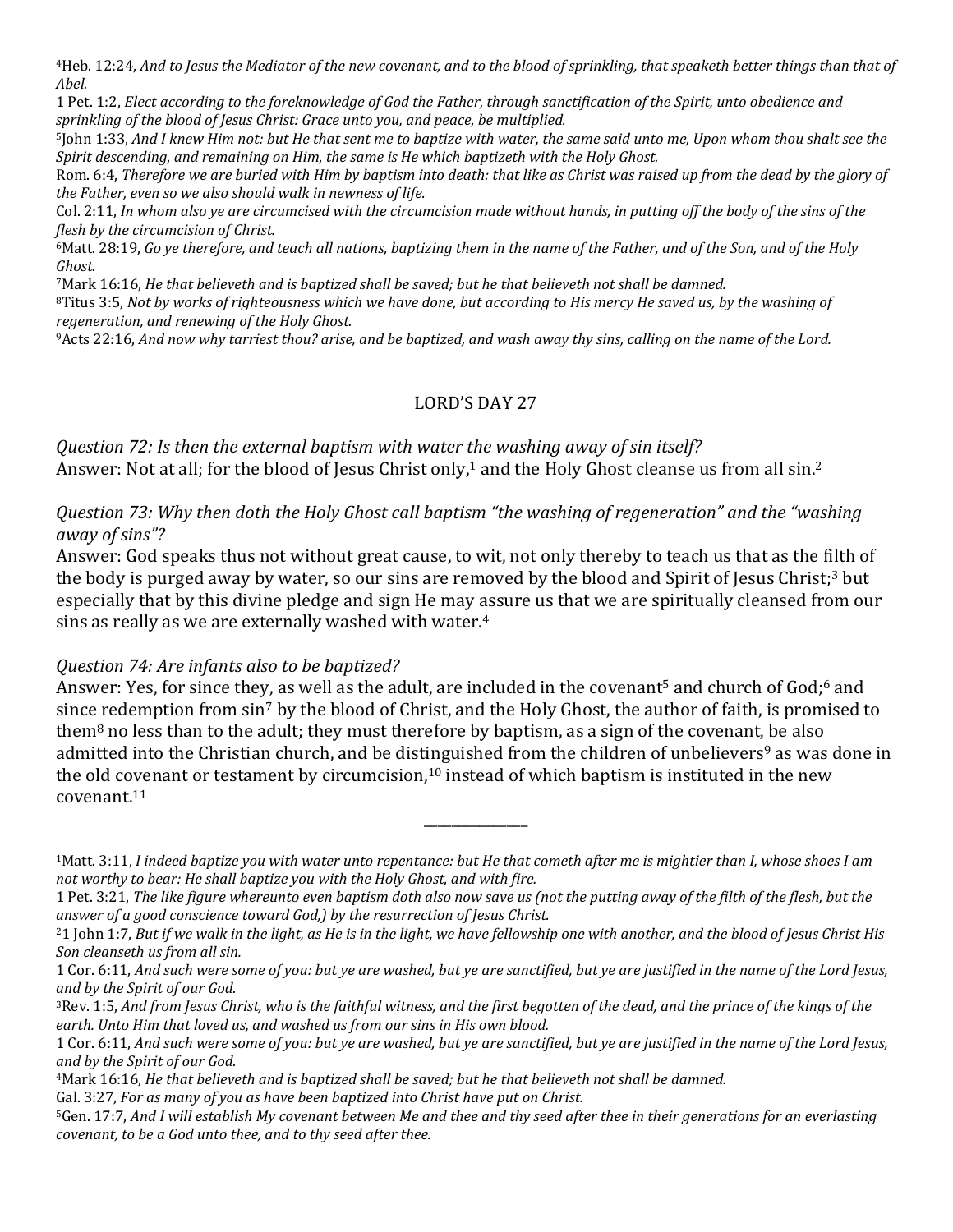Acts 2:39, *For the promise is unto you, and to your children, and to all that are afar off, even as many as the Lord our God shall call.*

61 Cor. 7:14, *For the unbelieving husband is sanctified by the wife, and the unbelieving wife is sanctified by the husband: else were your children unclean; but now are they holy.*

Joel 2:16, *Gather the people, sanctify the congregation, assemble the elders, gather the children, and those that suck the breasts: let the bridegroom go forth of his chamber, and the bride out of her closet.*

7Matt. 19:14, *But Jesus said, Suffer little children, and forbid them not, to come unto Me: for of such is the kingdom of heaven.* 8Luke 1:14–15, *And thou shalt have joy and gladness; and many shall rejoice at His birth. For He shall be great in the sight of the Lord, and shall drink neither wine nor strong drink; and He shall be filled with the Holy Ghost, even from His mother's womb.* Ps. 22:10, *I was cast upon thee from the womb: Thou art my God from my mother's belly.*

Acts 2:39, *For the promise is unto you, and to your children, and to all that are afar off, even as many as the Lord our God shall call.*

9Acts 10:47, *Can any man forbid water, that these should not be baptized, which have received the Holy Ghost as well as we?* 1 Cor. 12:13, *For by one Spirit are we all baptized into one body, whether we be Jews or Gentiles, whether we be bond or free; and have been all made to drink into one Spirit.*

1 Cor. 7:14, *For the unbelieving husband is sanctified by the wife, and the unbelieving wife is sanctified by the husband: else were your children unclean; but now are they holy.*

10Gen. 17:14, *And the uncircumcised man child whose flesh of his foreskin is not circumcised, that soul shall be cut off from his people; he hath broken My covenant.*

11Col. 2:11–13, *In whom also ye are circumcised with the circumcision made without hands, in putting off the body of the sins of the flesh by the circumcision of Christ: buried with Him in baptism, wherein also ye are risen with Him through the faith of the operation of God, who hath raised Him from the dead. And you, being dead in your sins and the uncircumcision of your flesh, hath He quickened together with Him, having forgiven you all trespasses.*

## OF THE HOLY SUPPER OF OUR LORD JESUS CHRIST

## LORD'S DAY 28

## *Question 75: How art thou admonished and assured in the Lord's Supper that thou art a partaker of that one sacrifice of Christ, accomplished on the cross, and of all His benefits?*

Answer: Thus: That Christ has commanded me and all believers to eat of this broken bread and to drink of this cup in remembrance of Him, adding these promises:<sup>1</sup> first, that His body was offered and broken on the cross for me, and His blood shed for me, as certainly as I see with my eyes the bread of the Lord broken for me and the cup communicated to me; and further, that He feeds and nourishes my soul to everlasting life, with His crucified body and shed blood, as assuredly as I receive from the hands of the minister, and taste with my mouth the bread and cup of the Lord, as certain signs of the body and blood of Christ.

## *Question 76: What is it then to eat the crucified body, and drink the shed blood of Christ?*

Answer: It is not only to embrace with a believing heart all the sufferings and death of Christ, and thereby to obtain the pardon of sin and life eternal;<sup>2</sup> but also, besides that, to become more and more united to His sacred body, by the Holy Ghost, who dwells both in Christ and in us;<sup>3</sup> so that we, though Christ is in heaven<sup>4</sup> and we on earth, are notwithstanding "flesh of His flesh, and bone of His bone";<sup>5</sup> and that we live, and are governed forever by one spirit, as members of the same body are by one soul.<sup>6</sup>

## *Question 77: Where has Christ promised that He will as certainly feed and nourish believers with His body and blood, as they eat of this broken bread, and drink of this cup?*

Answer: In the institution of the supper, which is thus expressed: "The Lord Jesus the same night in which He was betrayed took bread: and when He had given thanks, He brake it, and said, Take, eat: this is My body, which is broken for you; this do in remembrance of Me.7 After the same manner also He took the cup, when He had supped, saying, This cup is the new testament in My blood;<sup>8</sup> this do ye, as often as ye drink it, in remembrance of Me. For, as often as ye eat this bread, and drink this cup, ye do show the Lord's death till He come."9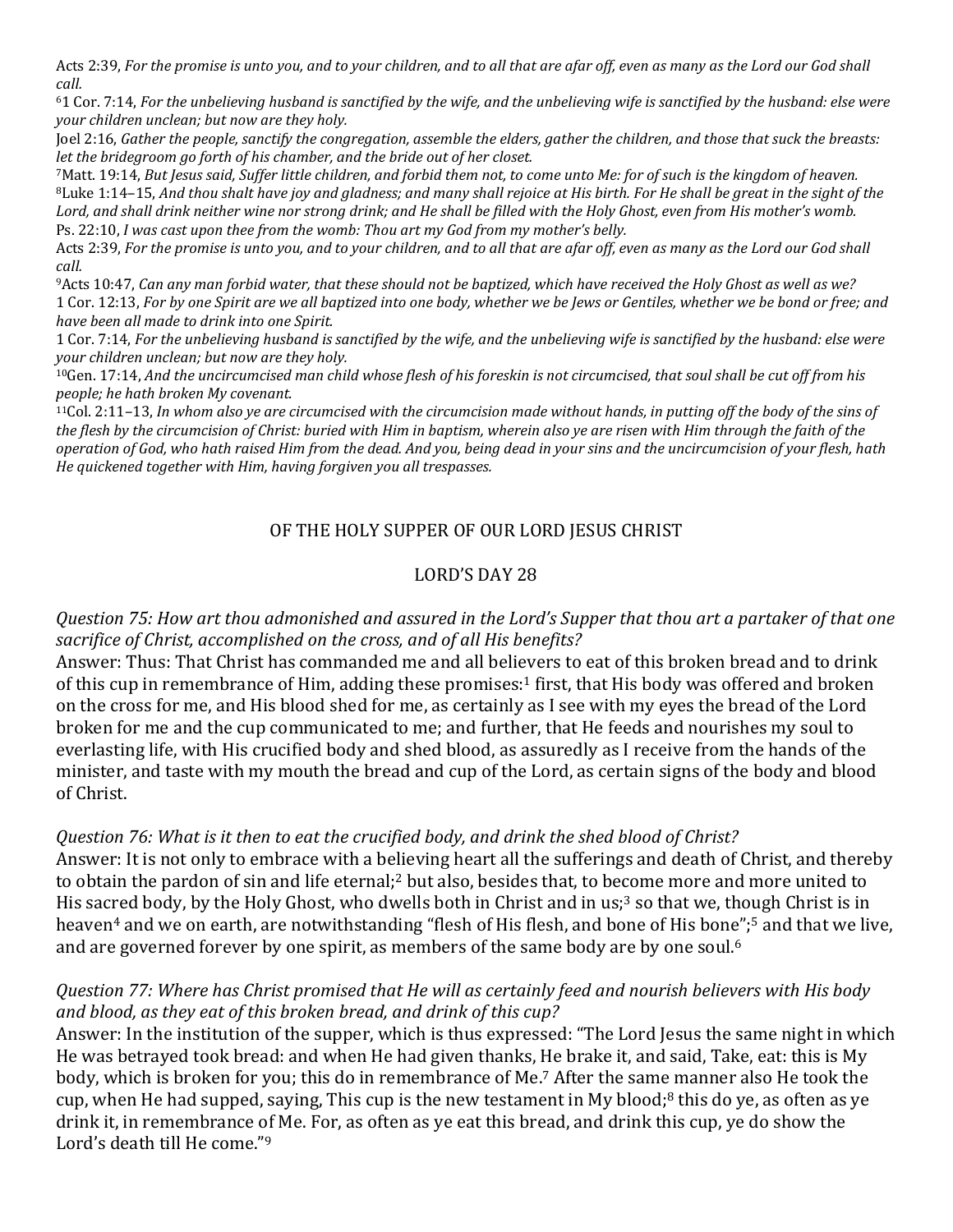This promise is repeated by the holy apostle Paul, where he says: "The cup of blessing which we bless, is it not the communion of the blood of Christ? The bread which we break, is it not the communion of the body of Christ? For we, being many, are one bread and one body: for we are all partakers of that one bread."10

1Matt. 26:26–28, *And as they were eating, Jesus took bread, and blessed it, and brake it, and gave it to the disciples, and said, Take, eat; this is My body. And He took the cup, and gave thanks, and gave it to them, saying, Drink ye all of it; for this is My blood of the new testament, which is shed for many for the remission of sins.*

\_\_\_\_\_\_\_\_\_\_\_\_\_\_\_

Mark 14:22–24, *And as they did eat, Jesus took bread, and blessed, and brake it, and gave to them, and said, Take, eat: this is My body. And He took the cup, and when He had given thanks, He gave it to them: and they all drank of it. And He said unto them, This is My blood of the new testament, which is shed for many.*

Luke 22:19–20, *And He took bread, and gave thanks, and brake it, and gave unto them, saying, This is My body which is given for you: this do in remembrance of Me. Likewise also the cup after supper, saying, This cup is the new testament in My blood, which is shed for you.*

1 Cor. 10:16–17, *The cup of blessing which we bless, is it not the communion of the blood of Christ? The bread which we break, is it not the communion of the body of Christ? For we being many are one bread, and one body: for we are all partakers of that one bread.*

1 Cor. 11:23–25, *For I have received of the Lord that which also I delivered unto you, That the Lord Jesus the same night in which He was betrayed took bread: and when He had given thanks, He brake it, and said, Take, eat: this is My body, which is broken for you: this do in remembrance of Me. After the same manner also He took the cup, when He had supped, saying, This cup is the new testament in My blood: this do ye, as oft as ye drink it, in remembrance of Me.*

2John 6:35, 40, 47–48, 50–51, 53–54, *And Jesus said unto them, I am the bread of life: he that cometh to Me shall never hunger; and he that believeth on Me shall never thirst. And this is the will of Him that sent Me, that every one which seeth the Son, and believeth on Him, may have everlasting life: and I will raise him up at the last day. Verily, verily, I say unto you, He that believeth on Me hath everlasting life. I am that bread of life. This is the bread which cometh down from heaven, that a man may eat thereof, and not die. I am the living bread which came down from heaven: if any man eat of this bread, he shall live for ever: and the bread that I will give is My flesh, which I will give for the life of the world. Then Jesus said unto them, Verily, verily, I say unto you, Except ye eat the flesh of the Son of man, and drink His blood, ye have no life in you. Whoso eateth My flesh, and drinketh My blood, hath eternal life; and I will raise him up at the last day.*

3John 6:55–56, *For My flesh is meat indeed, and My blood is drink indeed. He that eateth My flesh, and drinketh My blood, dwelleth in Me, and I in him.*

4Acts 3:21, *Whom the heaven must receive until the times of restitution of all things, which God hath spoken by the mouth of all His holy prophets since the world began.*

Acts 1:9–11, *And when He had spoken these things, while they beheld, He was taken up; and a cloud received Him out of their sight. And while they looked stedfastly toward heaven as He went up, behold, two men stood by them in white apparel; which also said, Ye men of Galilee, why stand ye gazing up into heaven? this same Jesus, which is taken up from you into heaven, shall so come in like manner as ye have seen Him go into heaven.*

1 Cor. 11:26, *For as often as ye eat this bread, and drink this cup, ye do shew the Lord's death till He come.*

5Eph. 5:29–32, *For no man ever yet hated his own flesh; but nourisheth and cherisheth it, even as the Lord the church: for we are members of His body, of His flesh, and of His bones. For this cause shall a man leave his father and mother, and shall be joined unto his wife, and they two shall be one flesh. This is a great mystery: but I speak concerning Christ and the church.*

1 Cor. 6:15, 17, 19, *Know ye not that your bodies are the members of Christ? shall I then take the members of Christ, and make them the members of an harlot? God forbid. But he that is joined unto the Lord is one spirit. What? know ye not that your body is the temple of the Holy Ghost which is in you, which ye have of God, and ye are not your own?*

1 John 3:24, *And he that keepeth His commandments dwelleth in Him, and He in him. And hereby we know that He abideth in us, by the Spirit which He hath given us.*

6John 6:56–58, *He that eateth My flesh, and drinketh My blood, dwelleth in Me, and I in him. As the living Father hath sent Me, and I live by the Father: so he that eateth Me, even he shall live by Me. This is that bread which came down from heaven: not as your fathers did eat manna, and are dead: he that eateth of this bread shall live for ever.*

Eph. 4:15–16, *But speaking the truth in love, may grow up into Him in all things, which is the head, even Christ: from whom the whole body fitly joined together and compacted by that which every joint supplieth, according to the effectual working in the measure of every part, maketh increase of the body unto the edifying of itself in love.*

71 Cor. 11:23, *For I have received of the Lord that which also I delivered unto you, That the Lord Jesus the same night in which He was betrayed took bread.*

Matt. 26:26, *And as they were eating, Jesus took bread, and blessed it, and brake it, and gave it to the disciples, and said, Take, eat; this is My body.*

Mark 14:22, *And as they did eat, Jesus took bread, and blessed, and brake it, and gave to them, and said, Take, eat: this is My body.* Luke 22:19, *And He took bread, and gave thanks, and brake it, and gave unto them, saying, This is My body which is given for you: this do in remembrance of Me.*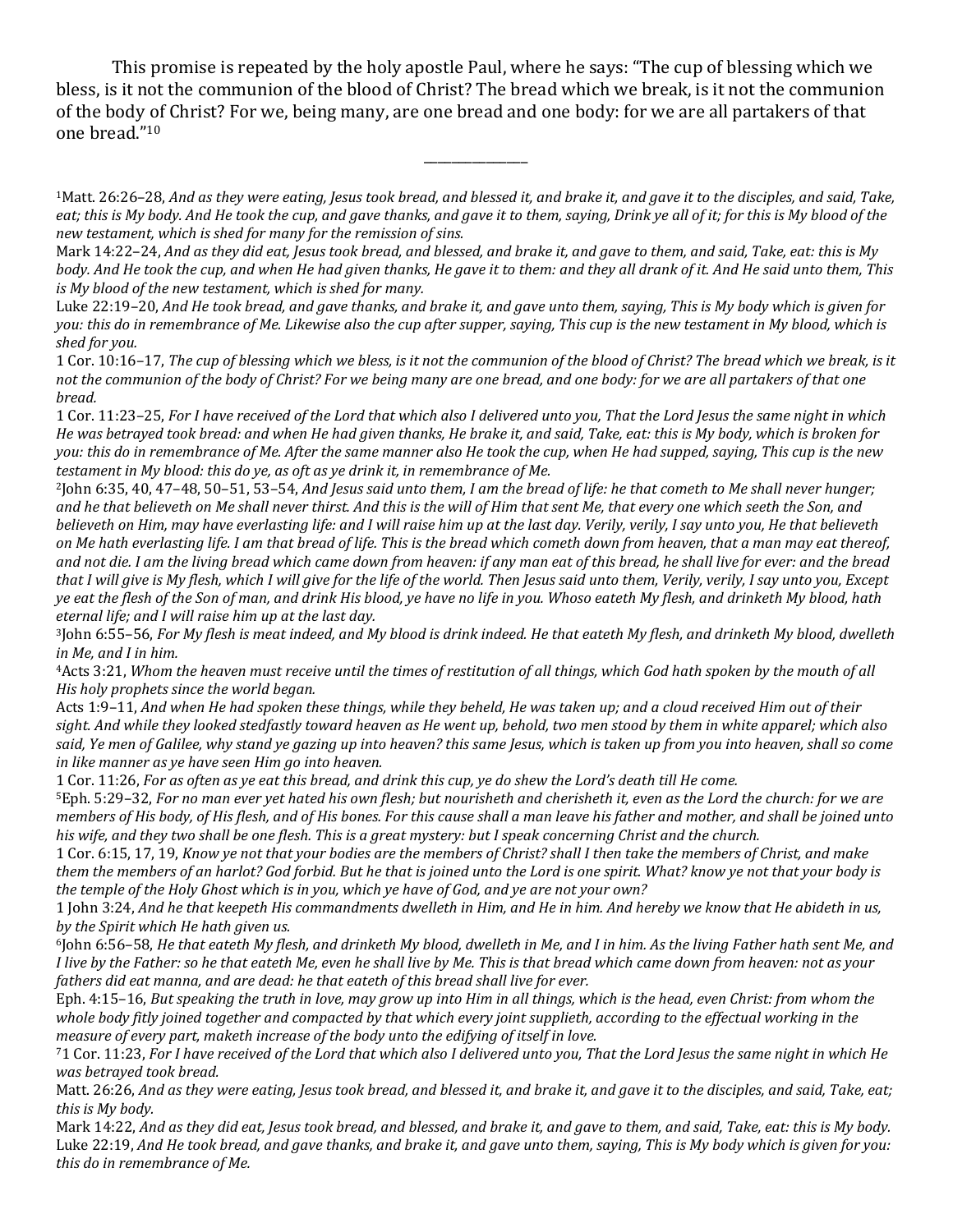8Ex. 24:8, *And Moses took the blood, and sprinkled it on the people, and said, Behold the blood of the covenant, which the Lord hath made with you concerning all these words.*

Heb. 9:20, *Saying, this is the blood of the testament which God hath enjoined unto you.*

9Ex. 13:9, *And it shall be for a sign unto thee upon thine hand, and for a memorial between thine eyes, that the LORD's law may be in thy mouth: for with a strong hand hath the LORD brought thee out of Egypt.*

1 Cor. 11:26, *For as often as ye eat this bread, and drink this cup, ye do shew the Lord's death till He come.* 101 Cor. 10:16–17, *The cup of blessing which we bless, is it not the communion of the blood of Christ? The bread which we break, is* 

*it not the communion of the body of Christ? For we being many are one bread, and one body: for we are all partakers of that one bread.*

## LORD'S DAY 29

*Question 78: Do then the bread and wine become the very body and blood of Christ?* Answer: Not at all; but as the water in baptism is not changed into the blood of Christ, neither is the washing away of sin itself, being only the sign and confirmation thereof appointed of God;1 so the bread in the Lord's Supper is not changed into the very body of Christ,<sup>2</sup> though agreeably to the nature and properties of sacraments,<sup>3</sup> it is called the body of Christ Jesus.

## *Question 79: Why then doth Christ call the bread His body, and the cup His blood, or the new covenant in His blood; and Paul, the "communion of the body and blood of Christ"?*

Answer: Christ speaks thus not without great reason, namely, not only thereby to teach us that as bread and wine support this temporal life, so His crucified body and shed blood are the true meat and drink whereby our souls are fed to eternal life;<sup>4</sup> but more especially by these visible signs and pledges to assure us that we are as really partakers of His true body and blood (by the operation of the Holy Ghost) as we receive by the mouths of our bodies these holy signs in remembrance of Him;<sup>5</sup> and that all His sufferings and obedience are as certainly ours, as if we had in our own persons suffered and made satisfaction for our sins to God.<sup>6</sup>

\_\_\_\_\_\_\_\_\_\_\_\_\_\_\_

*answer of a good conscience toward God,) by the resurrection of Jesus Christ.*

<sup>11</sup> Cor. 10:1–4, *Moreover, brethren, I would not that ye should be ignorant, how that all our fathers were under the cloud, and all passed through the sea; and were all baptized unto Moses in the cloud and in the sea; and did all eat the same spiritual meat; and did all drink the same spiritual drink: for they drank of that spiritual Rock that followed them: and that Rock was Christ.* 1 Pet. 3:21, *The like figure whereunto even baptism doth also now save us (not the putting away of the filth of the flesh, but the* 

John 6:35, 62–63, *And Jesus said unto them, I am the bread of life: he that cometh to Me shall never hunger; and he that believeth on Me shall never thirst. What and if ye shall see the Son of man ascend up where He was before? It is the spirit that quickeneth; the flesh profiteth nothing: the words that I speak unto you, they are spirit, and they are life.*

<sup>21</sup> Cor. 10:16, &c, *The cup of blessing which we bless, is it not the communion of the blood of Christ? The bread which we break, is it not the communion of the body of Christ?*

<sup>1</sup> Cor. 11:20, &c, *When ye come together therefore into one place, this is not to eat the Lord's supper.*

<sup>3</sup>Gen. 17:10–11, 14, *This is My covenant, which ye shall keep, between Me and you and thy seed after thee. Every man child among you shall be circumcised. And ye shall circumcise the flesh of your foreskin; and it shall be a token of the covenant betwixt Me and you. And the uncircumcised man child whose flesh of his foreskin is not circumcised, that soul shall be cut off from his people; he hath broken My covenant.*

Ex. 12:26–27, 43, 48, *And it shall come to pass, when your children shall say unto you, What mean ye by this service? That ye shall say, It is the sacrifice of the Lord's passover, who passed over the houses of the children of Israel in Egypt, when He smote the Egyptians, and delivered our houses. And the people bowed the head and worshipped. And the LORD said unto Moses and Aaron, This is the ordinance of the passover: There shall no stranger eat thereof. And when a stranger shall sojourn with thee, and will keep the passover to the LORD, let all his males be circumcised, and then let him come near and keep it; and he shall be as one that is born in the land: for no uncircumcised person shall eat thereof.*

Acts 7:8, *And He gave him the covenant of circumcision: and so Abraham begat Isaac, and circumcised him the eighth day; and Isaac begat Jacob; and Jacob begat the twelve patriarchs.*

Matt. 26:26, *And as they were eating, Jesus took bread, and blessed it, and brake it, and gave it to the disciples, and said, Take, eat; this is My body.*

Mark 14:24, *And He said unto them, This is My blood of the new testament, which is shed for many.*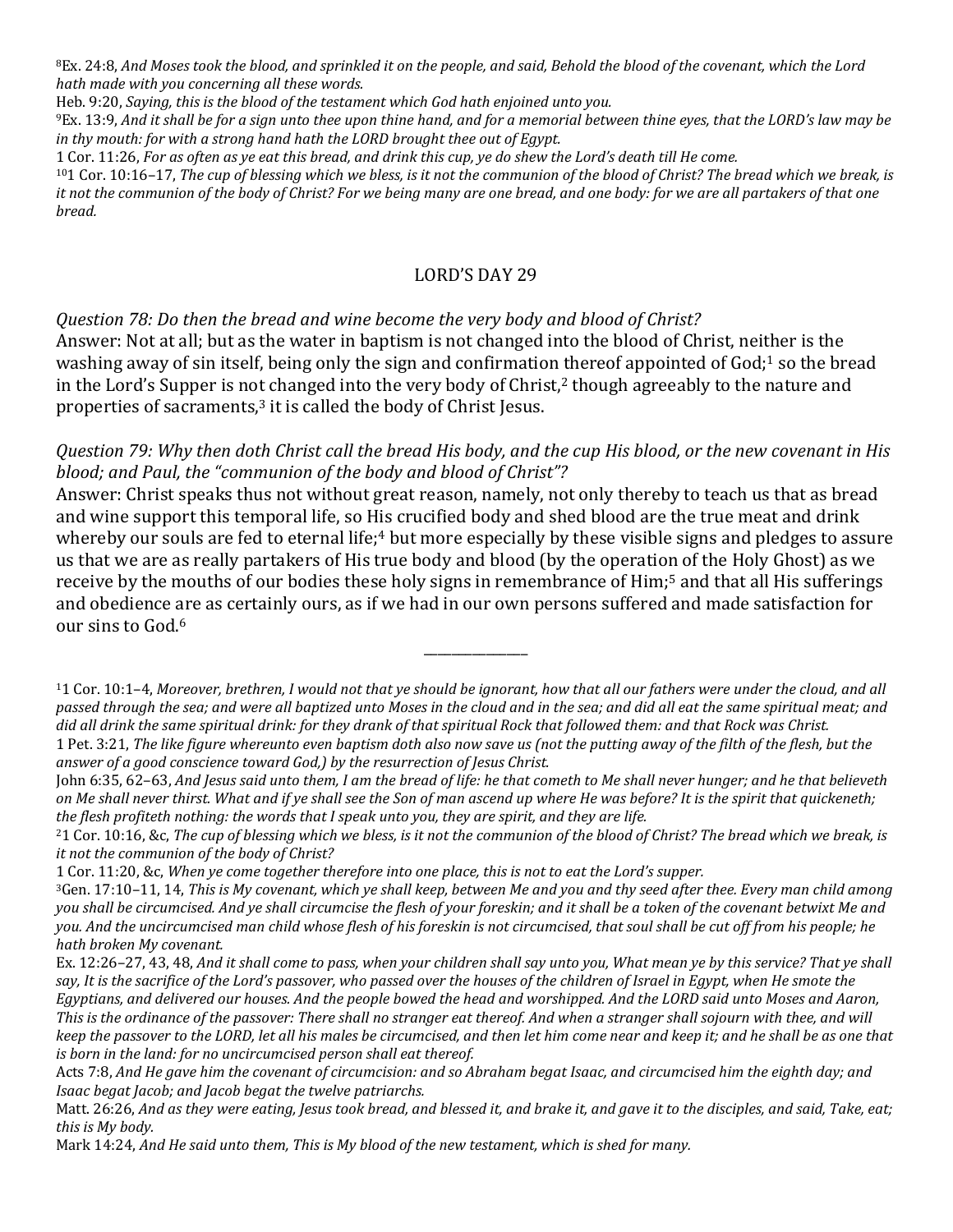4John 6:51, 55–56, *I am the living bread which came down from heaven: if any man eat of this bread, he shall live for ever: and the bread that I will give is My flesh, which I will give for the life of the world. For My flesh is meat indeed, and My blood is drink indeed. He that eateth My flesh, and drinketh My blood, dwelleth in Me, and I in him.*

51 Cor. 10:16–17, *The cup of blessing which we bless, is it not the communion of the blood of Christ? The bread which we break, is it not the communion of the body of Christ? For we being many are one bread, and one body: for we are all partakers of that one bread.*

1 Cor. 11:26–28, *For as often as ye eat this bread, and drink this cup, ye do shew the Lord's death till He come. Wherefore*  whosoever shall eat this bread, and drink this cup of the Lord, unworthily, shall be guilty of the body and blood of the Lord. But let *a man examine himself, and so let him eat of that bread, and drink of that cup.*

Eph. 5:30, *For we are members of His body, of His flesh, and of His bones.*

6Rom. 5:9, 18–19, *Much more then, being now justified by His blood, we shall be saved from wrath through Him. Therefore as by the offence of one judgment came upon all men to condemnation; even so by the righteousness of one the free gift came upon all men unto justification of life. For as by one man's disobedience many were made sinners, so by the obedience of one shall many be made righteous.*

Rom. 8:4, *That the righteousness of the law might be fulfilled in us, who walk not after the flesh, but after the Spirit.*

## LORD'S DAY 30

*Question 80: What difference is there between the Lord's Supper and the popish Mass?*

Answer: The Lord's Supper testifies to us that we have a full pardon of all sin by the only sacrifice of Jesus Christ, which He Himself has once accomplished on the cross;<sup>1</sup> and that we by the Holy Ghost are ingrafted into Christ,<sup>2</sup> who, according to His human nature is now not on earth, but in heaven, at the right hand of God His Father,<sup>3</sup> and will there be worshipped by  $us^4$ — but the Mass teaches that the living and dead have not the pardon of sins through the sufferings of Christ, unless Christ is also daily offered for them by the priests; and further, that Christ is bodily under the form of bread and wine, and therefore is to be worshipped in them; so that the Mass, at bottom, is nothing else than a denial of the one sacrifice and sufferings of Jesus Christ, and an accursed idolatry.5

## *Question 81: For whom is the Lord's Supper instituted?*

Answer: For those who are truly sorrowful for their sins,<sup>6</sup> and yet trust that these are forgiven them for the sake of Christ; and that their remaining infirmities are covered by His passion and death;<sup>7</sup> and who also earnestly desire to have their faith more and more strengthened, and their lives more holy;<sup>8</sup> but hypocrites, and such as turn not to God with sincere hearts, eat and drink judgment to themselves.<sup>9</sup>

## *Question 82: Are they also to be admitted to this supper, who, by confession and life, declare themselves unbelieving and ungodly?*

Answer: No; for by this, the covenant of God would be profaned and His wrath kindled against the whole congregation;10 therefore it is the duty of the Christian church, according to the appointment of Christ and His apostles, to exclude such persons<sup>11</sup> by the keys of the kingdom of heaven till they show amendment of life.

\_\_\_\_\_\_\_\_\_\_\_\_\_\_\_

2 Cor. 5:21, *For He hath made Him to be sin for us, who knew no sin; that we might be made the righteousness of God in Him.* 21 Cor. 12:13, *For by one Spirit are we all baptized into one body, whether we be Jews or Gentiles, whether we be bond or free; and have been all made to drink into one Spirit.*

<sup>1</sup>Heb. 7:27, *Who needeth not daily, as those high priests, to offer up sacrifice, first for his own sins, and then for the people's: for this He did once, when He offered up Himself.*

Heb. 9:12, 26, *Neither by the blood of goats and calves, but by His own blood He entered in once into the holy place, having obtained eternal redemption for us. For then must He often have suffered since the foundation of the world: but now once in the end of the world hath He appeared to put away sin by the sacrifice of Himself.*

Matt. 26:28, *For this is My blood of the new testament, which is shed for many for the remission of sins.*

Luke 22:19–20, *And He took bread, and gave thanks, and brake it, and gave unto them, saying, This is My body which is given for you: this do in remembrance of Me. Likewise also the cup after supper, saying, This cup is the new testament in My blood, which is shed for you.*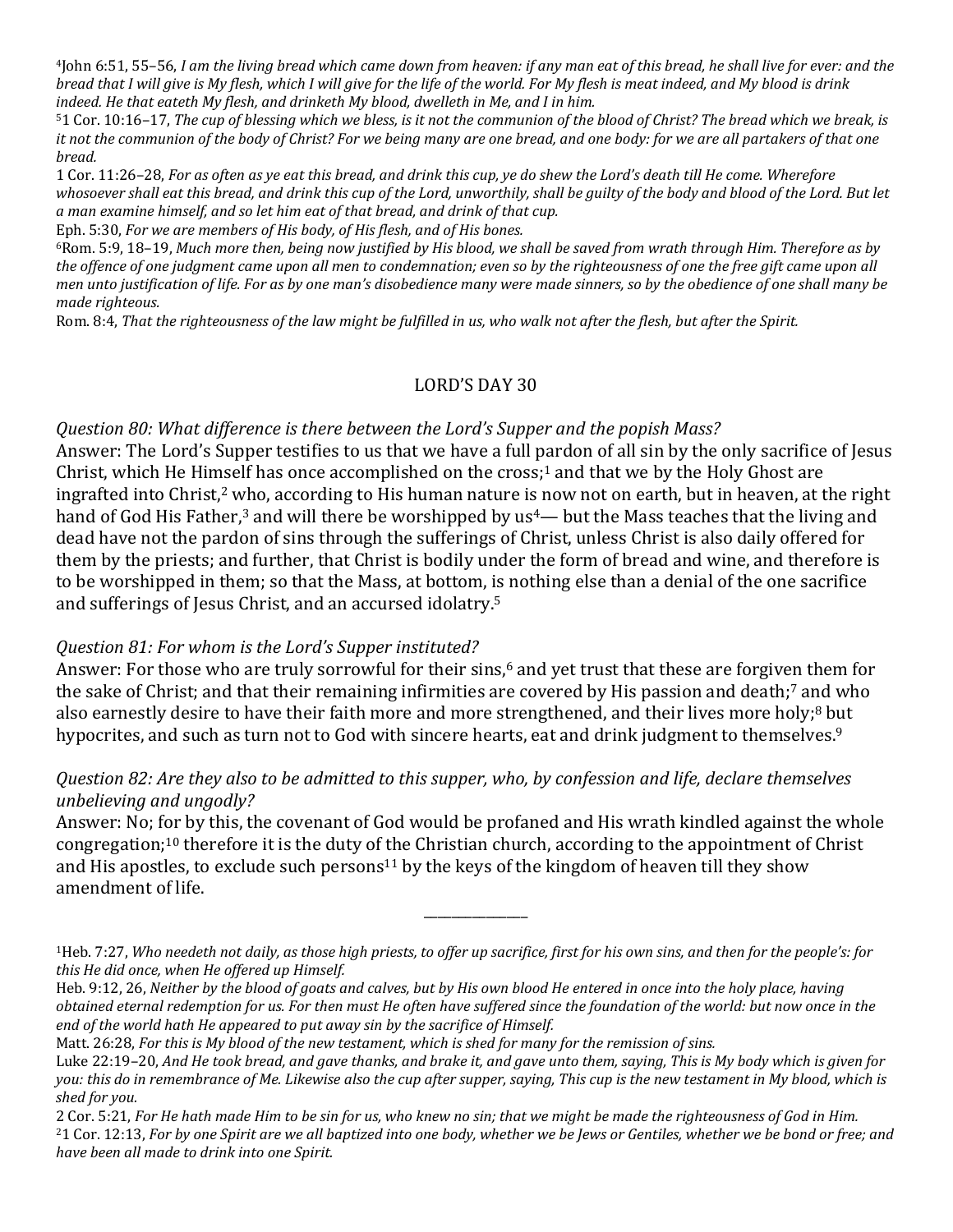3Heb. 1:3, *Who being the brightness of His glory, and the express image of His person, and upholding all things by the word of His power, when He had by Himself purged our sins, sat down on the right hand of the Majesty on high.*

Heb. 8:1, &c, *Now of the things which we have spoken this is the sum: We have such an high priest, who is set on the right hand of the throne of the Majesty in the heavens.*

4John 4:21–23, *Jesus saith unto her, Woman, believe Me, the hour cometh, when ye shall neither in this mountain, nor yet at Jerusalem, worship the Father. Ye worship ye know not what: we know what we worship: for salvation is of the Jews. But the hour cometh, and now is, when the true worshippers shall worship the Father in spirit and in truth: for the Father seeketh such to worship Him.*

Col. 3:1, *If ye then be risen with Christ, seek those things which are above, where Christ sitteth on the right hand of God.* Phil. 3:20, *For our conversation is in heaven; from whence also we look for the Saviour, the Lord Jesus Christ.*

Luke 24:52–53, *And they worshipped Him, and returned to Jerusalem with great joy: and were continually in the temple, praising and blessing God. Amen.*

Acts 7:55, *But he, being full of the Holy Ghost, looked up stedfastly into heaven, and saw the glory of God, and Jesus standing on the right hand of God.*

5Isa. 1:11, 14, *To what purpose is the multitude of your sacrifices unto Me? saith the Lord: I am full of the burnt offerings of rams, and the fat of fed beasts; and I delight not in the blood of bullocks, or of lambs, or of he goats. Your new moons and your appointed feasts My soul hateth: they are a trouble unto Me; I am weary to bear them.*

Matt. 15:9, *But in vain they do worship Me, teaching for doctrines the commandments of men.*

Col. 2:22–23, *Which all are to perish with the using;) after the commandments and doctrines of men? Which things have indeed a shew of wisdom in will worship, and humility, and neglecting of the body; not in any honour to the satisfying of the flesh.* Jer. 2:13, *For My people have committed two evils; they have forsaken Me the fountain of living waters, and hewed them out cisterns, broken cisterns, that can hold no water.*

6Matt. 5:3, 6, *Blessed are the poor in spirit: for theirs is the kingdom of heaven. Blessed are they which do hunger and thirst after righteousness: for they shall be filled.*

Luke 7:37–38, *And, behold, a woman in the city, which was a sinner, when she knew that Jesus sat at meat in the Pharisee's house, brought an alabaster box of ointment, and stood at His feet behind Him weeping, and began to wash His feet with tears, and did wipe them with the hairs of her head, and kissed His feet, and anointed them with the ointment.*

Luke 15:18–19, *I will arise and go to my father, and will say unto him, Father, I have sinned against heaven, and before thee, and am no more worthy to be called thy son: make me as one of thy hired servants.*

7Ps. 103:3, *Who forgiveth all thine iniquities; who healeth all thy diseases.*

8Ps. 116:12–14, *What shall I render unto the LORD for all His benefits toward me? I will take the cup of salvation, and call upon the name of the LORD. I will pay my vows unto the LORD now in the presence of all His people.*

1 Pet. 2:11–12, *Dearly beloved, I beseech you as strangers and pilgrims, abstain from fleshly lusts, which war against the soul; having your conversation honest among the Gentiles: that, whereas they speak against you as evildoers, they may by your good works, which they shall behold, glorify God in the day of visitation.*

91 Cor. 10:20, &c, *But I say, that the things which the Gentiles sacrifice, they sacrifice to devils, and not to God: and I would not that ye should have fellowship with devils.*

1 Cor. 11:28, &c, *But let a man examine himself, and so let him eat of that bread, and drink of that cup.*

Titus 1:16, *They profess that they know God; but in works they deny Him, being abominable, and disobedient, and unto every good work reprobate.*

Ps. 50:15–16, *And call upon Me in the day of trouble: I will deliver thee, and thou shalt glorify Me. But unto the wicked God saith, What hast thou to do to declare My statutes, or that thou shouldest take My covenant in thy mouth?*

101 Cor. 10:21, *Ye cannot drink the cup of the Lord, and the cup of devils: ye cannot be partakers of the Lord's table, and of the table of devils.*

1 Cor. 11:30–31, *For this cause many are weak and sickly among you, and many sleep. For if we would judge ourselves, we should not be judged.*

Isa. 1:11, 13, *To what purpose is the multitude of your sacrifices unto Me? saith the Lord: I am full of the burnt offerings of rams, and the fat of fed beasts; and I delight not in the blood of bullocks, or of lambs, or of he goats. Bring no more vain oblations; incense is an abomination unto Me; the new moons and sabbaths, the calling of assemblies, I cannot away with; it is iniquity, even the solemn meeting.*

Jer. 7:21, *Thus saith the LORD of hosts, the God of Israel; Put your burnt offerings unto your sacrifices, and eat flesh.*

Ps. 50:16, 22, *But unto the wicked God saith, What hast thou to do to declare My statutes, or that thou shouldest take My covenant in thy mouth? Now consider this, ye that forget God, lest I tear you in pieces, and there be none to deliver.*

11Matt. 18:17–18, *And if he shall neglect to hear them, tell it unto the church: but if he neglect to hear the church, let him be unto thee as an heathen man and a publican. Verily I say unto you, Whatsoever ye shall bind on earth shall be bound in heaven: and whatsoever ye shall loose on earth shall be loosed in heaven.*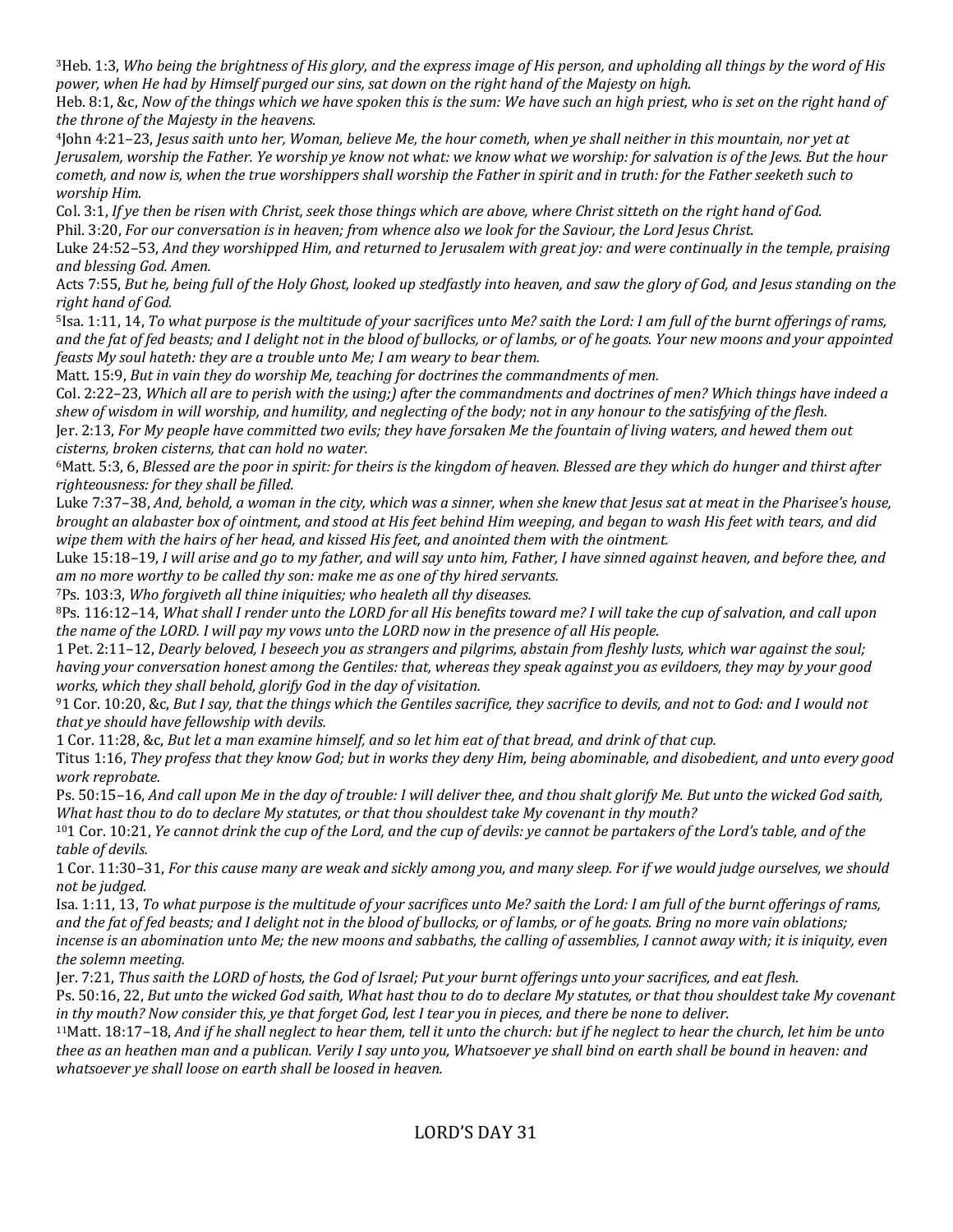## *Question 83: What are the keys of the kingdom of heaven?1*

Answer: The preaching of the holy gospel, and Christian discipline,<sup>2</sup> or excommunication out of the Christian church;3 by these two, the kingdom of heaven is opened to believers and shut against unbelievers.

*Question 84: How is the kingdom of heaven opened and shut by the preaching of the holy gospel?* Answer: Thus: when according to the command of Christ<sup>4</sup> it is declared and publicly testified to all and every believer, that, whenever they receive the promise of the gospel by a true faith,<sup>5</sup> all their sins are really forgiven them of God for the sake of Christ's merits; and on the contrary, when it is declared and testified to all unbelievers, and such as do not sincerely repent, that they stand exposed to the wrath of God and eternal condemnation, $6$  so long as they are unconverted;<sup>7</sup> according to which testimony of the gospel, God will judge them both in this and in the life to come.

## *Question 85: How is the kingdom of heaven shut and opened by Christian discipline?*

Answer: Thus: when according to the command of Christ, $8$  those, who under the name of Christians, maintain doctrines or practices inconsistent therewith,<sup>9</sup> and will not, after having been often brotherly admonished, renounce their errors and wicked course of life, are complained of to the church or to those<sup>10</sup> who are thereunto appointed by the church;<sup>11</sup> and if they despise their admonition, are by them forbidden the use of the sacraments;<sup>12</sup> whereby they are excluded from the Christian church and by God Himself from the kingdom of Christ; and when they promise and show real amendment, are again received as members of Christ and His church.13

\_\_\_\_\_\_\_\_\_\_\_\_\_\_\_

4Matt. 28:19, *Go ye therefore, and teach all nations, baptizing them in the name of the Father, and of the Son, and of the Holy Ghost.*

5John 3:18, 36, *He that believeth on Him is not condemned: but he that believeth not is condemned already, because he hath not believed in the name of the only begotten Son of God. He that believeth on the Son hath everlasting life: and he that believeth not the Son shall not see life; but the wrath of God abideth on him.*

Mark 16:16, *He that believeth and is baptized shall be saved; but he that believeth not shall be damned.*

62 Thes. 1:7–9, *And to you who are troubled rest with us, when the Lord Jesus shall be revealed from heaven with His mighty angels, in flaming fire taking vengeance on them that know not God, and that obey not the gospel of our Lord Jesus Christ: who shall be punished with everlasting destruction from the presence of the Lord, and from the glory of His power.*

7John 20:21–23, *Then said Jesus to them again, Peace be unto you: as My Father hath sent Me, even so send I you. And when He had said this, He breathed on them, and saith unto them, Receive ye the Holy Ghost: whose soever sins ye remit, they are remitted unto them; and whose soever sins ye retain, they are retained.*

Matt. 16:19, *And I will give unto thee the keys of the kingdom of heaven: and whatsoever thou shalt bind on earth shall be bound in heaven: and whatsoever thou shalt loose on earth shall be loosed in heaven.*

Rom. 2:2, 13–17, *But we are sure that the judgment of God is according to truth against them which commit such things. (For not the hearers of the law are just before God, but the doers of the law shall be justified. For when the Gentiles, which have not the law, do by nature the things contained in the law, these, having not the law, are a law unto themselves: which shew the work of the law written in their hearts, their conscience also bearing witness, and their thoughts the mean while accusing or else excusing one another;) in the day when God shall judge the secrets of men by Jesus Christ according to My gospel. Behold, thou art called a Jew, and restest in the law, and makest thy boast of God.*

8Matt. 18:15, *Moreover if thy brother shall trespass against thee, go and tell him his fault between thee and him alone: if he shall hear thee, thou hast gained thy brother.*

91 Cor. 5:12, *For what have I to do to judge them also that are without? do not ye judge them that are within?* 10Matt. 18:15–18, *Moreover if thy brother shall trespass against thee, go and tell him his fault between thee and him alone: if he shall hear thee, thou hast gained thy brother. But if he will not hear thee, then take with thee one or two more, that in the mouth* 

<sup>1</sup>Matt. 16:19, *And I will give unto thee the keys of the kingdom of heaven: and whatsoever thou shalt bind on earth shall be bound in heaven: and whatsoever thou shalt loose on earth shall be loosed in heaven.*

<sup>2</sup>John 20:23, *Whose soever sins ye remit, they are remitted unto them; and whose soever sins ye retain, they are retained.* 3Matt. 18:15–18, *Moreover if thy brother shall trespass against thee, go and tell him his fault between thee and him alone: if he shall hear thee, thou hast gained thy brother. But if he will not hear thee, then take with thee one or two more, that in the mouth of two or three witnesses every word may be established. And if he shall neglect to hear them, tell it unto the church: but if he neglect to hear the church, let him be unto thee as an heathen man and a publican. Verily I say unto you, Whatsoever ye shall bind on earth shall be bound in heaven: and whatsoever ye shall loose on earth shall be loosed in heaven.*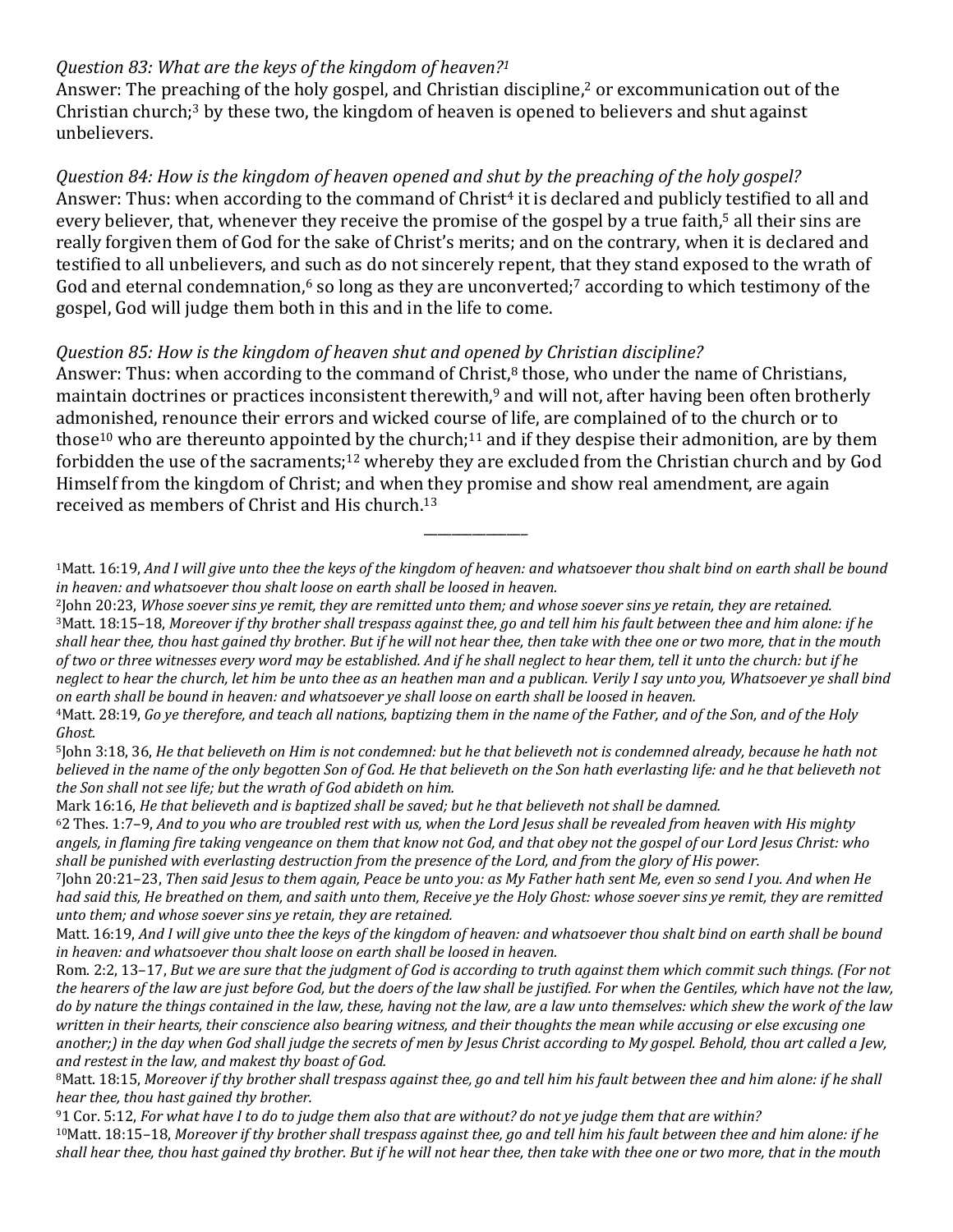*of two or three witnesses every word may be established. And if he shall neglect to hear them, tell it unto the church: but if he neglect to hear the church, let him be unto thee as an heathen man and a publican. Verily I say unto you, Whatsoever ye shall bind on earth shall be bound in heaven: and whatsoever ye shall loose on earth shall be loosed in heaven.*

11Rom. 12:7–9, *Or ministry, let us wait on our ministering: or he that teacheth, on teaching; or he that exhorteth, on exhortation: he that giveth, let him do it with simplicity; he that ruleth, with diligence; he that sheweth mercy, with cheerfulness. Let love be without dissimulation. Abhor that which is evil; cleave to that which is good.*

1 Cor. 12:28, *And God hath set some in the church, first apostles, secondarily prophets, thirdly teachers, after that miracles, then gifts of healings, helps, governments, diversities of tongues.*

1 Tim. 5:17, *Let the elders that rule well be counted worthy of double honour, especially they who labour in the word and doctrine.* 2 Thes. 3:14, *And if any man obey not our word by this epistle, note that man, and have no company with him, that he may be ashamed.*

12Matt. 18:17, *And if he shall neglect to hear them, tell it unto the church: but if he neglect to hear the church, let him be unto thee as an heathen man and a publican.*

1 Cor. 5:3–5, *For I verily, as absent in body, but present in spirit, have judged already, as though I were present, concerning him that hath so done this deed, in the name of our Lord Jesus Christ, when ye are gathered together, and my spirit, with the power of our Lord Jesus Christ, to deliver such an one unto Satan for the destruction of the flesh, that the spirit may be saved in the day of the Lord Jesus.*

132 Cor. 2:6–8, 10–11, *Sufficient to such a man is this punishment, which was inflicted of many. So that contrariwise ye ought*  rather to forgive him, and comfort him, lest perhaps such a one should be swallowed up with overmuch sorrow. Wherefore I *beseech you that ye would confirm your love toward him. To whom ye forgive any thing, I forgive also: for if I forgave any thing, to whom I forgave it, for your sakes forgave I it in the person of Christ; lest Satan should get an advantage of us: for we are not ignorant of his devices.*

Luke 15:18, *I will arise and go to my father, and will say unto him, Father, I have sinned against heaven, and before thee.*

## THE THIRD PART — OF THANKFULNESS

#### LORD'S DAY 32

#### *Question 86: Since then we are delivered from our misery, merely of grace, through Christ, without any merit of ours, why must we still do good works?*

Answer: Because Christ, having redeemed and delivered us by His blood, also renews us by His Holy Spirit after His own image; that so we may testify, by the whole of our conduct, our gratitude to God for His blessings,<sup>1</sup> and that He may be praised by us;<sup>2</sup> also, that every one may be assured in himself of his faith by the fruits thereof;<sup>3</sup> and that by our godly conversation others may be gained to Christ.<sup>4</sup>

#### *Question 87: Cannot they then be saved, who, continuing in their wicked and ungrateful lives, are not converted to God?*

Answer: By no means; for the Holy Scripture declares that no unchaste person, idolator, adulterer, thief, covetous man, drunkard, slanderer, robber, or any such like, shall inherit the kingdom of God.5

\_\_\_\_\_\_\_\_\_\_\_\_\_\_\_

Rom. 12:1–2, *I beseech you therefore, brethren, by the mercies of God, that ye present your bodies a living sacrifice, holy, acceptable unto God, which is your reasonable service. And be not conformed to this world: but be ye transformed by the renewing of your mind, that ye may prove what is that good, and acceptable, and perfect, will of God.*

1 Pet. 2:5, 9–10, *Ye also, as lively stones, are built up a spiritual house, an holy priesthood, to offer up spiritual sacrifices, acceptable to God by Jesus Christ. But ye are a chosen generation, a royal priesthood, an holy nation, a peculiar people; that ye should shew forth the praises of Him who hath called you out of darkness into His marvellous light: which in time past were not a people, but are now the people of God: which had not obtained mercy, but now have obtained mercy.*

2Matt. 5:16, *Let your light so shine before men, that they may see your good works, and glorify your Father which is in heaven.* 1 Pet. 2:12, *Having your conversation honest among the Gentiles: that, whereas they speak against you as evildoers, they may by your good works, which they shall behold, glorify God in the day of visitation.*

<sup>11</sup> Cor. 6:19–20, *What? know ye not that your body is the temple of the Holy Ghost which is in you, which ye have of God, and ye are not your own? For ye are bought with a price: therefore glorify God in your body, and in your spirit, which are God's.* Rom. 6:13, *Neither yield ye your members as instruments of unrighteousness unto sin: but yield yourselves unto God, as those that are alive from the dead, and your members as instruments of righteousness unto God.*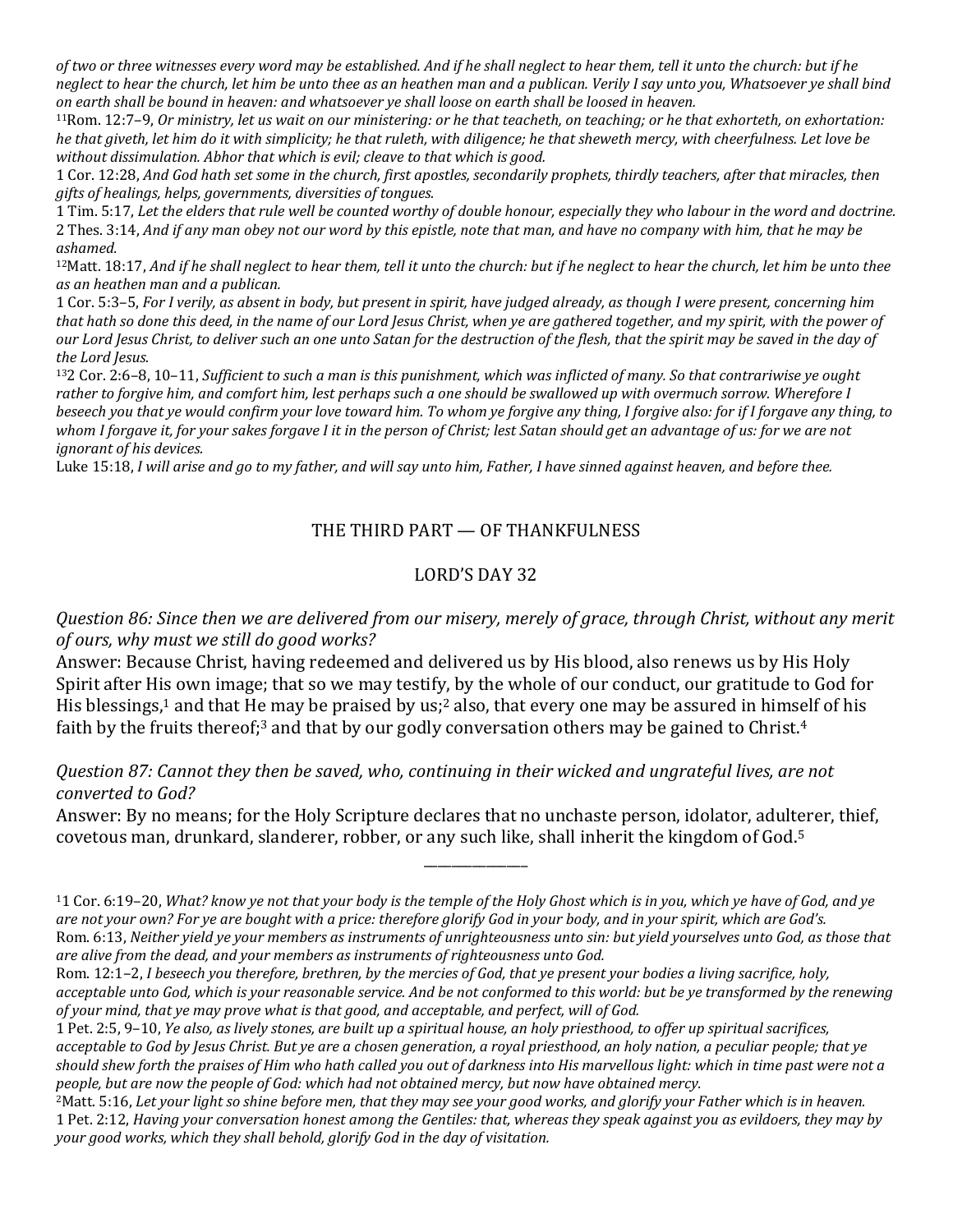32 Pet. 1:10, *Wherefore the rather, brethren, give diligence to make your calling and election sure: for if ye do these things, ye shall never fall.*

Gal. 5:6, 24, *For in Jesus Christ neither circumcision availeth any thing, nor uncircumcision; but faith which worketh by love. And they that are Christ's have crucified the flesh with the affections and lusts.*

41 Pet. 3:1–2, *Likewise, ye wives, be in subjection to your own husbands; that, if any obey not the word, they also may without the word be won by the conversation of the wives; while they behold your chaste conversation coupled with fear.*

Matt. 5:16, *Let your light so shine before men, that they may see your good works, and glorify your Father which is in heaven.* Rom. 14:19, *Let us therefore follow after the things which make for peace, and things wherewith one may edify another.*

51 Cor. 6:9–10, *Know ye not that the unrighteous shall not inherit the kingdom of God? Be not deceived: neither fornicators, nor idolaters, nor adulterers, nor effeminate, nor abusers of themselves with mankind, nor thieves, nor covetous, nor drunkards, nor revilers, nor extortioners, shall inherit the kingdom of God.*

Eph. 5:5–6, *For this ye know, that no whoremonger, nor unclean person, nor covetous man, who is an idolater, hath any inheritance in the kingdom of Christ and of God. Let no man deceive you with vain words: for because of these things cometh the wrath of God upon the children of disobedience.*

1 John 3:14–15, *We know that we have passed from death unto life, because we love the brethren. He that loveth not his brother abideth in death. Whosoever hateth his brother is a murderer: and ye know that no murderer hath eternal life abiding in him.* Gal. 5:21, *Envyings, murders, drunkenness, revellings, and such like: of the which I tell you before, as I have also told you in time past, that they which do such things shall not inherit the kingdom of God.*

## LORD'S DAY 33

*Question 88: Of how many parts doth the true conversion of man consist?* Answer: Of two parts: of the mortification of the old, and the quickening of the new man.<sup>1</sup>

#### *Question 89: What is the mortification of the old man?*

Answer: It is a sincere sorrow of heart that we have provoked God by our sins, and more and more to hate and flee from them.2

## *Question 90: What is the quickening of the new man?*

Answer: It is a sincere joy of heart in God, through Christ,<sup>3</sup> and with love and delight to live according to the will of God in all good works.4

## *Question 91: But what are good works?*

Answer: Only those which proceed from a true faith,<sup>5</sup> are performed according to the law of God,<sup>6</sup> and to His glory;<sup>7</sup> and not such as are founded on our imaginations or the institutions of men.<sup>8</sup>

1Rom. 6:4–6, *Therefore we are buried with Him by baptism into death: that like as Christ was raised up from the dead by the glory of the Father, even so we also should walk in newness of life. For if we have been planted together in the likeness of His death, we shall be also in the likeness of His resurrection: knowing this, that our old man is crucified with Him, that the body of sin might be destroyed, that henceforth we should not serve sin.*

Eph. 4:22–23, *That ye put off concerning the former conversation the old man, which is corrupt according to the deceitful lusts; and be renewed in the spirit of your mind.*

Col. 3:5, *Mortify therefore your members which are upon the earth; fornication, uncleanness, inordinate affection, evil concupiscence, and covetousness, which is idolatry.*

<sup>1</sup> Cor. 5:7, *Purge out therefore the old leaven, that ye may be a new lump, as ye are unleavened. For even Christ our passover is sacrificed for us.*

<sup>2</sup>Ps. 51:3, 8, 17, *For I acknowledge my transgressions: and my sin is ever before me. Make me to hear joy and gladness; that the bones which Thou hast broken may rejoice. The sacrifices of God are a broken spirit: a broken and a contrite heart, O God, Thou wilt not despise.*

Luke 15:18, *I will arise and go to my father, and will say unto him, Father, I have sinned against heaven, and before thee.* Rom. 8:13, *For if ye live after the flesh, ye shall die: but if ye through the Spirit do mortify the deeds of the body, ye shall live.* Joel 1:12–13, *The vine is dried up, and the fig tree languisheth; the pomegranate tree, the palm tree also, and the apple tree, even all the trees of the field, are withered: because joy is withered away from the sons of men. Gird yourselves, and lament, ye priests:*  howl, ye ministers of the altar: come, lie all night in sackcloth, ye ministers of my God: for the meat offering and the drink offering *is withholden from the house of your God.*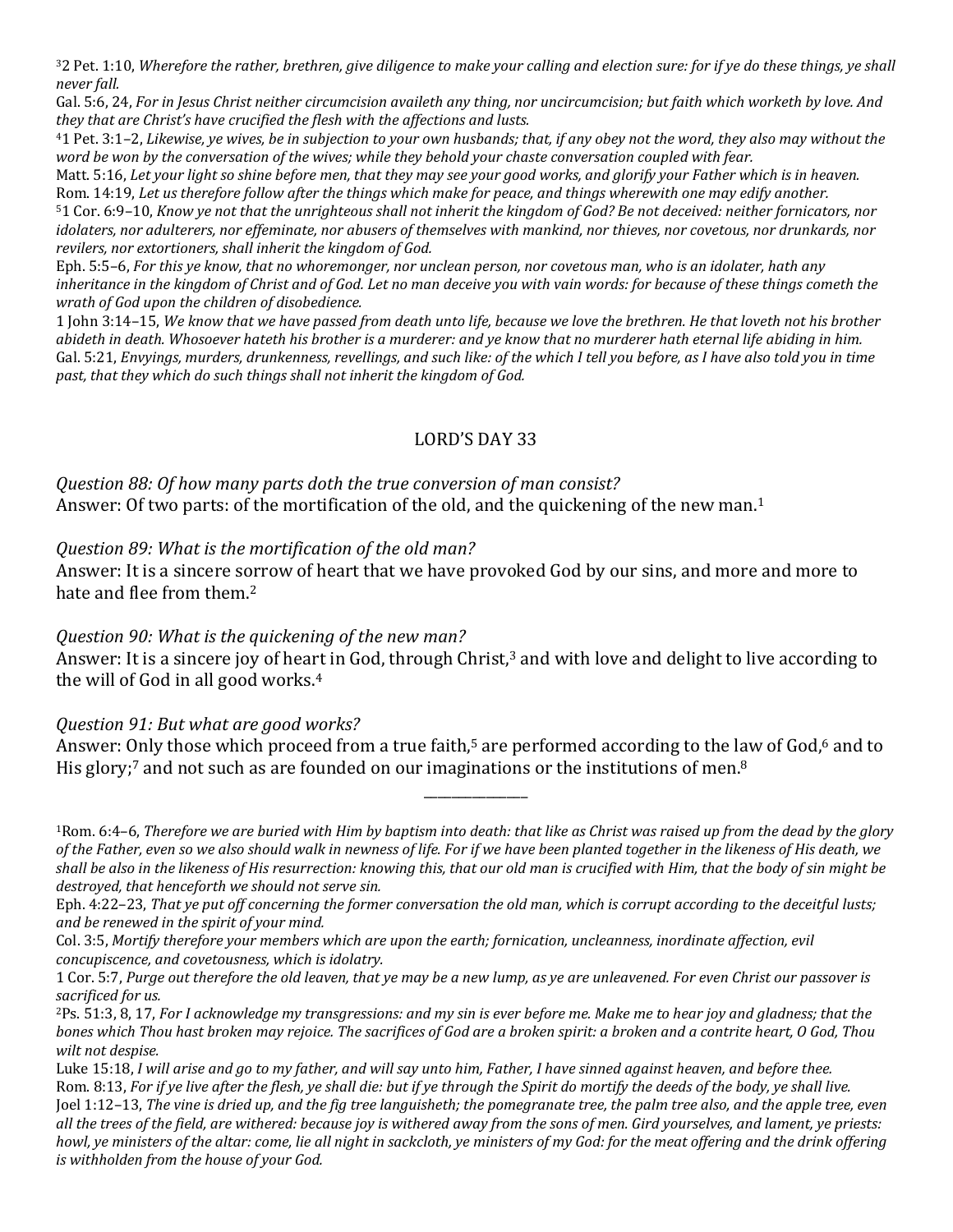3Rom. 5:1–2, *Therefore being justified by faith, we have peace with God through our Lord Jesus Christ: by whom also we have access by faith into this grace wherein we stand, and rejoice in hope of the glory of God.*

Rom. 14:17, *For the kingdom of God is not meat and drink; but righteousness, and peace, and joy in the Holy Ghost.* Isa. 57:15, *For thus saith the high and lofty One that inhabiteth eternity, whose name is Holy; I dwell in the high and holy place, with him also that is of a contrite and humble spirit, to revive the spirit of the humble, and to revive the heart of the contrite ones.* 4Rom. 6:10–11, *For in that He died, He died unto sin once: but in that He liveth, He liveth unto God. Likewise reckon ye also yourselves to be dead indeed unto sin, but alive unto God through Jesus Christ our Lord.*

1 Pet. 4:2, *That he no longer should live the rest of his time in the flesh to the lusts of men, but to the will of God.*

Gal. 2:20, *I am crucified with Christ: nevertheless I live; yet not I, but Christ liveth in me: and the life which I now live in the flesh I live by the faith of the Son of God, who loved me, and gave Himself for me.*

5Rom. 14:23, *And he that doubteth is damned if he eat, because he eateth not of faith: for whatsoever is not of faith is sin.* 61 Sam. 15:22, *And Samuel said, Hath the LORD as great delight in burnt offerings and sacrifices, as in obeying the voice of the LORD? Behold, to obey is better than sacrifice, and to hearken than the fat of rams.*

Eph. 2:2, 10, *Wherein in time past ye walked according to the course of this world, according to the prince of the power of the air, the spirit that now worketh in the children of disobedience. For we are His workmanship, created in Christ Jesus unto good works, which God hath before ordained that we should walk in them.*

71 Cor. 10:31, *Whether therefore ye eat, or drink, or whatsoever ye do, do all to the glory of God.*

8Deut. 12:32, *What thing soever I command you, observe to do it: thou shalt not add thereto, nor diminish from it.* Ezek. 20:18, *But I said unto their children in the wilderness, Walk ye not in the statutes of your fathers, neither observe their judgments, nor defile yourselves with their idols.*

Matt. 15:9, *But in vain they do worship Me, teaching for doctrines the commandments of men.*

## LORD'S DAY 34

#### *Question 92: What is the law of God?*

Answer: God spake all these words (Ex. 20:1–17; Deut. 5:6–21), saying, I am the LORD thy God, which have brought thee out of the land of Egypt, out of the house of bondage.

- I. Thou shalt have no other gods before Me.<br>II. Thou shalt not make unto thee any graven
- Thou shalt not make unto thee any graven image, or any likeness of any thing that is in heaven above, or that is in the earth beneath, or that is in the water under the earth: thou shalt not bow down thyself to them, nor serve them; for I the LORD thy God am a jealous God, visiting the iniquity of the fathers upon the children unto the third and fourth generation of them that hate Me; and shewing mercy unto thousands of them that love Me, and keep My commandments.
- III. Thou shalt not take the name of the LORD thy God in vain; for the LORD will not hold him guiltless that taketh His name in vain.
- IV. Remember the Sabbath day, to keep it holy. Six days shalt thou labour and do all thy work: but the seventh day is the Sabbath of the LORD thy God: in it thou shalt not do any work, thou, nor thy son, nor thy daughter, thy manservant, nor thy maidservant, nor thy cattle, nor thy stranger that is within thy gates: for in six days the LORD made heaven and earth, the sea, and all that in them is, and rested the seventh day: wherefore the LORD blessed the Sabbath day, and hallowed it.
- V. Honour thy father and thy mother: that thy days may be long upon the land which the LORD thy God giveth thee.
- 
- VI. Thou shalt not kill.<br>VII. Thou shalt not com VII. Thou shalt not commit adultery.<br>VIII. Thou shalt not steal.
- VIII. Thou shalt not steal.<br>IX. Thou shalt not bear f
- IX. Thou shalt not bear false witness against thy neighbour.<br>X. Thou shalt not covet thy neighbour's house, thou shalt no
- Thou shalt not covet thy neighbour's house, thou shalt not covet thy neighbour's wife, nor his manservant, nor his maidservant, nor his ox, nor his ass, nor any thing that is thy neighbour's.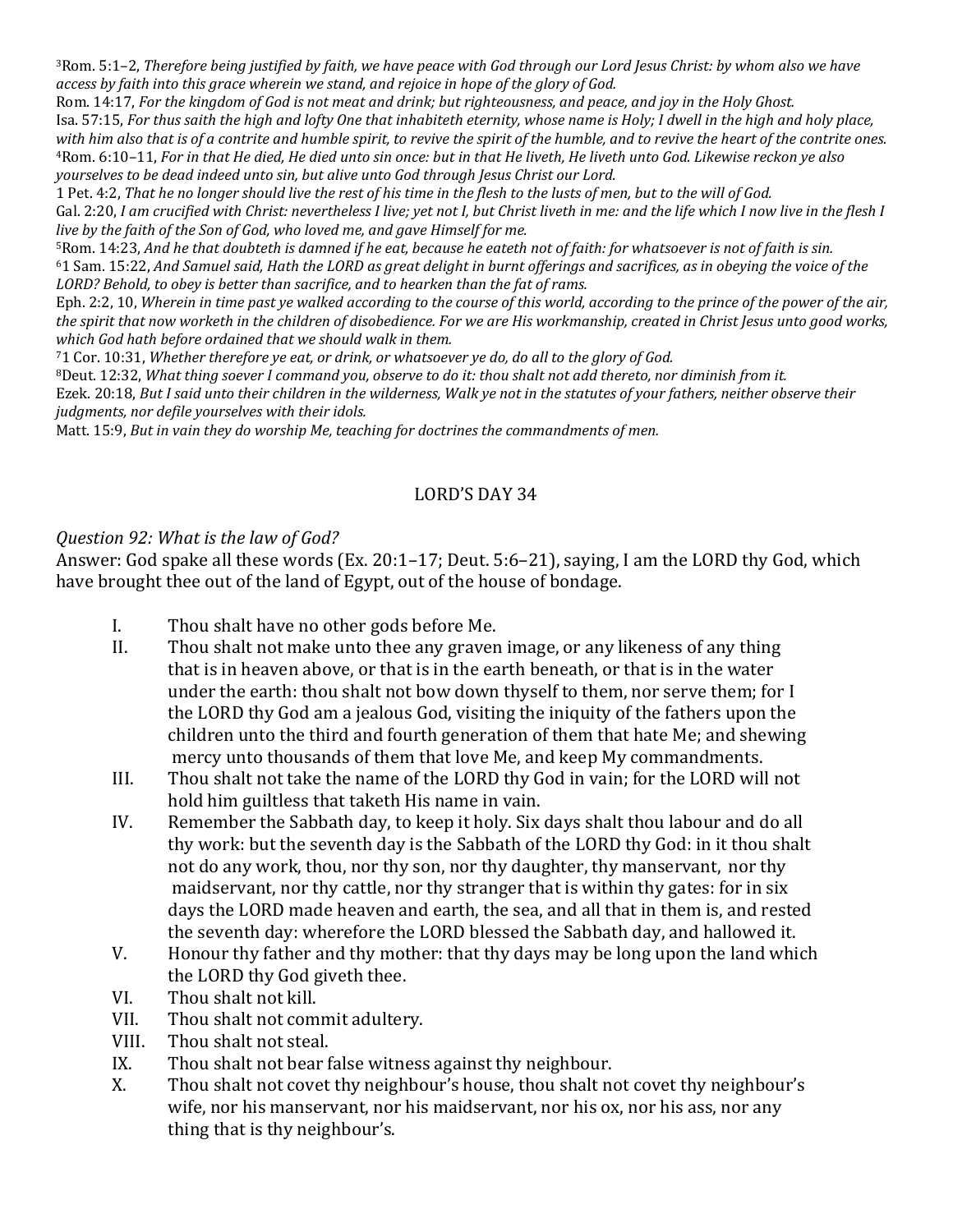## *Question 93: How are these commandments divided?*

Answer: Into two tables;<sup>1</sup> the first of which teaches us how we must behave towards God; the second, what duties we owe to our neighbor.<sup>2</sup>

## *Question 94: What doth God enjoin in the first commandment?*

Answer: That I, as sincerely as I desire the salvation of my own soul, avoid and flee from all idolatry,<sup>3</sup> sorcery, soothsaying, superstition,<sup>4</sup> invocation of saints, or any other creatures;<sup>5</sup> and learn rightly to know the only true God;<sup>6</sup> trust in Him alone;<sup>7</sup> with humility and patience<sup>8</sup> submit to Him;<sup>9</sup> expect all good things from Him only;<sup>10</sup> love,<sup>11</sup> fear,<sup>12</sup> and glorify<sup>13</sup> Him with my whole heart; so that I renounce and forsake all creatures, $^{\rm 14}$  rather than commit even the least thing contrary to His will. $^{\rm 15}$ 

## *Question 95: What is idolatry?*

Answer: Idolatry is, instead of, or besides that one true God who has manifested Himself in His word, to contrive, or have any other object, in which men place their trust.16

\_\_\_\_\_\_\_\_\_\_\_\_\_\_\_

1Ex. 34:28–29, *And he was there with the LORD forty days and forty nights; he did neither eat bread, nor drink water. And He wrote upon the tables the words of the covenant, the ten commandments. And it came to pass, when Moses came down from mount Sinai with the two tables of testimony in Moses' hand, when he came down from the mount, that Moses wist not that the skin of his face shone while he talked with Him.*

2Deut. 4:13, *And He declared unto you His covenant, which He commanded you to perform, even ten commandments; and He wrote them upon two tables of stone.*

Deut. 10:3–4, *And I made an ark of shittim wood, and hewed two tables of stone like unto the first, and went up into the mount, having the two tables in mine hand. And He wrote on the tables, according to the first writing, the ten commandments, which the LORD spake unto you in the mount out of the midst of the fire in the day of the assembly: and the LORD gave them unto me.* 31 Cor. 6:9–10, *Know ye not that the unrighteous shall not inherit the kingdom of God? Be not deceived: neither fornicators, nor idolaters, nor adulterers, nor effeminate, nor abusers of themselves with mankind, nor thieves, nor covetous, nor drunkards, nor revilers, nor extortioners, shall inherit the kingdom of God.*

1 Cor. 10:7, 14, *Neither be ye idolaters, as were some of them; as it is written, The people sat down to eat and drink, and rose up to play; Wherefore, my dearly beloved, flee from idolatry.*

4Lev. 18:21, *And thou shalt not let any of thy seed pass through the fire to Molech, neither shalt thou profane the name of thy God: I am the LORD.*

Deut. 18:10–12, *There shall not be found among you any one that maketh his son or his daughter to pass through the fire, or that useth divination, or an observer of times, or an enchanter, or a witch, or a charmer, or a consulter with familiar spirits, or a wizard, or a necromancer. For all that do these things are an abomination unto the LORD: and because of these abominations the LORD thy God doth drive them out from before thee.*

5Matt. 4:10, *Then saith Jesus unto him, Get thee hence, Satan: for it is written, Thou shalt worship the Lord thy God, and Him only shalt thou serve.*

Rev. 19:10, *And I fell at his feet to worship him. And he said unto me, See thou do it not: I am thy fellow-servant, and of thy brethren that have the testimony of Jesus: worship God: for the testimony of Jesus is the spirit of prophecy.*

6John 17:3, *And this is life eternal, that they might know Thee the only true God, and Jesus Christ, whom Thou hast sent.*

7Jer. 17:5, 7, *Thus saith the LORD; Cursed be the man that trusteth in man, and maketh flesh his arm, and whose heart departeth from the LORD. Blessed is the man that trusteth in the LORD, and whose hope the LORD is.*

8Heb. 10:36, *For ye have need of patience, that, after ye have done the will of God, ye might receive the promise.*

Col. 1:11, *Strengthened with all might, according to His glorious power, unto all patience and longsuffering with joyfulness.*

Rom. 5:3–4, *And not only so, but we glory in tribulations also: knowing that tribulation worketh patience; and patience, experience; and experience, hope.*

Phil. 2:14, *Do all things without murmurings and disputings.*

91 Pet. 5:5–6, *Likewise, ye younger, submit yourselves unto the elder. Yea, all of you be subject one to another, and be clothed with humility: for God resisteth the proud, and giveth grace to the humble. Humble yourselves therefore under the mighty hand of God, that He may exalt you in due time.*

10Ps. 104:27, *These wait all upon Thee; that Thou mayest give them their meat in due season.*

Isa. 45:7, *I form the light, and create darkness: I make peace, and create evil: I the LORD do all these things.*

James 1:17, *Every good gift and every perfect gift is from above, and cometh down from the Father of lights, with whom is no variableness, neither shadow of turning.*

11Deut. 6:5, *And thou shalt love the LORD thy God with all thine heart, and with all thy soul, and with all thy might.* Matt. 22:37, *Jesus said unto him, Thou shalt love the Lord thy God with all thy heart, and with all thy soul, and with all thy mind.* 12Deut. 6:5, *And thou shalt love the LORD thy God with all thine heart, and with all thy soul, and with all thy might.*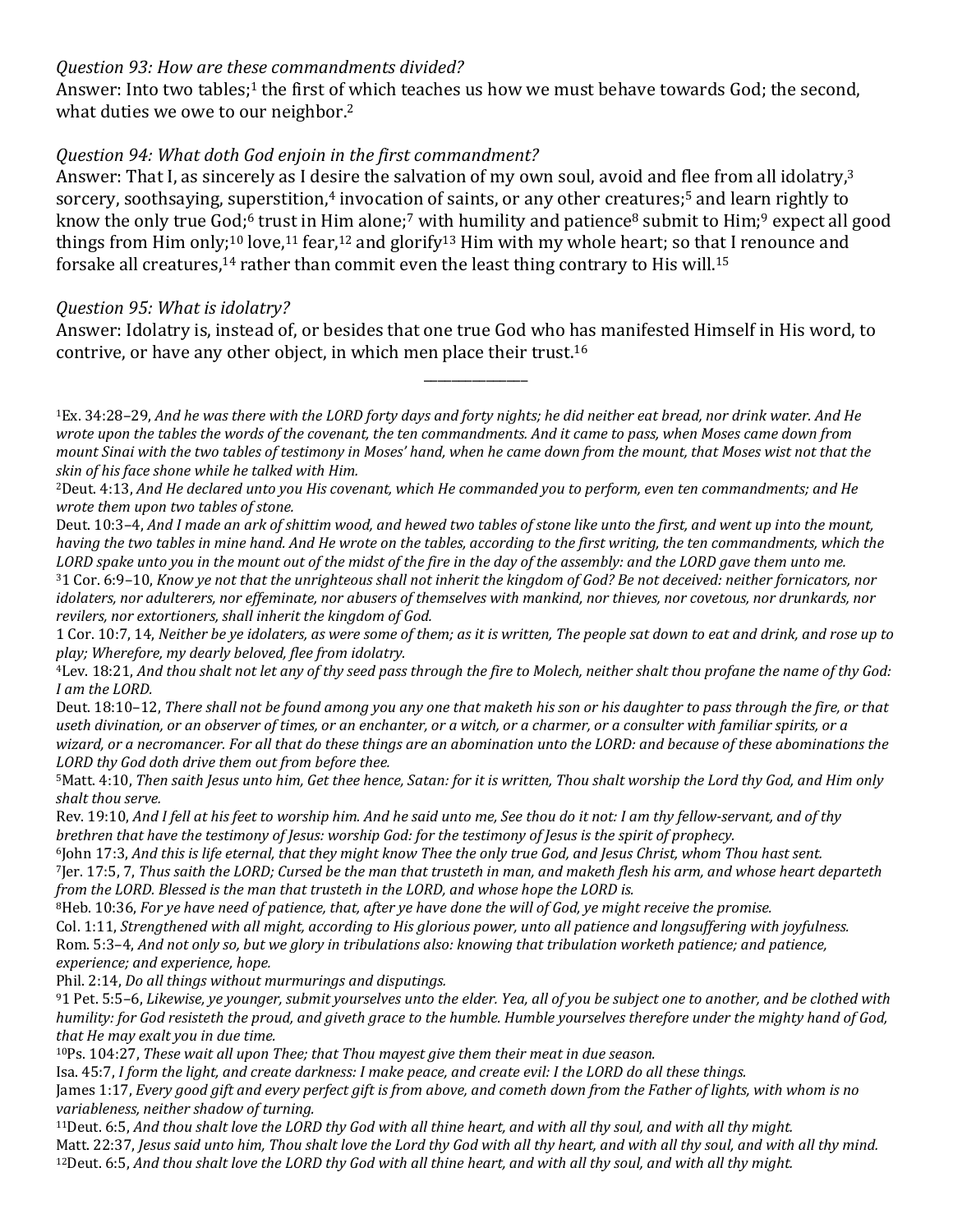Matt. 10:28, *And fear not them which kill the body, but are not able to kill the soul: but rather fear Him which is able to destroy both soul and body in hell.*

13Matt. 4:10, *Then saith Jesus unto him, Get thee hence, Satan: for it is written, Thou shalt worship the Lord thy God, and Him only shalt thou serve.*

14Matt. 5:29–30, *And if thy right eye offend thee, pluck it out, and cast it from thee: for it is profitable for thee that one of thy members should perish, and not that thy whole body should be cast into hell. And if thy right hand offend thee, cut it off, and cast it from thee: for it is profitable for thee that one of thy members should perish, and not that thy whole body should be cast into hell.* Acts 5:29, *Then Peter and the other apostles answered and said, We ought to obey God rather than men.*

Matt. 10:37, *He that loveth father or mother more than Me is not worthy of Me: and he that loveth son or daughter more than Me is not worthy of Me.*

15Matt. 5:19, *Whosoever therefore shall break one of these least commandments, and shall teach men so, he shall be called the least in the kingdom of heaven: but whosoever shall do and teach them, the same shall be called great in the kingdom of heaven.* 162 Chron. 16:12, *And Asa in the thirty and ninth year of his reign was diseased in his feet, until his disease was exceeding great: yet in his disease he sought not to the LORD, but to the physicians.*

Phil. 3:18–19, *(For many walk, of whom I have told you often, and now tell you even weeping, that they are the enemies of the cross of Christ: whose end is destruction, whose God is their belly, and whose glory is in their shame, who mind earthly things.)* Gal. 4:8, *Howbeit then, when ye knew not God, ye did service unto them which by nature are no gods.*

Eph. 2:12, *That at that time ye were without Christ, being aliens from the commonwealth of Israel, and strangers from the covenants of promise, having no hope, and without God in the world.*

#### LORD'S DAY 35

*Question 96: What doth God require in the second commandment?*

Answer: That we in no wise represent God by images, $1$  nor worship Him in any other way than He has commanded in His Word.2

*Question 97: Are images then not at all to be made?*

Answer: God neither can, nor may be represented by any means.3 But as to creatures, though they may be represented, yet God forbids to make, or have any resemblance of them, either in order to worship them or to serve God by them.4

*Question 98: But may not images be tolerated in the churches as books to the laity?* Answer: No, for we must not pretend to be wiser than God, who will have His people taught, not by dumb images,<sup>5</sup> but by the lively preaching of His Word.<sup>6</sup>

1Deut. 4:15, *Take ye therefore good heed unto yourselves; for ye saw no manner of similitude on the day that the LORD spake unto you in Horeb out of the midst of the fire.*

\_\_\_\_\_\_\_\_\_\_\_\_\_\_\_

Isa. 46:5, *To whom will ye liken Me, and make Me equal, and compare Me, that we may be like?*

Isa. 40:18, *To whom then will ye liken God? or what likeness will ye compare unto Him?*

Rom. 1:23, &c, *And changed the glory of the uncorruptible God into an image made like to corruptible man, and to birds, and fourfooted beasts, and creeping things.*

Acts 17:29, *Forasmuch then as we are the offspring of God, we ought not to think that the Godhead is like unto gold, or silver, or stone, graven by art and man's device.*

<sup>21</sup> Sam. 15:23, *For rebellion is as the sin of witchcraft, and stubbornness is as iniquity and idolatry. Because thou hast rejected the word of the Lord, He hath also rejected thee from being king.*

Deut. 12:30, *Take heed to thyself that thou be not snared by following them, after that they be destroyed from before thee; and that thou enquire not after their gods, saying, How did these nations serve their gods? even so will I do likewise.*

<sup>3</sup>Deut. 4:15–16, *Take ye therefore good heed unto yourselves; for ye saw no manner of similitude on the day that the LORD spake unto you in Horeb out of the midst of the fire: lest ye corrupt yourselves, and make you a graven image, the similitude of any figure, the likeness of male or female.*

Rom. 1:23, *And changed the glory of the uncorruptible God into an image made like to corruptible man, and to birds, and fourfooted beasts, and creeping things.*

<sup>4</sup>Ex. 23:24, *Thou shalt not bow down to their gods, nor serve them, nor do after their works: but thou shalt utterly overthrow them, and quite break down their images.*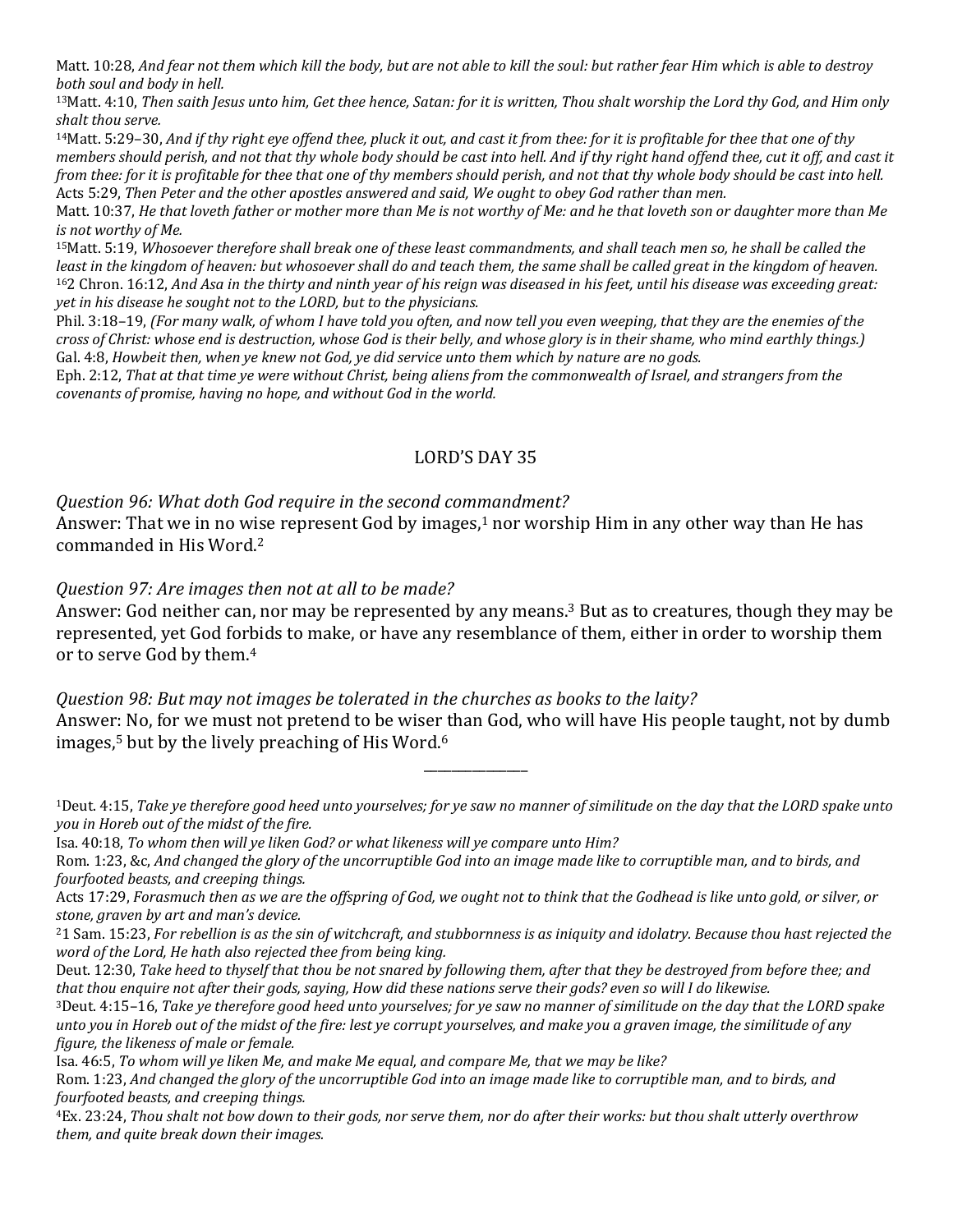Ex. 34:13–14, *But ye shall destroy their altars, break their images, and cut down their groves: for thou shalt worship no other god: for the LORD, whose name is Jealous, is a jealous God.*

Numb. 33:52, *Then ye shall drive out all the inhabitants of the land from before you, and destroy all their pictures, and destroy all their molten images, and quite pluck down all their high places.*

Deut. 7:5, *But thus shall ye deal with them; ye shall destroy their altars, and break down their images, and cut down their groves, and burn their graven images with fire.*

52 Tim. 3:16, *All scripture is given by inspiration of God, and is profitable for doctrine, for reproof, for correction, for instruction in righteousness.*

2 Pet. 1:19, *We have also a more sure word of prophecy; whereunto ye do well that ye take heed, as unto a light that shineth in a dark place, until the day dawn, and the day star arise in your hearts.*

6Jer. 10:1, &c, *Hear ye the word which the Lord speaketh unto you, O house of Israel.*

Hab. 2:18–19, *What profiteth the graven image that the maker thereof hath graven it; the molten image, and a teacher of lies, that the maker of his work trusteth therein, to make dumb idols? Woe unto him that saith to the wood, Awake; to the dumb stone, Arise, it shall teach! Behold, it is laid over with gold and silver, and there is no breath at all in the midst of it.*

## LORD'S DAY 36

*Question 99: What is required in the third commandment?*

Answer: That we, not only by cursing<sup>1</sup> or perjury, but also by rash swearing,<sup>2</sup> must not profane or abuse the name of God; nor by silence or connivance be partakers of these horrible sins in others; and, briefly, that we use the holy name of God<sup>3</sup> no otherwise than with fear and reverence, so that He may be rightly  $confessed<sup>4</sup>$  and worshipped by us,<sup>5</sup> and be glorified in all our words and works.

*Question 100: Is then the profaning of God's Name by swearing and cursing so heinous a sin that His wrath is kindled against those who do not endeavor, as much as in them lies, to prevent and forbid such cursing and swearing?*

Answer: It undoubtedly is, for there is no sin greater or more provoking to God than the profaning of His Name; $^6$  and therefore He has commanded this  $\sin$  to be punished with death. $^7$ 

\_\_\_\_\_\_\_\_\_\_\_\_\_\_\_

Matt. 5:37, *But let your communication be, Yea, yea; Nay, nay: for whatsoever is more than these cometh of evil.*

6Lev. 5:1, *And if a soul sin, and hear the voice of swearing, and is a witness, whether he hath seen or known of it; if he do not utter it, then he shall bear his iniquity.*

7Lev. 24:15, *And thou shalt speak unto the children of Israel, saying, Whosoever curseth his God shall bear his sin.*

## LORD'S DAY 37

*Question 101: May we then swear religiously by the name of God?*

Answer: Yes, either when the magistrates demand it of the subjects or when necessity requires us thereby to confirm fidelity and truth to the glory of God and the safety of our neighbor;<sup>1</sup> for such an oath is founded on God's Word,<sup>2</sup> and therefore was justly used by the saints, both in the Old and New Testament.3

<sup>1</sup>Lev. 24:11, *And the Israelitish woman's son blasphemed the name of the Lord, and cursed. And they brought him unto Moses: (and his mother's name was Shelomith, the daughter of Dibri, of the tribe of Dan.)*

Lev. 19:12, *And ye shall not swear by My name falsely, neither shalt thou profane the name of thy God: I am the Lord.*

Lev. 5:4, *Or if a soul swear, pronouncing with his lips to do evil, or to do good, whatsoever it be that a man shall pronounce with an oath, and it be hid from him; when he knoweth of it, then he shall be guilty in one of these.*

<sup>2</sup>Isa. 45:23–24, *I have sworn by Myself, the word is gone out of My mouth in righteousness, and shall not return, That unto Me every knee shall bow, every tongue shall swear. Surely, shall one say, in the LORD have I righteousness and strength: even to Him shall men come; and all that are incensed against Him shall be ashamed.*

<sup>3</sup>Matt. 10:32, *Whosoever therefore shall confess Me before men, him will I confess also before My Father which is in heaven.* 41 Tim. 2:8, *I will therefore that men pray every where, lifting up holy hands, without wrath and doubting.*

<sup>51</sup> Cor. 3:16–17, *Know ye not that ye are the temple of God, and that the Spirit of God dwelleth in you? If any man defile the temple of God, him shall God destroy; for the temple of God is holy, which temple ye are.*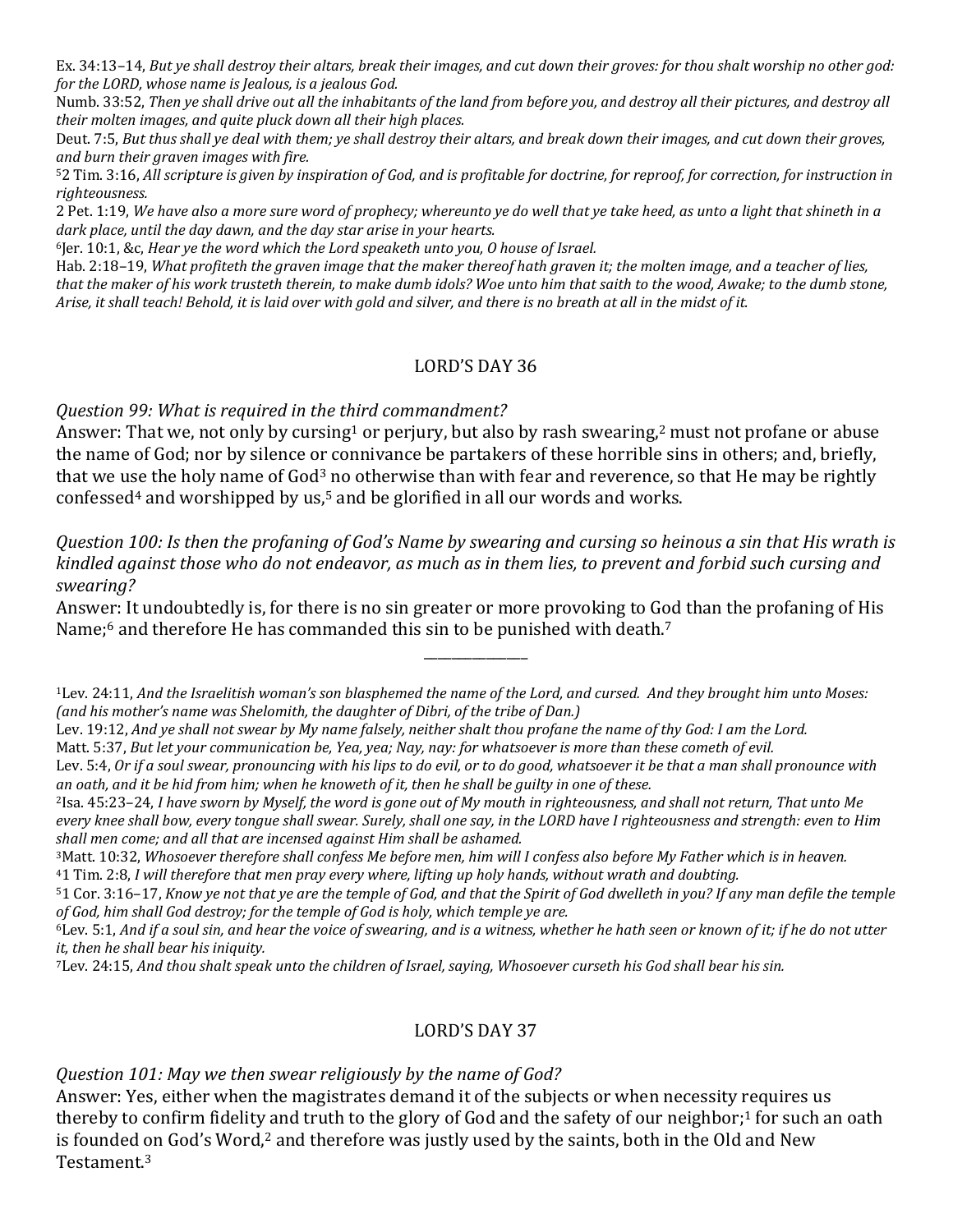#### *Question 102: May we also swear by saints or any other creatures?*

Answer: No; for a lawful oath is calling upon God as the only one who knows the heart, that He will bear witness to the truth and punish me if I swear falsely;<sup>4</sup> which honor is due to no creature.<sup>5</sup>

\_\_\_\_\_\_\_\_\_\_\_\_\_\_\_

1Ex. 22:11, *Then shall an oath of the LORD be between them both, that he hath not put his hand unto his neighbour's goods; and the owner of it shall accept thereof, and he shall not make it good.*

Neh. 13:25, *And I contended with them, and cursed them, and smote certain of them, and plucked off their hair, and made them swear by God, saying, Ye shall not give your daughters unto their sons, nor take their daughters unto your sons, or for yourselves.* 2Deut. 6:13, *Thou shalt fear the LORD thy God, and serve Him, and shalt swear by His name.*

Heb. 6:16, *For men verily swear by the greater: and an oath for confirmation is to them an end of all strife.* 3Gen. 21:24, *And Abraham said, I will swear.*

Jos. 9:15, 19, *And Joshua made peace with them, and made a league with them, to let them live: and the princes of the congregation sware unto them. But all the princes said unto all the congregation, We have sworn unto them by the Lord God of Israel: now therefore we may not touch them.*

1 Sam. 24:22, *And David sware unto Saul. And Saul went home; but David and his men gat them up unto the hold.* 2 Cor. 1:23, *Moreover I call God for a record upon my soul, that to spare you I came not as yet unto Corinth.*

Rom. 1:9, *For God is my witness, whom I serve with my spirit in the gospel of His Son, that without ceasing I make mention of you always in my prayers.*

42 Cor. 1:23, *Moreover I call God for a record upon my soul, that to spare you I came not as yet unto Corinth.* 5Matt. 5:34–35, *But I say unto you, Swear not at all; neither by heaven; for it is God's throne: nor by the earth; for it is His footstool: neither by Jerusalem; for it is the city of the great King.*

## LORD'S DAY 38

*Question 103: What doth God require in the fourth commandment?*

Answer: First, that the ministry of the gospel and the schools be maintained;1 and that I, especially on the Sabbath, that is, on the day of rest,<sup>2</sup> diligently frequent the church of God<sup>3</sup> to hear His word, to use the sacraments,<sup>4</sup> publicly to call upon the Lord,<sup>5</sup> and contribute to the relief of the poor,<sup>6</sup> as becomes a Christian. Secondly, that all the days of my life I cease from my evil works, and yield myself to the Lord, to work by His Holy Spirit in me; and thus begin in this life the eternal Sabbath.<sup>7</sup>

<sup>1</sup>Deut. 12:19, *Take heed to thyself that thou forsake not the Levite as long as thou livest upon the earth.*

Titus 1:5, *For this cause left I thee in Crete, that thou shouldest set in order the things that are wanting, and ordain elders in every city, as I had appointed thee.*

<sup>1</sup> Tim. 3:14–15, *These things write I unto thee, hoping to come unto thee shortly: but if I tarry long, that thou mayest know how thou oughtest to behave thyself in the house of God, which is the church of the living God, the pillar and ground of the truth.* 1 Cor. 9:11, *If we have sown unto you spiritual things, is it a great thing if we shall reap your carnal things?*

<sup>2</sup> Tim. 2:2, *And the things that thou hast heard of me among many witnesses, the same commit thou to faithful men, who shall be able to teach others also.*

<sup>1</sup> Tim. 3:15, *But if I tarry long, that thou mayest know how thou oughtest to behave thyself in the house of God, which is the church of the living God, the pillar and ground of the truth.*

<sup>2</sup>Lev. 23:3, *Six days shall work be done: but the seventh day is the sabbath of rest, an holy convocation; ye shall do no work therein: it is the sabbath of the LORD in all your dwellings.*

<sup>3</sup>Acts 2:42, 46, *And they continued stedfastly in the apostles' doctrine and fellowship, and in breaking of bread, and in prayers. And they, continuing daily with one accord in the temple, and breaking bread from house to house, did eat their meat with gladness and singleness of heart.*

<sup>1</sup> Cor. 14:19, 29, 31, *Yet in the church I had rather speak five words with my understanding, that by my voice I might teach others also, than ten thousand words in an unknown tongue. Let the prophets speak two or three, and let the other judge. For ye may all prophesy one by one, that all may learn, and all may be comforted.*

<sup>41</sup> Cor. 11:33, *Wherefore, my brethren, when ye come together to eat, tarry one for another.*

<sup>51</sup> Tim. 2:1, *I exhort therefore, that, first of all, supplications, prayers, intercessions, and giving of thanks, be made for all men.* 61 Cor. 16:2, *Upon the first day of the week let every one of you lay by him in store, as God hath prospered him, that there be no gatherings when I come.*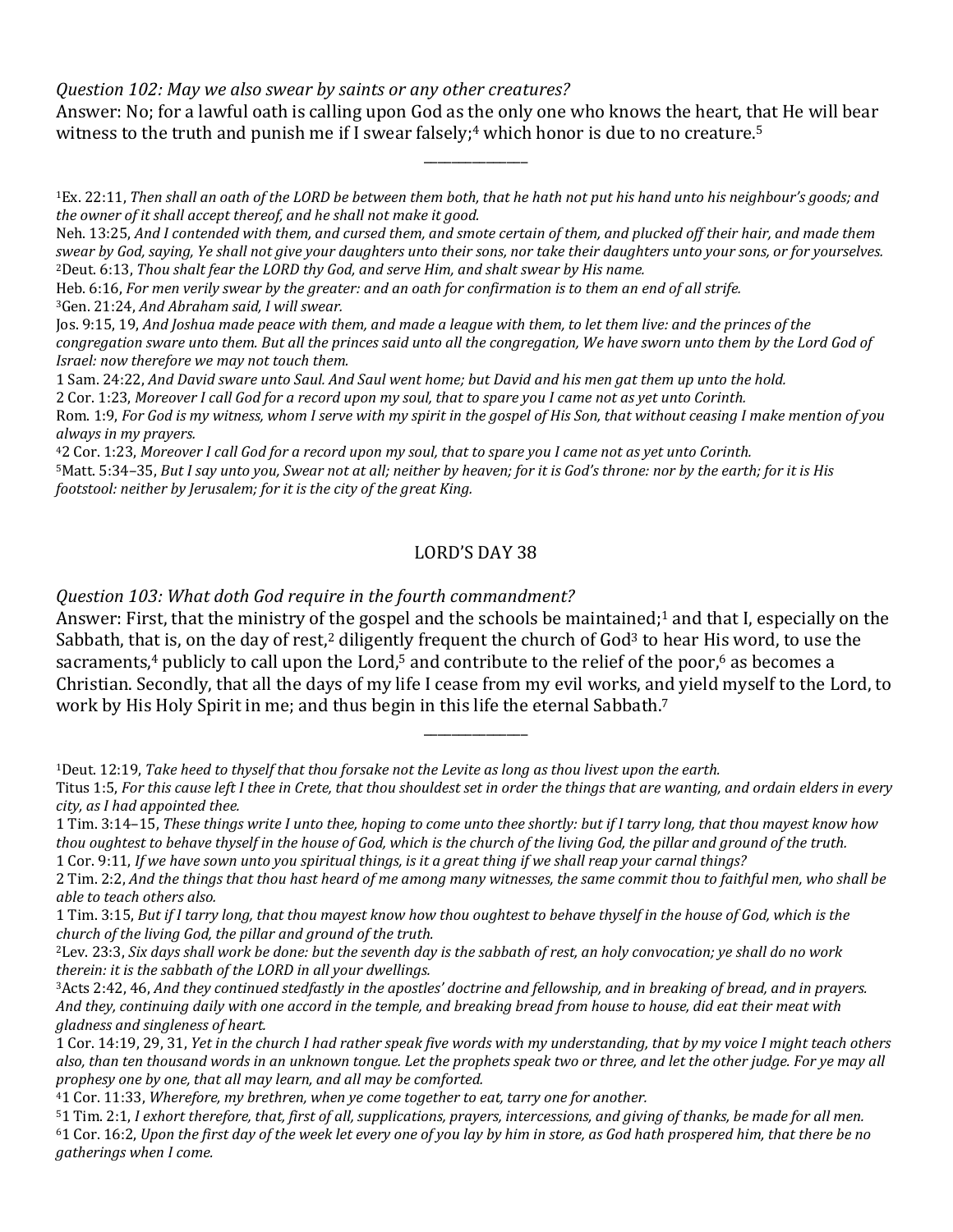7Isa. 66:23, *And it shall come to pass, that from one new moon to another, and from one sabbath to another, shall all flesh come to worship before Me, saith the LORD.*

#### LORD'S DAY 39

*Question 104: What doth God require in the fifth commandment?*

Answer: That I show all honor, love and fidelity, to my father and mother and all in authority over me, and submit myself to their good instruction and correction, with due obedience;<sup>1</sup> and also patiently bear with their weaknesses and infirmities, $2$  since it pleases God to govern us by their hand. $3$ 

\_\_\_\_\_\_\_\_\_\_\_\_\_\_\_

1Eph. 6:1–2, &c, *Children, obey your parents in the Lord: for this is right. Honour thy father and mother; which is the first commandment with promise.*

Col. 3:18, 20, *Wives, submit yourselves unto your own husbands, as it is fit in the Lord. Children, obey your parents in all things: for this is well pleasing unto the Lord.*

Eph. 5:22, *Wives, submit yourselves unto your own husbands, as unto the Lord.*

Rom. 1:31, *Without understanding, covenant-breakers, without natural affection, implacable, unmerciful.*

2Prov. 23:22, *Hearken unto thy father that begat thee, and despise not thy mother when she is old.*

3Eph. 6:5–6, *Servants, be obedient to them that are your masters according to the flesh, with fear and trembling, in singleness of your heart, as unto Christ; not with eye-service, as menpleasers; but as the servants of Christ, doing the will of God from the heart.* Col. 3:19, 21, *Husbands, love your wives, and be not bitter against them. Fathers, provoke not your children to anger, lest they be discouraged.*

Rom. 13:1–8, *Let every soul be subject unto the higher powers. For there is no power but of God: the powers that be are ordained of God. Whosoever therefore resisteth the power, resisteth the ordinance of God: and they that resist shall receive to themselves damnation. For rulers are not a terror to good works, but to the evil. Wilt thou then not be afraid of the power? do that which is good, and thou shalt have praise of the same: for he is the minister of God to thee for good. But if thou do that which is evil, be afraid; for he beareth not the sword in vain: for he is the minister of God, a revenger to execute wrath upon him that doeth evil. Wherefore ye must needs be subject, not only for wrath, but also for conscience sake. For for this cause pay ye tribute also: for they are God's ministers, attending continually upon this very thing. Render therefore to all their dues: tribute to whom tribute is due; custom to whom custom; fear to whom fear; honour to whom honour. Owe no man any thing, but to love one another: for he that loveth another hath fulfilled the law.*

Matt. 22:21, *They say unto him, Caesar's. Then saith He unto them, Render therefore unto Caesar the things which are Caesar's; and unto God the things that are God's.*

## LORD'S DAY 40

*Question 105: What doth God require in the sixth commandment?*

Answer: That neither in thoughts, nor words, nor gestures, much less in deeds, I dishonor, hate, wound, or kill my neighbor, by myself or by another;<sup>1</sup> but that I lay aside all desire of revenge;<sup>2</sup> also, that I hurt not myself, nor wilfully expose myself to any danger.<sup>3</sup> Wherefore also the magistrate is armed with the sword to prevent murder.4

#### *Question 106: But this commandment seems only to speak of murder?*

Answer: In forbidding murder, God teaches us that He abhors the causes thereof, such as envy,<sup>5</sup> hatred,<sup>6</sup> anger, and desire of revenge; and that He accounts all these as murder.<sup>7</sup>

## *Question 107: But is it enough that we do not kill any man in the manner mentioned above?*

Answer: No, for when God forbids envy, hatred, and anger, He commands us to love our neighbor as ourselves;<sup>8</sup> to show patience,<sup>9</sup> peace, meekness,<sup>10</sup> mercy,<sup>11</sup> and all kindness towards him, and prevent his hurt as much as in us lies;<sup>12</sup> and that we do good, even to our enemies.<sup>13</sup>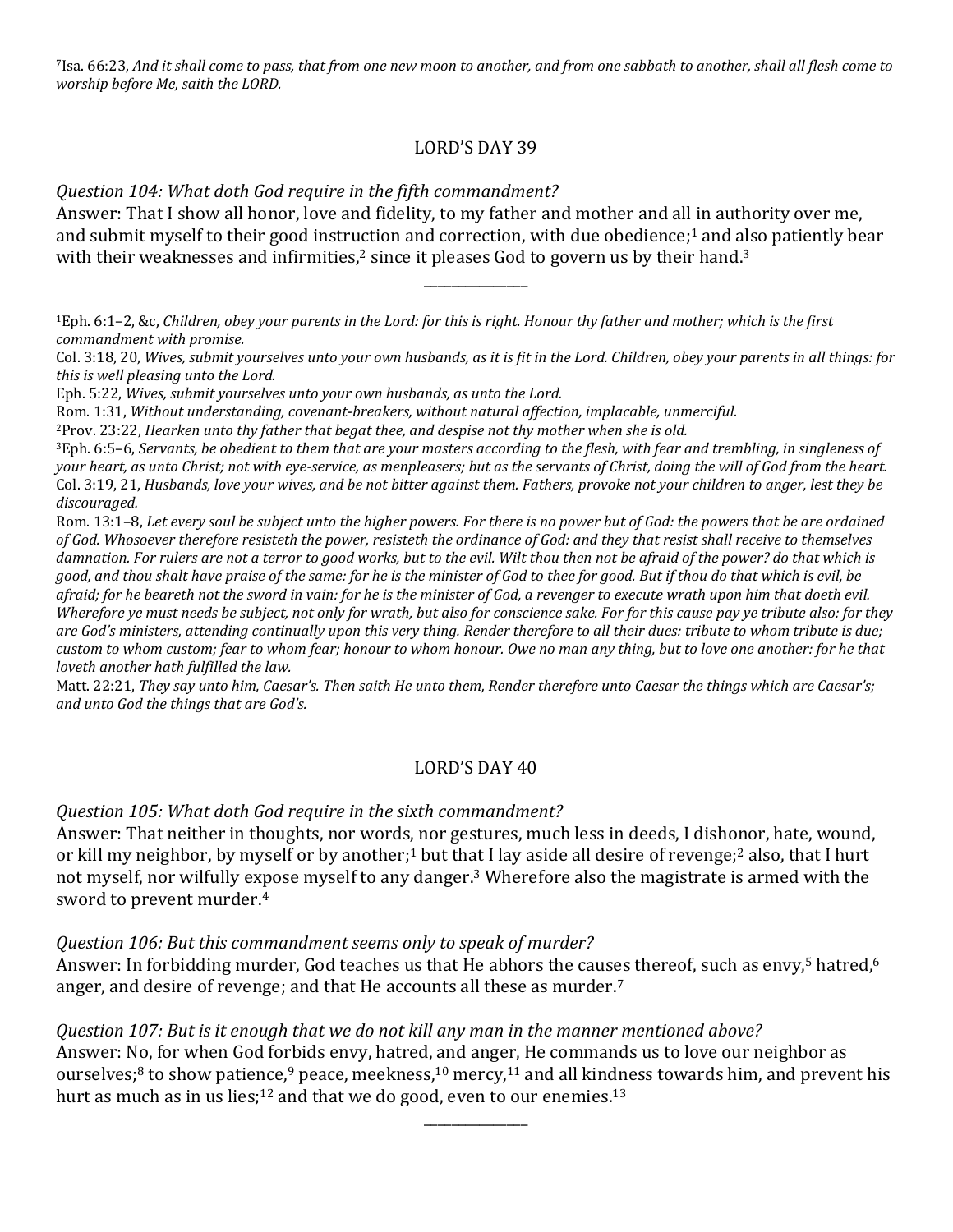1Matt. 5:21–22, *Ye have heard that it was said by them of old time, Thou shalt not kill; and whosoever shall kill shall be in danger of the judgment: but I say unto you, That whosoever is angry with his brother without a cause shall be in danger of the judgment: and whosoever shall say to his brother, Raca, shall be in danger of the council: but whosoever shall say, Thou fool, shall be in danger of hell fire.*

Prov. 12:18, *There is that speaketh like the piercings of a sword: but the tongue of the wise is health.*

Matt. 26:52, *Then said Jesus unto him, Put up again thy sword into his place: for all they that take the sword shall perish with the sword.*

2Eph. 4:26, *Be ye angry, and sin not: let not the sun go down upon your wrath.*

Rom. 12:19, *Dearly beloved, avenge not yourselves, but rather give place unto wrath: for it is written, Vengeance is mine; I will repay, saith the Lord.*

Matt. 5:39–40, *But I say unto you, That ye resist not evil: but whosoever shall smite thee on thy right cheek, turn to him the other also. And if any man will sue thee at the law, and take away thy coat, let him have thy cloak also.*

3Matt. 4:5–7, *Then the devil taketh Him up into the holy city, and setteth him on a pinnacle of the temple, and saith unto Him, If Thou be the Son of God, cast Thyself down: for it is written, He shall give His angels charge concerning thee: and in their hands they shall bear thee up, lest at any time thou dash thy foot against a stone. Jesus said unto him, It is written again, Thou shalt not tempt the Lord thy God.*

Col. 2:23, *Which things have indeed a shew of wisdom in will-worship, and humility, and neglecting of the body; not in any honour to the satisfying of the flesh.*

4Gen. 9:6, *Whoso sheddeth man's blood, by man shall his blood be shed: for in the image of God made He man.*

Matt. 26:52, *Then said Jesus unto him, Put up again thy sword into his place: for all they that take the sword shall perish with the sword.*

Rom. 13:4, *For he is the minister of God to thee for good. But if thou do that which is evil, be afraid; for he beareth not the sword in vain: for he is the minister of God, a revenger to execute wrath upon him that doeth evil.*

5James 1:20, *For the wrath of man worketh not the righteousness of God.*

Gal. 5:20, *Idolatry, witchcraft, hatred, variance, emulations, wrath, strife, seditions, heresies.*

6Rom. 1:29, *Being filled with all unrighteousness, fornication, wickedness, covetousness, maliciousness; full of envy, murder, debate, deceit, malignity; whisperers.*

1 John 2:9, *He that saith he is in the light, and hateth his brother, is in darkness even until now.*

71 John 3:15, *Whosoever hateth his brother is a murderer: and ye know that no murderer hath eternal life abiding in him.*

8Matt. 22:39, *And the second is like unto it, Thou shalt love thy neighbour as thyself.*

Matt. 7:12, *Therefore all things whatsoever ye would that men should do to you, do ye even so to them: for this is the law and the prophets.*

9Rom. 12:10, *Be kindly affectioned one to another with brotherly love; in honour preferring one another.*

10Eph. 4:2, *With all lowliness and meekness, with longsuffering, forbearing one another in love.*

Gal. 6:1–2, *Brethren, if a man be overtaken in a fault, ye which are spiritual, restore such an one in the spirit of meekness; considering thyself, lest thou also be tempted. Bear ye one another's burdens, and so fulfil the law of Christ.*

Matt. 5:5, *Blessed are the meek: for they shall inherit the earth.*

Rom. 12:18, *If it be possible, as much as lieth in you, live peaceably with all men.*

11Ex. 23:5, *If thou see the ass of him that hateth thee lying under his burden, and wouldest forbear to help him, thou shalt surely help with him.*

12Matt. 5:45, *That ye may be the children of your Father which is in heaven: for He maketh His sun to rise on the evil and on the good, and sendeth rain on the just and on the unjust.*

13Rom. 12:20, *Therefore if thine enemy hunger, feed him; if he thirst, give him drink: for in so doing thou shalt heap coals of fire on his head.*

## LORD'S DAY 41

*Question 108: What doth the seventh commandment teach us?*

Answer: That all uncleanness is accursed of God;<sup>1</sup> and that therefore we must with all our hearts detest the same,<sup>2</sup> and live chastely and temperately,<sup>3</sup> whether in holy wedlock or in single life.<sup>4</sup>

#### *Question 109: Doth God forbid in this commandment only adultery and such like gross sins?*

Answer: Since both our body and soul are temples of the Holy Ghost, He commands us to preserve them pure and holy; therefore He forbids all unchaste actions, gestures,<sup>5</sup> words, thoughts, desires,<sup>6</sup> and whatever can entice men thereto.<sup>7</sup>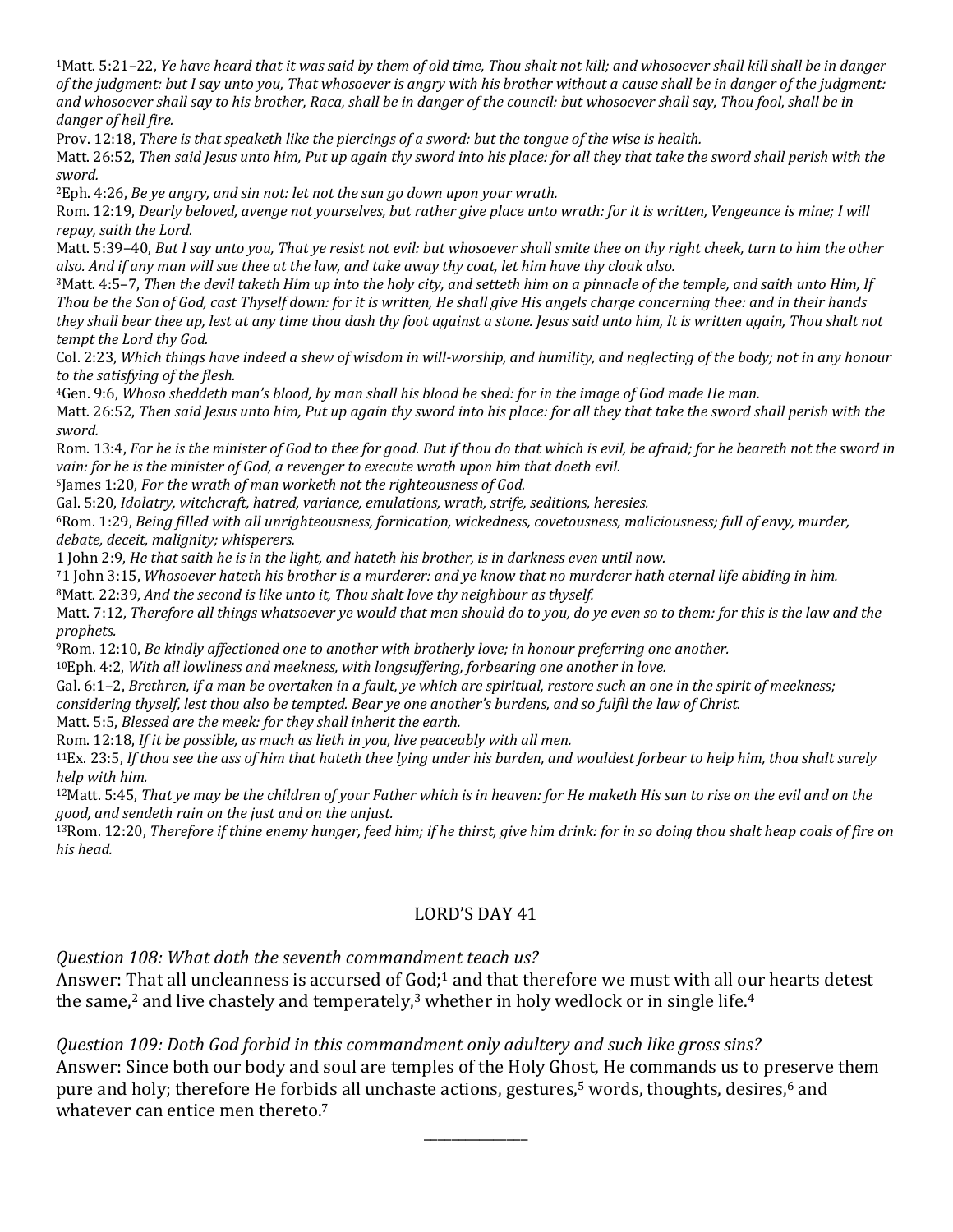1Lev. 18:27, *(For all these abominations have the men of the land done, which were before you, and the land is defiled.)* 2Deut. 29:20–23, *The LORD will not spare him, but then the anger of the LORD and His jealousy shall smoke against that man, and all the curses that are written in this book shall lie upon him, and the LORD shall blot out his name from under heaven. And the LORD shall separate him unto evil out of all the tribes of Israel, according to all the curses of the covenant that are written in this book of the law: so that the generation to come of your children that shall rise up after you, and the stranger that shall come from a far land, shall say, when they see the plagues of that land, and the sicknesses which the LORD hath laid upon it; and that the whole land thereof is brimstone, and salt, and burning, that it is not sown, nor beareth, nor any grass groweth therein, like the overthrow of Sodom, and Gomorrah, Admah, and Zeboim, which the LORD overthrew in His anger, and in His wrath.* 31 Thes. 4:3–4, *For this is the will of God, even your sanctification, that ye should abstain from fornication: that every one of you should know how to possess his vessel in sanctification and honour.*

4Heb. 13:4, *Marriage is honourable in all, and the bed undefiled: but whoremongers and adulterers God will judge.* 1 Cor. 7:4–9, *The wife hath not power of her own body, but the husband: and likewise also the husband hath not power of his own body, but the wife. Defraud ye not one the other, except it be with consent for a time, that ye may give yourselves to fasting and prayer; and come together again, that Satan tempt you not for your incontinency. But I speak this by permission, and not of commandment. For I would that all men were even as I myself. But every man hath his proper gift of God, one after this manner, and another after that. I say therefore to the unmarried and widows, It is good for them if they abide even as I. But if they cannot contain, let them marry: for it is better to marry than to burn.*

5Eph. 5:3, *But fornication, and all uncleanness, or covetousness, let it not be once named among you, as becometh saints.* 1 Cor. 6:18, *Flee fornication. Every sin that a man doeth is without the body; but he that committeth fornication sinneth against his own body.*

6Matt. 5:28, *But I say unto you, That whosoever looketh on a woman to lust after her hath committed adultery with her already in his heart.*

7Eph. 5:18, *And be not drunk with wine, wherein is excess; but be filled with the Spirit.*

1 Cor. 15:33, *Be not deceived: evil communications corrupt good manners.*

## LORD'S DAY 42

#### *Question 110: What doth God forbid in the eighth commandment?*

Answer: God forbids not only those thefts<sup>1</sup> and robberies<sup>2</sup> which are punishable by the magistrate; but He comprehends under the name of theft all wicked tricks and devices, whereby we design to appropriate to ourselves the goods which belong to our neighbor;<sup>3</sup> whether it be by force, or under the appearance of right, as by unjust weights,<sup>4</sup> ells, measures,<sup>5</sup> fraudulent merchandise, false coins, usury,<sup>6</sup> or by any other way forbidden by God; as also all covetousness,<sup>7</sup> all abuse and waste of His gifts.

#### *Question 111: But what doth God require in this commandment?*

Answer: That I promote the advantage of my neighbor in every instance I can or may, and deal with him as I desire to be dealt with by others;<sup>8</sup> further also that I faithfully labor, so that I may be able to relieve the needy.9

11 Cor. 6:10, *Nor thieves, nor covetous, nor drunkards, nor revilers, nor extortioners, shall inherit the kingdom of God.*

21 Cor. 5:10, *Yet not altogether with the fornicators of this world, or with the covetous, or extortioners, or with idolaters; for then must ye needs go out of the world.*

<sup>3</sup>Luke 3:14, *And the soldiers likewise demanded of him, saying, And what shall we do? And He said unto them, Do violence to no man, neither accuse any falsely; and be content with your wages.*

<sup>1</sup> Thes. 4:6, *That no man go beyond and defraud his brother in any matter: because that the Lord is the avenger of all such, as we also have forewarned you and testified.*

<sup>4</sup>Prov. 11:1, *A false balance is abomination to the LORD: but a just weight is His delight.*

<sup>5</sup>Ezek. 45:9–11, *Thus saith the Lord God; Let it suffice you, O princes of Israel: remove violence and spoil, and execute judgment and justice, take away your exactions from My people, saith the Lord God. Ye shall have just balances, and a just ephah, and a just bath. The ephah and the bath shall be of one measure, that the bath may contain the tenth part of an homer, and the ephah the tenth part of an homer: the measure thereof shall be after the homer.*

Deut. 25:13, *Thou shalt not have in thy bag divers weights, a great and a small.*

<sup>6</sup>Ps. 15:5, *He that putteth not out his money to usury, nor taketh reward against the innocent. He that doeth these things shall never be moved.*

Luke 6:35, *But love ye your enemies, and do good, and lend, hoping for nothing again; and your reward shall be great, and ye shall be the children of the Highest: for He is kind unto the unthankful and to the evil.*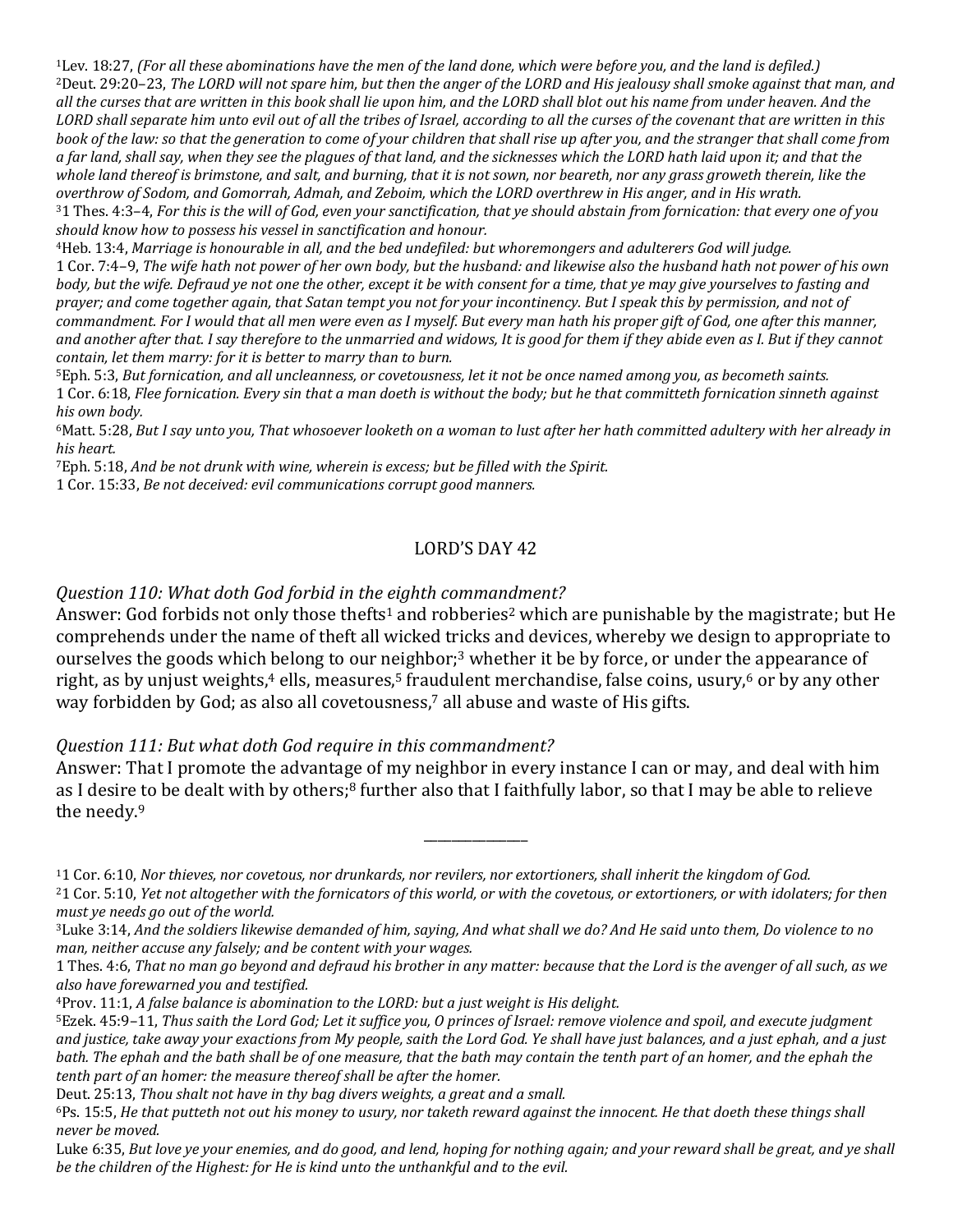71 Cor. 6:10, *Nor thieves, nor covetous, nor drunkards, nor revilers, nor extortioners, shall inherit the kingdom of God.* 8Matt. 7:12, *Therefore all things whatsoever ye would that men should do to you, do ye even so to them: for this is the law and the prophets.*

9Prov. 5:16, *Let thy fountains be dispersed abroad, and rivers of waters in the streets.*

Eph. 4:28, *Let him that stole steal no more: but rather let him labour, working with his hands the thing which is good, that he may have to give to him that needeth.*

## LORD'S DAY 43

#### *Question 112: What is required in the ninth commandment?*

Answer: That I bear false witness against no man<sup>1</sup> nor falsify any man's words;<sup>2</sup> that I be no backbiter nor slanderer;<sup>3</sup> that I do not judge, nor join in condemning any man rashly or unheard;<sup>4</sup> but that I avoid all sorts of lies and deceit,<sup>5</sup> as the proper works of the devil,<sup>6</sup> unless I would bring down upon me the heavy wrath of God; likewise, that in judgment and all other dealings I love the truth, speak it uprightly and confess it;<sup>7</sup> also that I defend and promote, as much as I am able, the honor and good character of my neighbor.8

\_\_\_\_\_\_\_\_\_\_\_\_\_\_\_

1Prov. 19:5, 9, *A false witness shall not be unpunished, and he that speaketh lies shall not escape. A false witness shall not be unpunished, and he that speaketh lies shall perish.*

2Ps. 15:3, *He that backbiteth not with his tongue, nor doeth evil to his neighbour, nor taketh up a reproach against his neighbour.* 3Rom. 1:29–30, *Being filled with all unrighteousness, fornication, wickedness, covetousness, maliciousness; full of envy, murder, debate, deceit, malignity; whisperers, backbiters, haters of God, despiteful, proud, boasters, inventors of evil things, disobedient to parents.*

4Matt. 7:1, &c, *Judge not, that ye be not judged.*

Luke 6:37, *Judge not, and ye shall not be judged: condemn not, and ye shall not be condemned: forgive, and ye shall be forgiven.* 5Lev. 19:11, *Ye shall not steal, neither deal falsely, neither lie one to another.*

6Prov. 12:22, *Lying lips are abomination to the LORD: but they that deal truly are His delight.*

Prov. 13:5, *A righteous man hateth lying: but a wicked man is loathsome, and cometh to shame.*

71 Cor. 13:6, *Rejoiceth not in iniquity, but rejoiceth in the truth.*

Eph. 4:25, *Wherefore putting away lying, speak every man truth with his neighbour: for we are members one of another.* 81 Pet. 4:8, *And above all things have fervent charity among yourselves: for charity shall cover the multitude of sins.*

## LORD'S DAY 44

*Question 113: What doth the tenth commandment require of us?* Answer: That even the smallest inclination or thought contrary to any of God's commandments never rise in our hearts; but that at all times we hate all sin with our whole heart, and delight in all righteousness.1

*Question 114: But can those who are converted to God perfectly keep these commandments?* Answer: No, but even the holiest men, while in this life, have only a small beginning of this obedience;  $2^2$ yet so, that with a sincere resolution they begin to live, not only according to some, but all the commandments of God.3

## *Question 115: Why will God then have the ten commandments so strictly preached, since no man in this life can keep them?*

Answer: First, that all our lifetime we may learn more and more to know our sinful nature,<sup>4</sup> and thus become the more earnest in seeking the remission of sin and righteousness in Christ;5 likewise, that we constantly endeavor and pray to God for the grace of the Holy Spirit, that we may become more and more conformable to the image of God, till we arrive at the perfection proposed to us in a life to come.6

Prov. 21:28, *A false witness shall perish: but the man that heareth speaketh constantly.*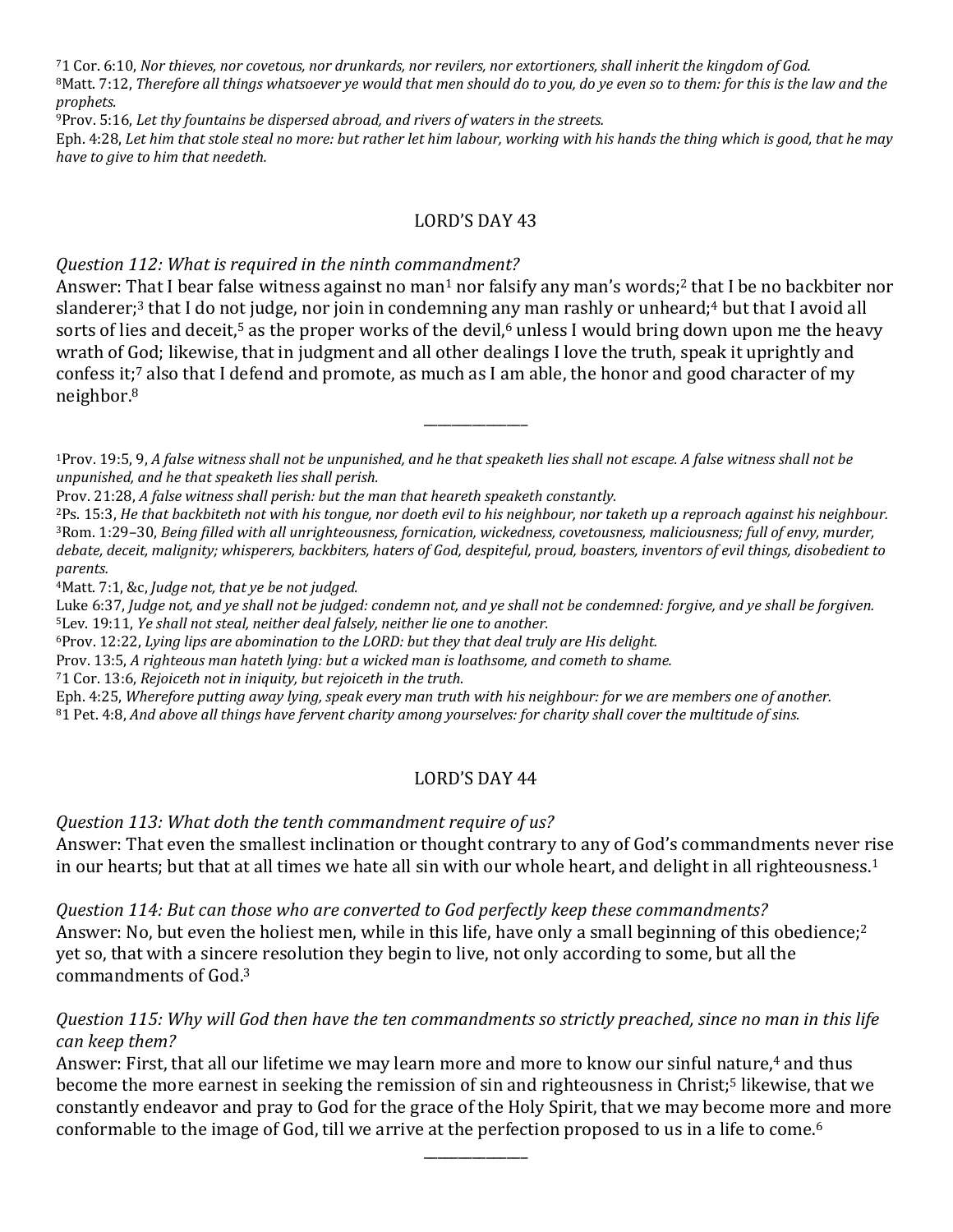1Rom. 7:7, &c, *What shall we say then? Is the law sin? God forbid. Nay, I had not known sin, but by the law: for I had not known lust, except the law had said, Thou shalt not covet.*

2Rom. 7:14, *For we know that the law is spiritual: but I am carnal, sold under sin.*

3Rom. 7:22, 15, &c, *For I delight in the law of God after the inward man. For that which I do I allow not: for what I would, that do I not; but what I hate, that do I.*

James 3:2, *For in many things we offend all. If any man offend not in word, the same is a perfect man, and able also to bridle the whole body.*

41 John 1:9, *If we confess our sins, He is faithful and just to forgive us our sins, and to cleanse us from all unrighteousness.* Rom. 3:20, *Therefore by the deeds of the law there shall no flesh be justified in His sight: for by the law is the knowledge of sin.* Rom. 5:13, *For until the law sin was in the world: but sin is not imputed when there is no law.*

Rom. 7:7, *What shall we say then? Is the law sin? God forbid. Nay, I had not known sin, but by the law: for I had not known lust, except the law had said, Thou shalt not covet.*

5Rom. 7:24, *O wretched man that I am! who shall deliver me from the body of this death?*

61 Cor. 9:24, *Know ye not that they which run in a race run all, but one receiveth the prize? So run, that ye may obtain.* Phil. 3:12–14, *Not as though I had already attained, either were already perfect: but I follow after, if that I may apprehend that for which also I am apprehended of Christ Jesus. Brethren, I count not myself to have apprehended: but this one thing I do, forgetting those things which are behind, and reaching forth unto those things which are before, I press toward the mark for the prize of the high calling of God in Christ Jesus.*

#### OF PRAYER

## LORD'S DAY 45

*Question 116: Why is prayer necessary for Christians?*

Answer: Because it is the chief part of thankfulness which God requires of us;<sup>1</sup> and also, because God will give His grace and Holy Spirit to those only, who with sincere desires continually ask them of Him, and are thankful for them.2

*Question 117: What are the requisites of that prayer which is acceptable to God and which He will hear?* Answer: First, that we from the heart pray to the one true God only, who hath manifested Himself in His Word,<sup>3</sup> for all things He hath commanded us to ask of Him;<sup>4</sup> secondly, that we rightly and thoroughly know our need and misery, that so we may deeply humble ourselves in the presence of His divine majesty;<sup>5</sup> thirdly, that we be fully persuaded that He, notwithstanding that we are unworthy of it,<sup>6</sup> will, for the sake of Christ our Lord, certainly hear our prayer,<sup>7</sup> as He has promised us in His Word.<sup>8</sup>

#### *Question 118: What hath God commanded us to ask of Him?*

Answer: All things necessary for soul and body,<sup>9</sup> which Christ our Lord has comprised in that prayer He Himself has taught us.10

#### *Question 119: What are the words of that prayer?*

Answer: Our Father which art in heaven, hallowed be Thy name. Thy kingdom come. Thy will be done in earth, as it is in heaven. Give us this day our daily bread. And forgive us our debts, as we forgive our debtors. And lead us not into temptation, but deliver us from evil: for Thine is the kingdom, and the power, and the glory, for ever. Amen.

\_\_\_\_\_\_\_\_\_\_\_\_\_\_\_

1Ps. 50:14–15, *Offer unto God thanksgiving; and pay thy vows unto the most High: and call upon Me in the day of trouble: I will deliver thee, and thou shalt glorify Me.*

2Matt. 7:7, *Ask, and it shall be given you; seek, and ye shall find; knock, and it shall be opened unto you.*

Luke 11:9, 13, *And I say unto you, Ask, and it shall be given you; seek, and ye shall find; knock, and it shall be opened unto you. If ye then, being evil, know how to give good gifts unto your children: how much more shall your heavenly Father give the Holy Spirit to them that ask Him?*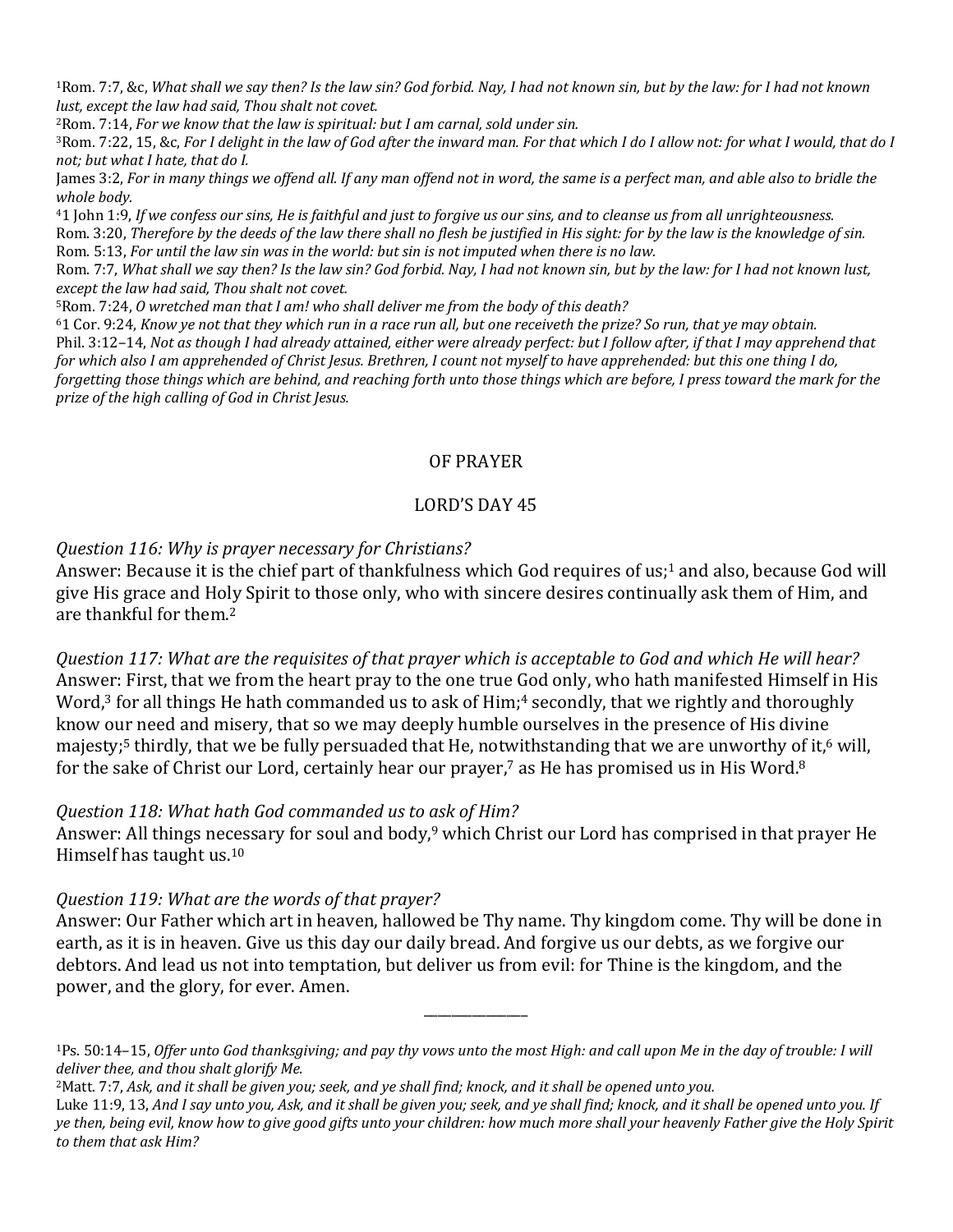Matt. 13:12, *For whosoever hath, to him shall be given, and he shall have more abundance: but whosoever hath not, from him shall be taken away even that he hath.*

Ps. 50:15, *And call upon Me in the day of trouble: I will deliver thee, and thou shalt glorify Me.*

3John 4:22–23, *Ye worship ye know not what: we know what we worship: for salvation is of the Jews. But the hour cometh, and now is, when the true worshippers shall worship the Father in spirit and in truth: for the Father seeketh such to worship Him.* 4Rom. 8:26, *Likewise the Spirit also helpeth our infirmities: for we know not what we should pray for as we ought: but the Spirit itself maketh intercession for us with groanings which cannot be uttered.*

1 John 5:14, *And this is the confidence that we have in Him, that, if we ask any thing according to His will, He heareth us.*

5John 4:23–24, *But the hour cometh, and now is, when the true worshippers shall worship the Father in spirit and in truth: for the Father seeketh such to worship Him. God is a Spirit: and they that worship Him must worship Him in spirit and in truth.* Ps. 145:18, *The LORD is nigh unto all them that call upon Him, to all that call upon Him in truth.*

62 Chron. 20:12, *O our God, wilt Thou not judge them? for we have no might against this great company that cometh against us; neither know we what to do: but our eyes are upon Thee.*

7Ps. 2:11, *Serve the LORD with fear, and rejoice with trembling.*

Ps. 34:18–19, *The LORD is nigh unto them that are of a broken heart; and saveth such as be of a contrite spirit. Many are the afflictions of the righteous: but the LORD delivereth him out of them all.*

Isa. 66:2, *For all those things hath Mine hand made, and all those things have been, saith the LORD: but to this man will I look, even to him that is poor and of a contrite spirit, and trembleth at My word.*

8Rom. 10:13, *For whosoever shall call upon the name of the Lord shall be saved.*

Rom. 8:15–16, *For ye have not received the spirit of bondage again to fear; but ye have received the Spirit of adoption, whereby we cry, Abba, Father. The Spirit itself beareth witness with our spirit, that we are the children of God.*

James 1:6, &c, *But let him ask in faith, nothing wavering. For he that wavereth is like a wave of the sea driven with the wind and tossed.*

John 14:13, *And whatsoever ye shall ask in My name, that will I do, that the Father may be glorified in the Son.*

Dan. 9:17–18, *Now therefore, O our God, hear the prayer of Thy servant, and his supplications, and cause Thy face to shine upon Thy sanctuary that is desolate, for the Lord's sake. O my God, incline Thine ear, and hear; open Thine eyes, and behold our desolations, and the city which is called by Thy name: for we do not present our supplications before Thee for our righteousnesses, but for Thy great mercies.*

Matt. 7:8, *For every one that asketh receiveth; and he that seeketh findeth; and to him that knocketh it shall be opened.*

Ps. 143:1, *Hear my prayer, O Lord, give ear to my supplications: in Thy faithfulness answer me, and in Thy righteousness.* 9James 1:17, *Every good gift and every perfect gift is from above, and cometh down from the Father of lights, with whom is no variableness, neither shadow of turning.*

Matt. 6:33, *But seek ye first the kingdom of God, and His righteousness; and all these things shall be added unto you.* 10Matt. 6:9–10, &c, *After this manner therefore pray ye: Our Father which art in heaven, Hallowed be Thy name. Thy kingdom come. Thy will be done in earth, as it is in heaven.*

Luke 11:2, &c, *And He said unto them, When ye pray, say, Our Father which art in heaven, Hallowed be Thy name. Thy kingdom come. Thy will be done, as in heaven, so in earth.*

## LORD'S DAY 46

*Question 120: Why hath Christ commanded us to address God thus: "Our Father"?*

Answer: That immediately, in the very beginning of our prayer, He might excite in us a childlike reverence for and confidence in God, which are the foundation of our prayer, namely, that God is become our Father in Christ,<sup>1</sup> and will much less deny us what we ask of Him in true faith than our parents will refuse us earthly things.2

*Question 121: Why is it here added, "which art in heaven"?*

Answer: Lest we should form any earthly conceptions of God's heavenly majesty,<sup>3</sup> and that we may expect from His almighty power all things necessary for soul and body.4

1Matt. 6:9, *After this manner therefore pray ye: Our Father which art in heaven, Hallowed be Thy name.*

2Matt. 7:9–11, *Or what man is there of you, whom if his son ask bread, will he give him a stone? Or if he ask a fish, will he give him a serpent? If ye then, being evil, know how to give good gifts unto your children, how much more shall your Father which is in heaven give good things to them that ask Him?*

\_\_\_\_\_\_\_\_\_\_\_\_\_\_\_

Luke 11:11, *If a son shall ask bread of any of you that is a father, will he give him a stone? or if he ask a fish, will he for a fish give him a serpent?*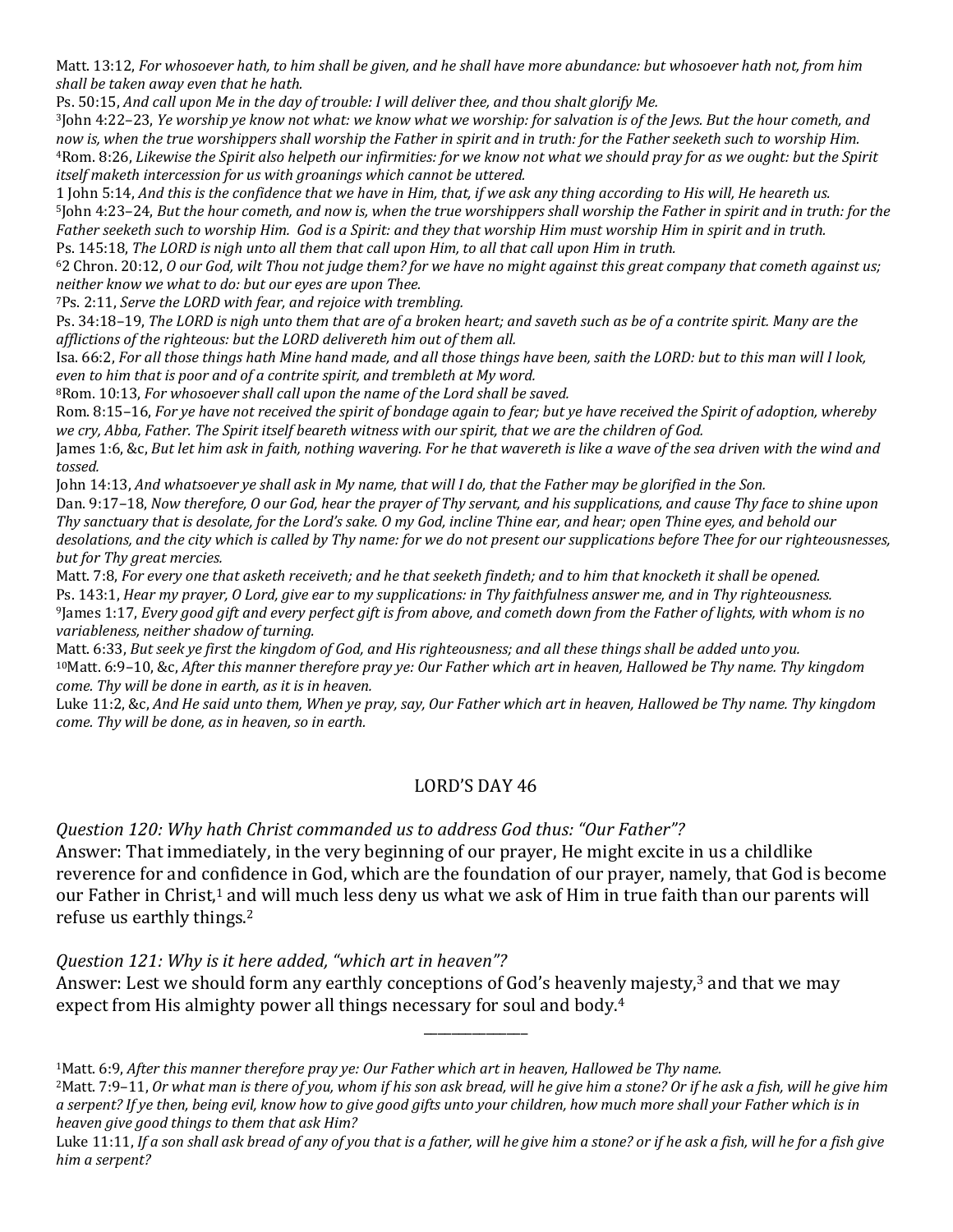Isa. 49:15, *Can a woman forget her sucking child, that she should not have compassion on the son of her womb? yea, they may forget, yet will I not forget thee.*

3Jer. 23:24, *Can any hide himself in secret places that I shall not see him? saith the LORD. Do not I fill heaven and earth? saith the LORD.*

4Acts 17:24, *God that made the world and all things therein, seeing that He is Lord of heaven and earth, dwelleth not in temples made with hands.*

Rom. 10:12, *For there is no difference between the Jew and the Greek: for the same Lord over all is rich unto all that call upon Him.*

#### LORD'S DAY 47

#### *Question 122: Which is the first petition?*

Answer: "Hallowed be Thy name";<sup>1</sup> that is, grant us, first, rightly to know Thee,<sup>2</sup> and to sanctify, glorify and praise Thee in all Thy works, in which Thy power, wisdom, goodness, justice, mercy and truth, are clearly displayed;3 and further also, that we may so order and direct our whole lives, our thoughts, words and actions, that Thy Name may never be blasphemed, but rather honored and praised on our account.<sup>4</sup>

\_\_\_\_\_\_\_\_\_\_\_\_\_\_\_

2John 17:3, *And this is life eternal, that they might know Thee the only true God, and Jesus Christ, whom Thou hast sent.* Jer. 9:23–24, *Thus saith the LORD, Let not the wise man glory in his wisdom, neither let the mighty man glory in his might, let not the rich man glory in his riches: but let him that glorieth glory in this, that he understandeth and knoweth Me, that I am the LORD which exercise lovingkindness, judgment, and righteousness, in the earth: for in these things I delight, saith the LORD.*

Matt. 16:17, *And Jesus answered and said unto him, Blessed art thou, Simon Bar-jona: for flesh and blood hath not revealed it unto thee, but My Father which is in heaven.*

James 1:5, *If any of you lack wisdom, let him ask of God, that giveth to all men liberally, and upbraideth not; and it shall be given him.*

3Ps. 119:137–138, *Righteous art Thou, O LORD, and upright are Thy judgments. Thy testimonies that Thou hast commanded are righteous and very faithful.*

Luke 1:46, *And Mary said, My soul doth magnify the Lord.*

Ps. 145:8–9, *The LORD is gracious, and full of compassion; slow to anger, and of great mercy. The LORD is good to all: and His tender mercies are over all His works.*

4Ps. 115:1, *Not unto us, O LORD, not unto us, but unto Thy name give glory, for Thy mercy, and for Thy truth's sake.* Ps. 71:8, *Let my mouth be filled with Thy praise and with Thy honour all the day.*

#### LORD'S DAY 48

*Question 123: Which is the second petition?*

Answer: "Thy kingdom come";<sup>1</sup> that is, rule us so by Thy Word and Spirit, that we may submit ourselves more and more to Thee;<sup>2</sup> preserve and increase Thy church;<sup>3</sup> destroy the works of the devil,<sup>4</sup> and all violence which would exalt itself against Thee; and also, all wicked counsels devised against Thy holy Word; till the full perfection of Thy kingdom take place,<sup>5</sup> wherein Thou shalt be all in all.<sup>6</sup>

<sup>1</sup>Matt. 6:9, *After this manner therefore pray ye: Our Father which art in heaven, Hallowed be Thy name.*

<sup>1</sup>Matt. 6:10, *Thy kingdom come. Thy will be done in earth, as it is in heaven.*

<sup>2</sup>Ps. 119:5, *O that my ways were directed to keep Thy statutes!*

<sup>3</sup>Ps. 51:18, *Do good in Thy good pleasure unto Zion: build Thou the walls of Jerusalem.*

<sup>41</sup> John 3:8, *He that committeth sin is of the devil; for the devil sinneth from the beginning. For this purpose the Son of God was manifested, that He might destroy the works of the devil.*

Rom. 16:20, *And the God of peace shall bruise Satan under your feet shortly. The grace of our Lord Jesus Christ be with you. Amen.* 5Rev. 22:17, 20, *And the Spirit and the bride say, Come. And let him that heareth say, Come. And let him that is athirst come. And whosoever will, let him take the water of life freely. He which testifieth these things saith, Surely I come quickly. Amen. Even so, come, Lord Jesus.*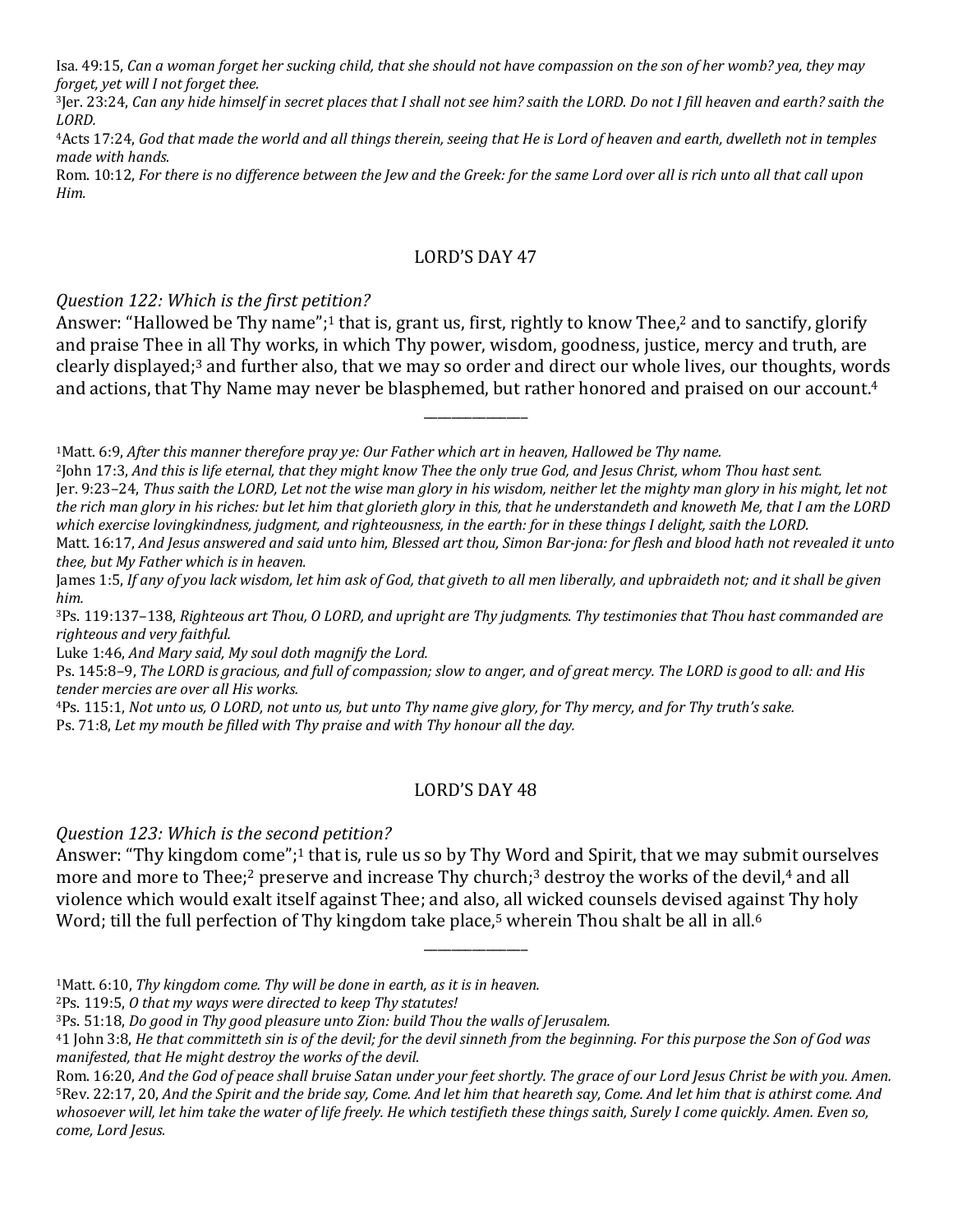61 Cor. 15:15, 28, *Yea, and we are found false witnesses of God; because we have testified of God that He raised up Christ: whom He raised not up, if so be that the dead rise not. And when all things shall be subdued unto Him, then shall the Son also Himself be subject unto Him that put all things under Him, that God may be all in all.*

#### LORD'S DAY 49

#### *Question 124: Which is the third petition?*

Answer: "Thy will be done in earth as it is in heaven";<sup>1</sup> that is, grant that we and all men may renounce our own will,<sup>2</sup> and without murmuring obey Thy will,<sup>3</sup> which is only good; that so every one may attend to and perform the duties of his station and calling<sup>4</sup> as willingly and faithfully as the angels do in heaven.<sup>5</sup>

\_\_\_\_\_\_\_\_\_\_\_\_\_\_\_

1Matt. 6:10, *Thy kingdom come. Thy will be done in earth, as it is in heaven.*

2Matt. 16:24, *Then said Jesus unto His disciples, If any man will come after Me, let him deny himself, and take up his cross, and follow Me.*

Titus 2:12, *Teaching us that, denying ungodliness and worldly lusts, we should live soberly, righteously, and godly, in this present world.*

3Luke 22:42, *Saying, Father, if Thou be willing, remove this cup from Me: nevertheless not My will, but Thine, be done.* 41 Cor. 7:24, *Brethren, let every man, wherein he is called, therein abide with God.*

Eph. 4:1, *I therefore, the prisoner of the Lord, beseech you that ye walk worthy of the vocation wherewith ye are called.* 5Ps. 103:20, *Bless the LORD, ye His angels, that excel in strength, that do His commandments, hearkening unto the voice of His word.*

#### LORD'S DAY 50

*Question 125: Which is the fourth petition?*

Answer: "Give us this day our daily bread";<sup>1</sup> that is, be pleased to provide us with all things necessary for the body,<sup>2</sup> that we may thereby acknowledge Thee to be the only fountain of all good,<sup>3</sup> and that neither our care nor industry, nor even Thy gifts, can profit us without Thy blessing;<sup>4</sup> and therefore that we may withdraw our trust from all creatures and place it alone in Thee.<sup>5</sup>

\_\_\_\_\_\_\_\_\_\_\_\_\_\_\_

1Matt. 6:11, *Give us this day our daily bread.*

*Matt. 6:25, &c, Therefore I say unto you, Take no thought for your life, what ye shall eat, or what ye shall drink; nor yet for your body, what ye shall put on. Is not the life more than meat, and the body than raiment?*

Acts 14:17, *Nevertheless He left not Himself without witness, in that He did good, and gave us rain from heaven, and fruitful seasons, filling our hearts with food and gladness.*

<sup>2</sup>Ps. 145:15, *The eyes of all wait upon Thee; and Thou givest them their meat in due season.*

<sup>3</sup>Acts 17:25, *Neither is worshipped with men's hands, as though He needed any thing, seeing He giveth to all life, and breath, and all things.*

<sup>41</sup> Cor. 15:58, *Therefore, my beloved brethren, be ye stedfast, unmoveable, always abounding in the work of the Lord, forasmuch as ye know that your labour is not in vain in the Lord.*

Deut. 8:3, *And He humbled thee, and suffered thee to hunger, and fed thee with manna, which thou knewest not, neither did thy fathers know; that He might make thee know that man doth not live by bread only, but by every word that proceedeth out of the mouth of the Lord doth man live.*

Ps. 127:1–2, *Except the LORD build the house, they labour in vain that build it: except the LORD keep the city, the watchman waketh but in vain. It is vain for you to rise up early, to sit up late, to eat the bread of sorrows: for so He giveth His beloved sleep.* 5Ps. 62:11, *God hath spoken once; twice have I heard this; that power belongeth unto God.*

Ps. 55:22, *Cast thy burden upon the LORD, and He shall sustain thee: He shall never suffer the righteous to be moved.*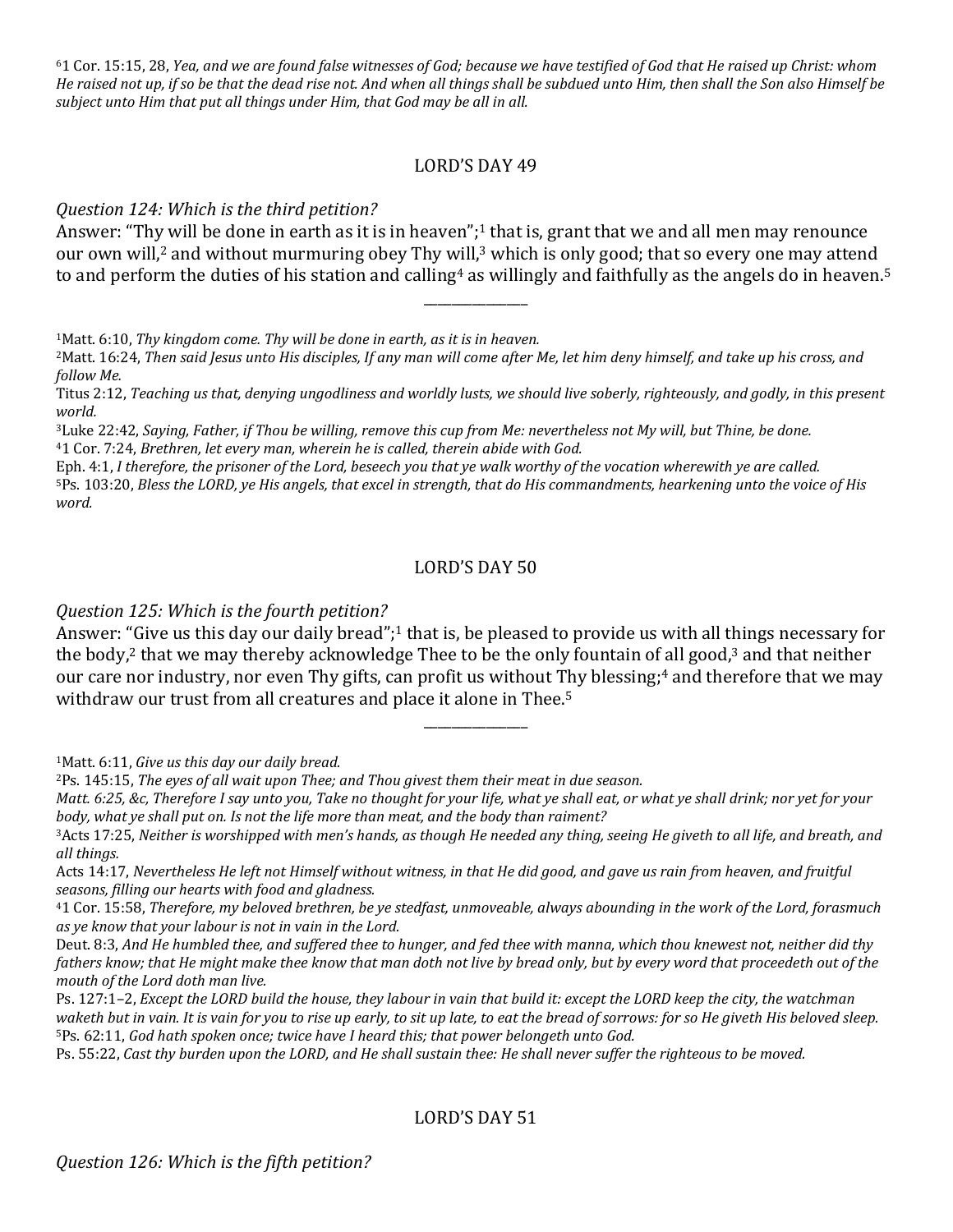Answer: "And forgive us our debts as we forgive our debtors";<sup>1</sup> that is, be pleased for the sake of Christ's blood, not to impute to us poor sinners our transgressions, nor that depravity which always cleaves to us;2 even as we feel this evidence of Thy grace in us, that it is our firm resolution from the heart to forgive our neighbor.3

\_\_\_\_\_\_\_\_\_\_\_\_\_\_\_

1Matt. 6:12, *And forgive us our debts, as we forgive our debtors.*

3Matt. 6:14–15, *For if ye forgive men their trespasses, your heavenly Father will also forgive you: but if ye forgive not men their trespasses, neither will your Father forgive your trespasses.*

## LORD'S DAY 52

## *Question 127: Which is the sixth petition?*

Answer: "And lead us not into temptation, but deliver us from evil";<sup>1</sup> that is, since we are so weak in ourselves that we cannot stand a moment;<sup>2</sup> and besides this, since our mortal enemies, the devil,<sup>3</sup> the world, $\pmb{^4}$  and our own flesh, $\pmb{^5}$  cease not to assault us, do Thou therefore preserve and strengthen us by the power of Thy Holy Spirit, that we may not be overcome in this spiritual warfare, but constantly and strenuously may resist our foes<sup>6</sup> till at last we obtain a complete victory.<sup>7</sup>

## *Question 128: How dost thou conclude thy prayer?*

Answer: "For Thine is the kingdom, and the power, and the glory, for ever";<sup>8</sup> that is, all these we ask of Thee, because Thou, being our King and almighty, art willing and able to give us all good;<sup>9</sup> and all this we pray for, that thereby not we, but Thy holy Name, may be glorified for ever.10

## *Question 129: What doth the word "Amen" signify?*

Answer: "Amen" signifies it shall truly and certainly be, for my prayer is more assuredly heard of God than I feel in my heart that I desire these things of Him.<sup>11</sup>

<sup>2</sup>Ps. 51:1, *Have mercy upon me, O God, according to Thy lovingkindness: according unto the multitude of Thy tender mercies blot out my transgressions.*

<sup>1</sup> John 2:1–2, *My little children, these things write I unto you, that ye sin not. And if any man sin, we have an advocate with the Father, Jesus Christ the righteous: and He is the propitiation for our sins: and not for ours only, but also for the sins of the whole world.*

<sup>1</sup>Matt. 6:13, *And lead us not into temptation, but deliver us from evil: For Thine is the kingdom, and the power, and the glory, for ever. Amen.*

<sup>2</sup>Rom. 8:26, *Likewise the Spirit also helpeth our infirmities: for we know not what we should pray for as we ought: but the Spirit itself maketh intercession for us with groanings which cannot be uttered.*

Ps. 103:14, *For He knoweth our frame; He remembereth that we are dust.*

<sup>31</sup> Pet. 5:8, *Be sober, be vigilant; because your adversary the devil, as a roaring lion, walketh about, seeking whom he may devour.* 4Eph. 6:12, *For we wrestle not against flesh and blood, but against principalities, against powers, against the rulers of the darkness of this world, against spiritual wickedness in high places.*

John 15:19, *If ye were of the world, the world would love his own: but because ye are not of the world, but I have chosen you out of the world, therefore the world hateth you.*

<sup>5</sup>Rom. 7:23, *But I see another law in my members, warring against the law of my mind, and bringing me into captivity to the law of sin which is in my members.*

Gal. 5:17, *For the flesh lusteth against the Spirit, and the Spirit against the flesh: and these are contrary the one to the other: so that ye cannot do the things that ye would.*

<sup>6</sup>Matt. 26:41, *Watch and pray, that ye enter not into temptation: the spirit indeed is willing, but the flesh is weak.* Mark 13:33, *Take ye heed, watch and pray: for ye know not when the time is.*

<sup>71</sup> Thes. 3:13, *To the end He may stablish your hearts unblameable in holiness before God, even our Father, at the coming of our Lord Jesus Christ with all His saints.*

<sup>1</sup> Thes. 5:23, *And the very God of peace sanctify you wholly; and I pray God your whole spirit and soul and body be preserved blameless unto the coming of our Lord Jesus Christ.*